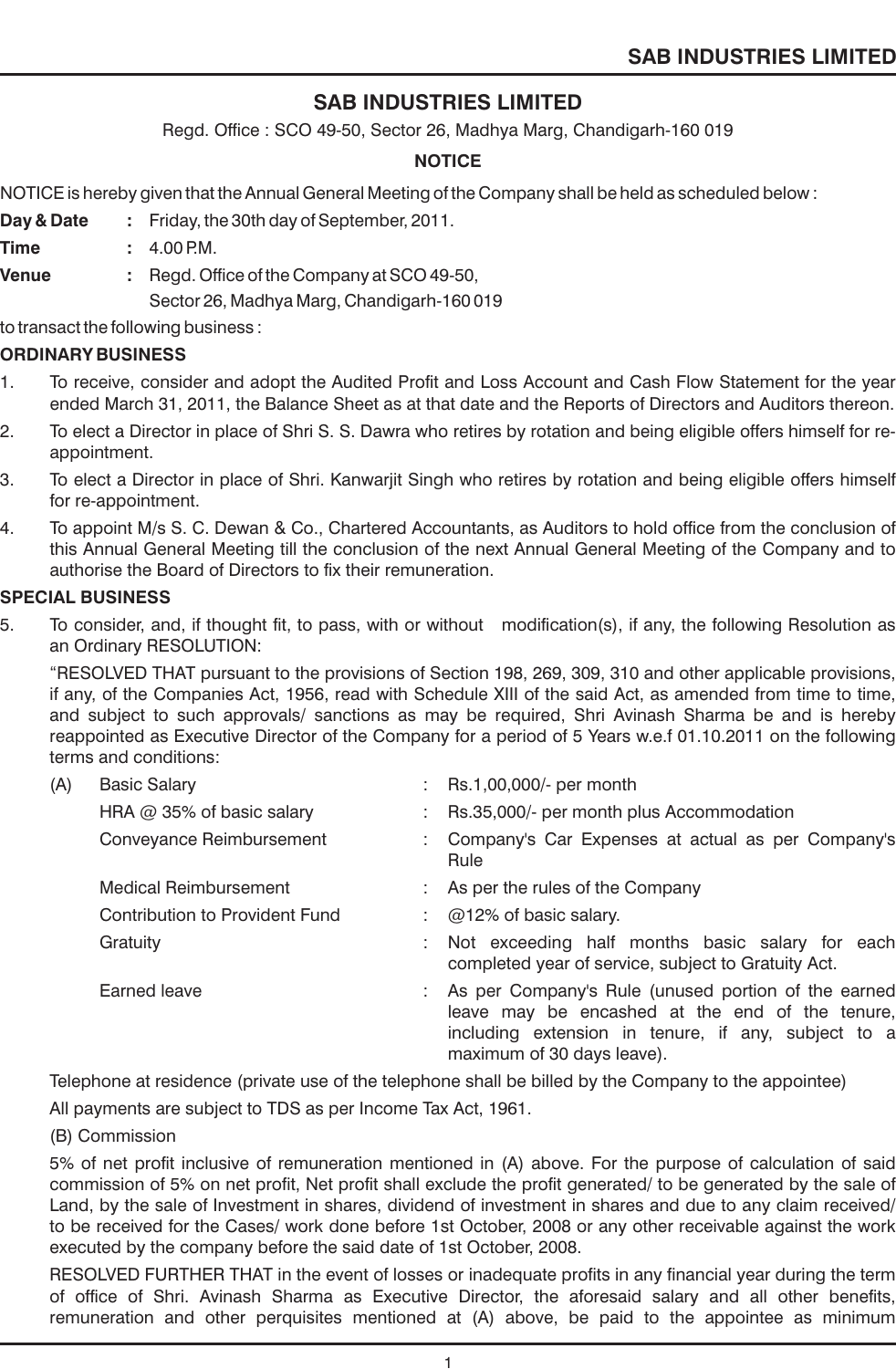

remuneration subject to the ceiling laid down in schedule XIII to the Companies Act, 1956 as amended/modified or enacted from time to time.

RESOLVED FURTHER THAT the Board of Directors be and are hereby authorized to take all steps and to do all such acts, deeds, matters and things as may be deemed necessary, expedient and proper to give effect to the aforesaid resolution."

6. To consider, and, if thought fit, to pass, with or without modification(s), if any, the following Resolution as an Ordinary RESOLUTION:

"RESOLVED THAT Ms. Priya Garg who was appointed as Additional Director w.e.f. 01.01.2011 and in respect of whom the company has received notice under Section 257 of the Companies Act, 1956, be and is hereby appointed as Director of the Company whose period of office shall be liable to determination by retirement of Directors by rotation.

> By order of the Board of Directors for SAB INDUSTRIES LIMITED

Place : Chandigarh H.K. SINGHAL Dated : 20th August, 2011 *Director*

# **NOTES :**

- 1. A member entitled to attend and vote at the meeting is entitled to appoint a proxy to attend and vote instead of himself/herself and the proxy so appointed need not be a member of the Company. The proxy duly executed and properly stamped should reach the Company's Registered Office at least 48 hours before the time of the meeting. The Blank Proxy Form is enclosed herewith.
- 2. The Register of Members and Share Transfer Books of the Company shall remain closed from 21.09.2011 to 26.09.2011 (both days inclusive).
- 3. The Company is maintaining the "INVESTORS SERVICE CELL" at its Regd. Office at SCO 49-50, Sector 26, Madhya Marg, Chandigarh 160019.
- 4. Members having any queries relating to Annual Report are requested to send their queries at least seven days before the date of the Meeting.

# **EXPLANATORY STATEMENT PURSUANT TO SECTION 173(2) OF THE COMPANIES ACT, 1956.**

# **ITEM No. 5**

Shri Avinash Sharma is a B.E. (Civil) by profession. He has a very wide and rich experience of over 20 years in Civil and Engineering Works. Your directors are of the opinion that the Company shall be benefited tremendously from his rich experience and expertise.

Your Directors therefore recommend the appointment of Shri Avinash Sharma as Executive Director for five years w.e.f. 01.10.2011.The above may be treated as an abstract of the terms and notice of interest under Section 302 of the Companies Act, 1956.

None of the Directors except Shri Avinash Sharma is interested in the proposed resolution.

# **ITEM No. 6**

Your Directors have appointed Ms Priya Garg as Additional Director and she holds the office of the Company until the conclusion of this Annual General Meeting. The Company has received notice from a member under Section 257 of the Companies Act, 1956 proposing the name of Ms Priya Garg for her appointment as a Director alongwith requisite payment of Rs.500/-.

Ms. Priya Garg is a high rank holder graduate engineer and is looking after the affairs of the group companies. In view of her knowledge, experience and contribution in the working of the Company, the appointment of Ms. Priya Garg as Director is considered to be in best interest of the Company. The Board of Directors recommends her appointment for your approval as a special resolution.

None of the Directors of the company except Shri R K Garg, Chairman and Ms. Priya Garg are deemed to be concerned or interested in the proposed resolution

> By order of the Board of Directors for SAB INDUSTRIES LIMITED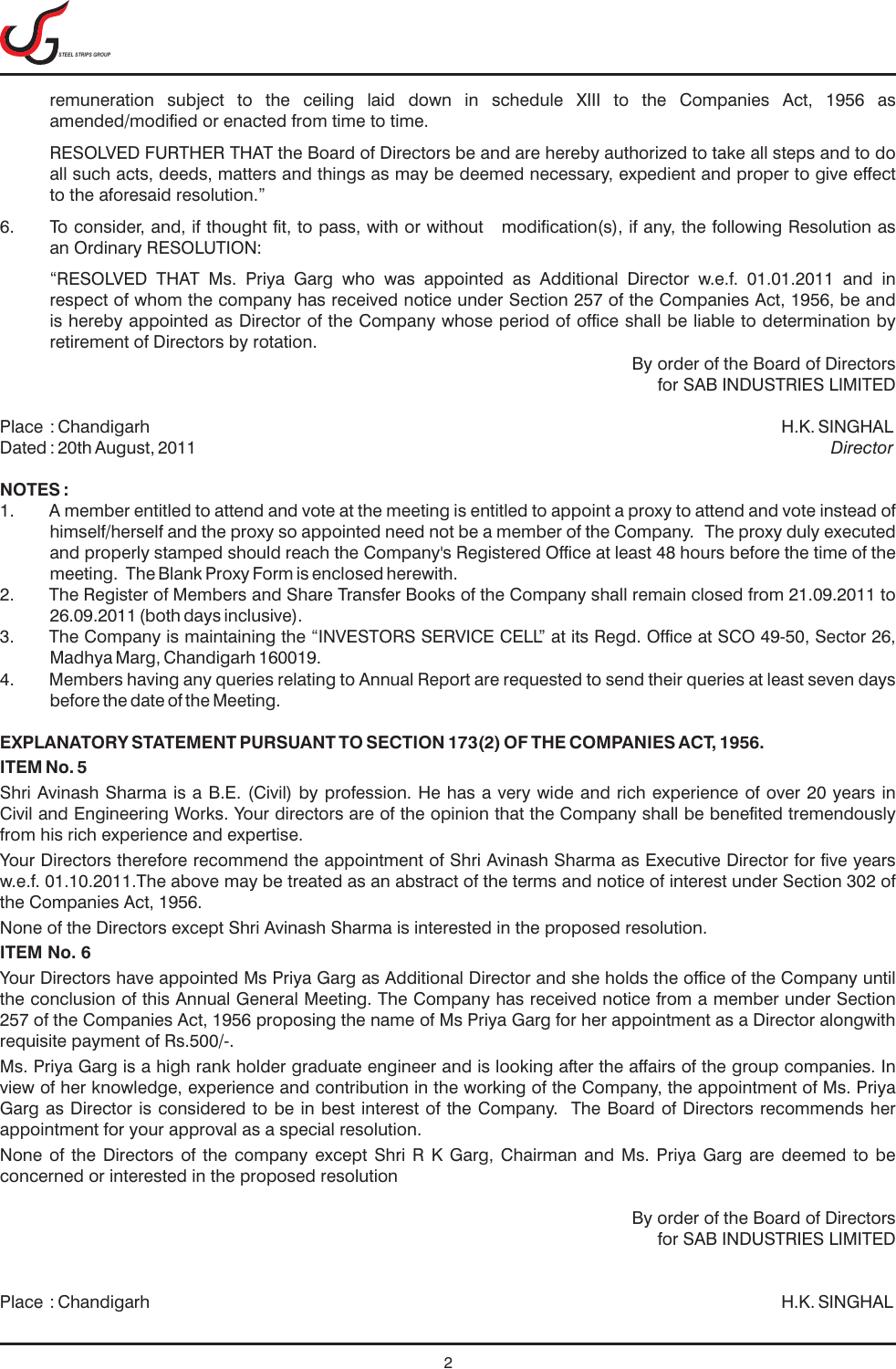# **DIRECTORS' REPORT**

Dear Members,

The Directors of your Company have pleasure in presenting the Annual Report on Accounts for the financial year ending 31st March, 2011.

#### **FINANCIAL HIGHLIGHTS**

|                                             |                       | (Rs.in Lacs) |
|---------------------------------------------|-----------------------|--------------|
|                                             | 31.03.2011 31.03.2010 |              |
| Turnover and Other Income                   | 1828.15               | 2101.72      |
| <b>Operating Profit</b>                     | 384.97                | 251.19       |
| Financial Expenses                          | 111.03                | 72.19        |
| Depreciation                                | 67.78                 | 66.29        |
| Net Profit/ (Loss) before Income Tax 206.16 |                       | 112.71       |
| <b>Profit after Tax</b>                     | 14.29                 | 81.22        |

# **OPERATIONS AND FUTURE OUTLOOK**

Due to recession in the Real Estate business, gross income of the Company has decreased to Rs.1828.15 lacs during the year under review as against Rs.2101.72 lacs during the previous year. The gross profit was higher at Rs.384.97 lacs as against Rs.251.19 lacs, as also the net profit before tax increased to Rs.206.16 lacs as against Rs.112.71 lacs. Your Company is making all efforts to strengthen its operations.

# **SEGMENT REPORT**

Your Company has a number of activities in its fold. Its primary business activities include Construction and Engineering, Real Estate, Information Technology and Trading. The Company is registered with various Government Bodies like Uttranchal PWD (B&R), HP PWD (B&R), Haryana PWD (B&R) and PUDA as class-1 contractors. This segment has the largest share of revenue and profits in the performance of the Company. This segment also provides consultancy in the field of civil engineering and preparation and award of claims.

The Infotech Division of the Company undertakes activities of an Internet Service Provider in Punjab Telecom Circle including Punjab, Chandigarh, Panchkula and parts of Haryana and Himachal Pradesh.

The other important segment of activities of your Company include development and sale of Real Estate. The Company is already in the process of developing a Housing Complex at Derabassi, on Ambala-Chandigarh National Highway, at Derabassi in Punjab.

A breakup of the segment-wise performance is given in the 'Notes on Accounts' which forms a part of the Balance Sheet.

#### **SUBSIDIARY COMPANY**

As reported earlier, the Company has promoted a joint venture Company in Iran for manufacture of approximately 2000 tonnes and 2600 tonnes of Ammonia and Urea respectively together with their respective and related by- products. As per agreement, your Company will have 55% share in the Equity of the Company. The said Company has allotted 660 Equity Shares of Iranian Rials 85,00,000 each, till date, amounting to Rs.2,63,15,831, to your Company.

Another Wholly owned Subsidiary, Munak International Trading Corporation, Mauritius, established for trading activities, did not undertake any business during the year.

As required under Section 212 of the Companies Act, 1956, the Accounts and Statements of Munak International Trading Corporation and Lavan Chemical Company, Iran are attached and form a part of this report.

# **ALLOTMENT OF WARRANTS**

On 30.03.2011, the Company has allotted 3,23,072 optionally convertible warrants with a option to convert each warrants into one equity share of Rs.10/ at a price of Rs.260/- per equity share to the applicants within a period of one years, subject to receipt of full payment before conversion..

#### **DEMATERILISATION**

Effective from 09/05/2011, dematerialization of shares has been permitted by National Securities Depository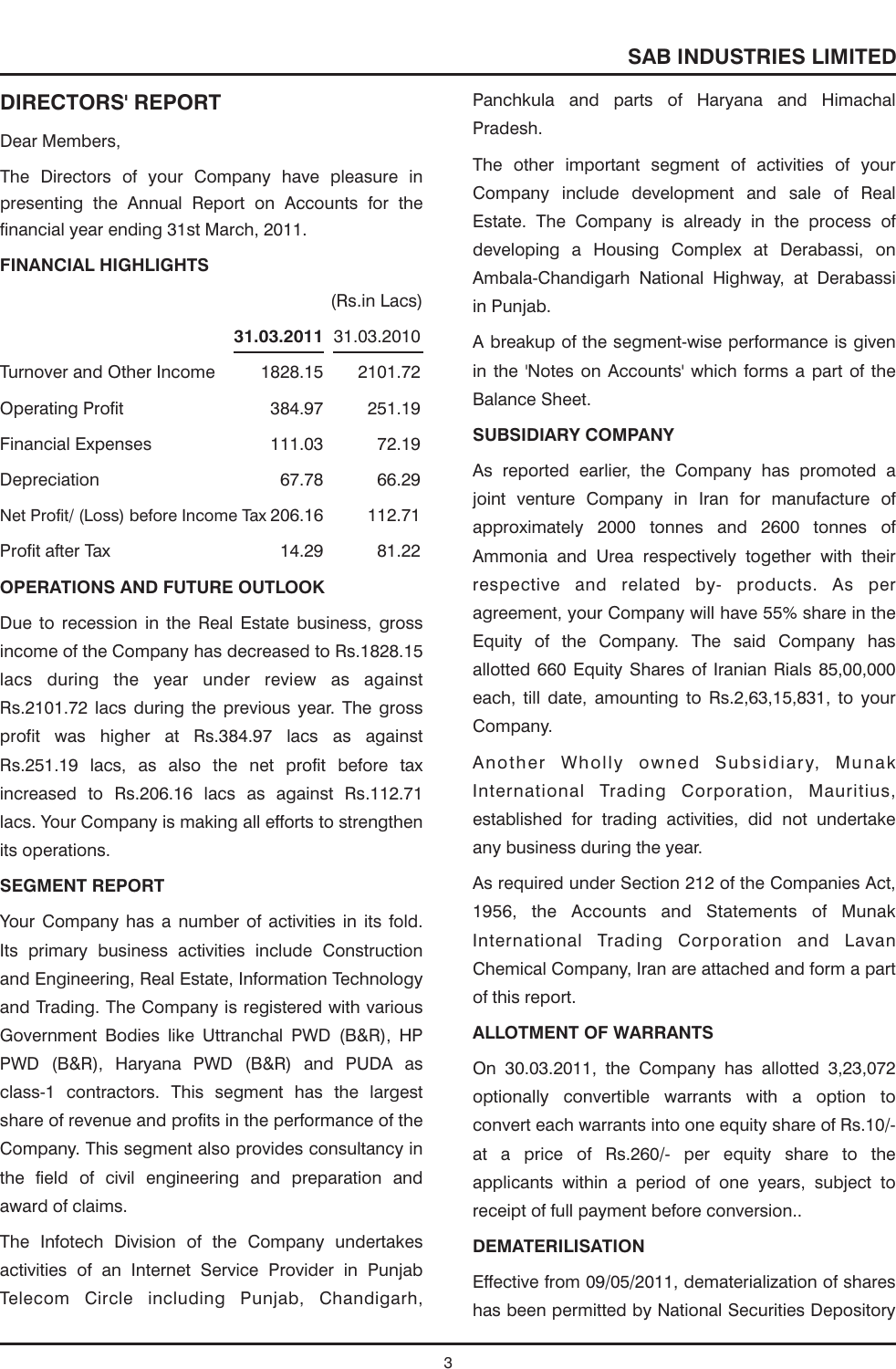

Limited (NSDL) and has allotted ISIN No. INE137M01017.

# **FINANCIAL STATUS**

There is no change in the issued and subscribed capital of Rs.15,18,83,720 divided into 1,51,88,372 equity shares of Rs.10/- each.

# **DIRECTORS**

During the year, Ms Priya Garg has been appointed as Executive Director of the Company for three years w.e.f. 01.01.2011.

Shri S S Dawra and Shri Kanwarjit Singh, Directors of the Company, retire by rotation at the ensuing Annual General Meeting and being eligible offer themselves for re-appointment.

# **DIVIDEND**

Keeping in view the business commitments, your Company has decided not to declare any dividend for the year 2010-11.

# **INTERNAL CONTROL SYSTEMS**

The internal control systems and processes of your Company cover operational efficiency, accuracy and promptness in financial reporting, compliance with laws and regulations and development of mature, disciplined and effective processes. The processes are also designed to meet the goals of cost, schedule, functionality and quality, thus resulting in higher levels of customer satisfaction.

# **CORPORATE GOVERNANCE**

A separate section on Corporate Governance forms part of the Directors' Report in pursuance to Clause 49 of the Listing Agreement, with Stock Exchanges.

# **FIXED DEPOSITS**

The Company has accepted fresh deposits of Rs.75.00 lac from the public during the year within the meaning of the provisions of Section 58-A of the Companies Act, 1956. Deposits of Rs.100.00 lacs were brought forward from previous year. Also, there are no unpaid or unclaimed deposits of any previous years.

#### **AUDITORS**

M/s S.C. Dewan & Co., Chartered Accountants, were appointed as Statutory Auditors of the Company to hold office till the conclusion of the ensuing Annual General Meeting of the Company. The Auditors retire at the said meeting and, being eligible, have offered themselves for re-appointment. The company has received a certificate from them pursuant to Section 224 (IB) of the Companies Act, 1956, confirming their eligibility for reappointment.

Regarding valuation of Investments in quoted shares and Agricultural Lands & Buildings, the same has been done at cost, instead of market price, to comply with the Accounting Standards.

# **INSURANCE**

All the Properties of the Company have been adequately insured.

# **MANAGEMENT DISCUSSION AND ANALYSIS**

Your Company is engaged in construction & engineering, InfoTech, Real Estate and Trading. Besides, the Company has also promoted a Joint Venture Company in Iran for setting up a project for the production of approximately 2000 tonnes and 2600 tonnes of Ammonia and Urea respectively, together with their respective and related Byproducts.

Real Estate business is again picking up in the country. The Company is gearing up to seize this opportunity to grow. The Company has already launched a Housing Complex named "SSL HIGHWAY TOWERS" at Derabassi near Chandigarh. The business is expected to pick up in the near future.

# **DIRECTORS' RESPONSIBILITY STATEMENT**

Pursuant to Section 217(2AA) of the Companies Act, 1956, the Directors' confirm that :

i) in preparation of the Balance Sheet and the Profit and Loss Account and Cash Flow Statement of the Company, the applicable accounting standards have been followed alongwith proper explanation relating to material departures.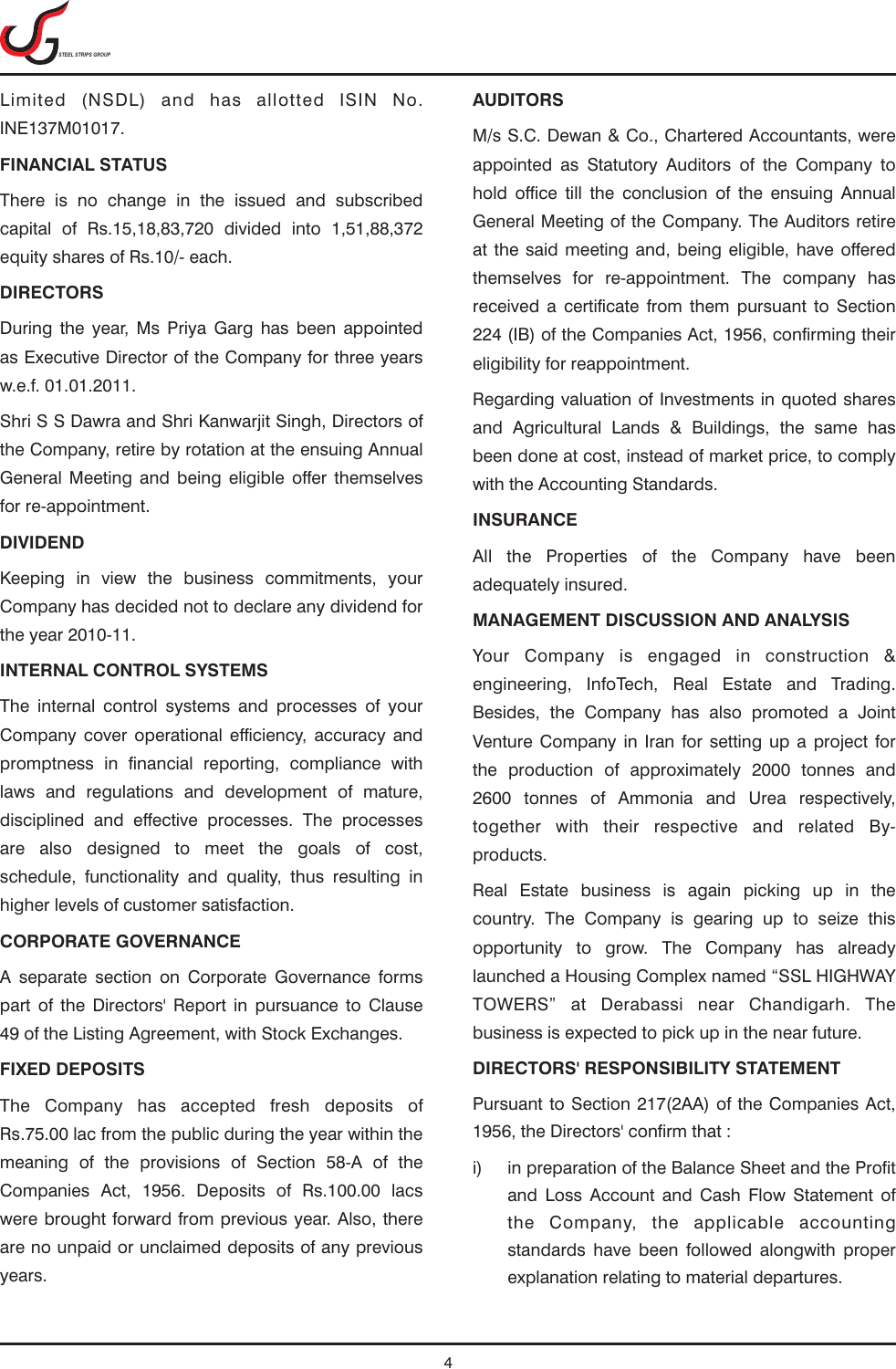- ii) the Directors have selected such accounting policies and applied them consistently and made judgements and estimates that are reasonable and prudent so as to give a true and fair view of the state of affairs of the Company at the end of the financial year and of the profit of the Company for that period.
- iii) the Directors have taken proper and sufficient care for the maintenance of adequate Accounting records in accordance with the provisions of the Companies Act, 1956, for safeguarding the assets of the company and for preventing and detecting fraud and other irregularities.
- iv) The annual accounts have been prepared on a going concern basis.

# **CONSERVATION OF ENERGY, TECHNOLOGY ABSORPTION AND FOREIGN EXCHANGE EARNINGS AND OUTGO**

(a) The provisions of Section 217(1)(e) of the Companies Act, 1956 with regard to Conservation of Energy and Technology Absorption are not applicable as your Company is not engaged in any Industrial activities.

(b) Foreign Exchange Earnings and Outgo:

|            | 31.03.2011             | 31.03.2010  |
|------------|------------------------|-------------|
| - Earnings | Nil                    | Nill        |
| - Outgo    | <b>Rs. 123.43 Lacs</b> | 383.73 Lacs |

# **PARTICULARS OF EMPLOYEES**

Relations during the period under review continued to be peaceful and harmonious. There was no employee who was drawing a salary of Rs.60,00,000/- and above per annum if employed for full year, or a salary of Rs.5,00,000/- and above per month if employed for a part of the year.

# **ACKNOWLEDGMENTS**

Your Directors would like to place on record their sincere appreciation for the wholehearted support and contributions made by all employees of the Company, Customers, Bankers and Government Authorities. The Directors also express their gratitude to the shareholders for their valuable and un-stinted support.

For and on behalf of BOARD OF DIRECTORS

Dated : 30.05.2011 *Director Executive Director*

Place : Chandigarh H.K. Singhal Avinash Sharma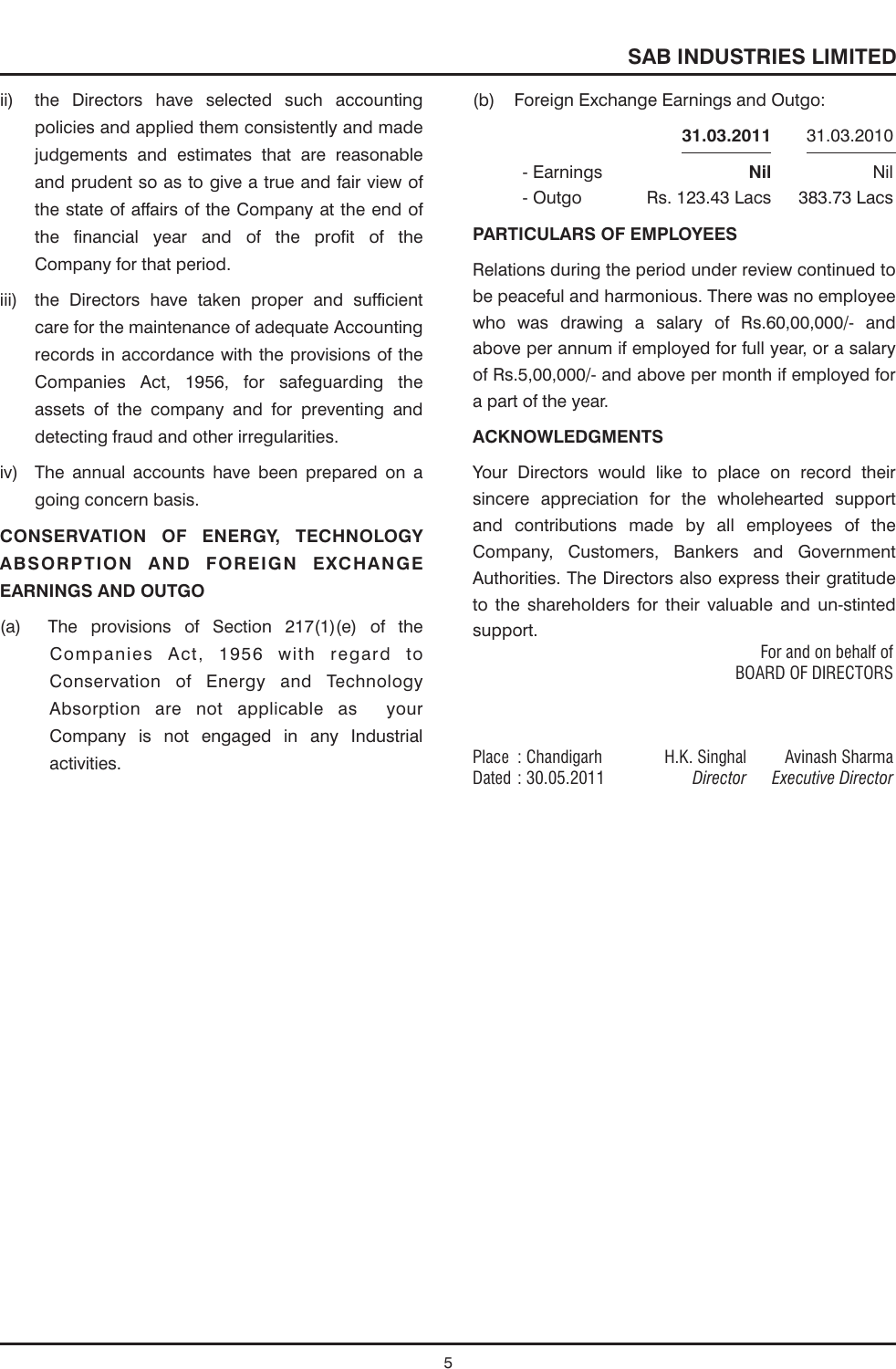

# **CORPORATE GOVERNANCE**

# **REPORT ON CORPORATE GOVERNANCE**

# **(I) A brief statement on Company's philosophy on code of governance:**

SAB Industries Ltd. (SABIL) believes in practicing the principles of good corporate governance, disclosure and transparency in all its activities and processes. Towards this objective, SABIL has always focused on good corporate governance, which it considers as a key driver of sustainable corporate growth and long term value creation.

# **(II) BOARD OF DIRECTORS**

Composition and category of directors:

- (i) The Company's policy is to have appropriate mix of Executive and Non-Executive Directors to maintain the independence of the Board and to separate the Board functions of governance and management. At Present, the Board of Directors comprises of 9 Directors with a Non-Executive Chairman. Of the Nine Directors, 7 (i.e. 87.5%) are Non-Executive Directors, including 4 (i.e. 50%) Independent Directors. None of the Non-Executive/ Independent Directors has any material pecuniary relationship or transactions with the Company.
- (ii) Seven Board Meetings were held during the year and gap between two meetings did not exceed four months. The dates on which the Board Meetings were held are 31.05.10, 05.04.10, 14.08.10, 23.09.10, 15.11.10, 25.01.11 and 25.02.11.
- (iii) The names and categories of the directors on the Board, their attendance at Board Meetings and Annual General Meeting held during the year and the number of Directorships and Committee chairmanships/ memberships held by them in other companies is given below. Other Directorships do not include directorships of private limited companies, foreign companies, and companies under Section 25 of the Companies Act. Chairmanships/ Memberships of Board Committees include only that of Audit and Shareholders/ Investors Grievance Committees.

The detail of Board Meetings, number of Directorships and Committee Memberships held by Directors

| Name of<br>Director and<br>Designation | Category                                      | No. of Board<br>meetings held<br>during the year<br>2010-11 |          | Whether<br>attended<br>last AGM held<br>on 30th<br>September, 2010 | No. of Directorships<br>in other<br><b>Public Companies</b> |                | No. of Committee<br>positions held<br>in other<br><b>Public Companies</b> |                |
|----------------------------------------|-----------------------------------------------|-------------------------------------------------------------|----------|--------------------------------------------------------------------|-------------------------------------------------------------|----------------|---------------------------------------------------------------------------|----------------|
|                                        |                                               | Held                                                        | Attended |                                                                    | Chairman                                                    | Member         | Chairman                                                                  | Member         |
| Shri R.K.Garg,<br>(Chairman)           | Promoter-<br>Non-Executive<br><b>Director</b> | $\overline{7}$                                              | 7        | N <sub>0</sub>                                                     | 5                                                           | $\overline{c}$ |                                                                           | Nil            |
| Shri Avinash Sharma                    | <b>Executive Director</b>                     | 7                                                           | 6        | No                                                                 | Nil                                                         | 3              |                                                                           | Nil            |
| Shri Ram K Gupta                       | Non-Executive<br>Independent Director         | 7                                                           | 4        | No                                                                 | Nil                                                         | 3              | Nil                                                                       |                |
| Shri Sanjay Garg                       | Non-Executive<br><b>Director</b>              | 7                                                           | 7        | Yes                                                                | Nil                                                         | 2              | Nil                                                                       |                |
| Shri Vijay G Kalantri                  | Non-Executive<br>Independent Director         | $\overline{7}$                                              |          | N <sub>0</sub>                                                     | 4                                                           | 9              | Nil                                                                       | 4              |
| Shri Kanwarjit Singh                   | Non-Executive<br>Independent Director         | 7                                                           | 2        |                                                                    |                                                             |                |                                                                           |                |
| Shri S.S. Dawra                        | Non-Executive<br>Independent Director         | $\overline{7}$                                              | 3        |                                                                    |                                                             |                |                                                                           | $\overline{2}$ |
| Shri H.K. Singhal                      | Non-Executive<br>Director                     | 7                                                           | 7        | Yes                                                                | Nil                                                         | 6              | Nil                                                                       | 7              |
| Ms. Priya Garg                         | <b>Executive Director</b>                     | $\overline{7}$                                              |          |                                                                    |                                                             |                |                                                                           |                |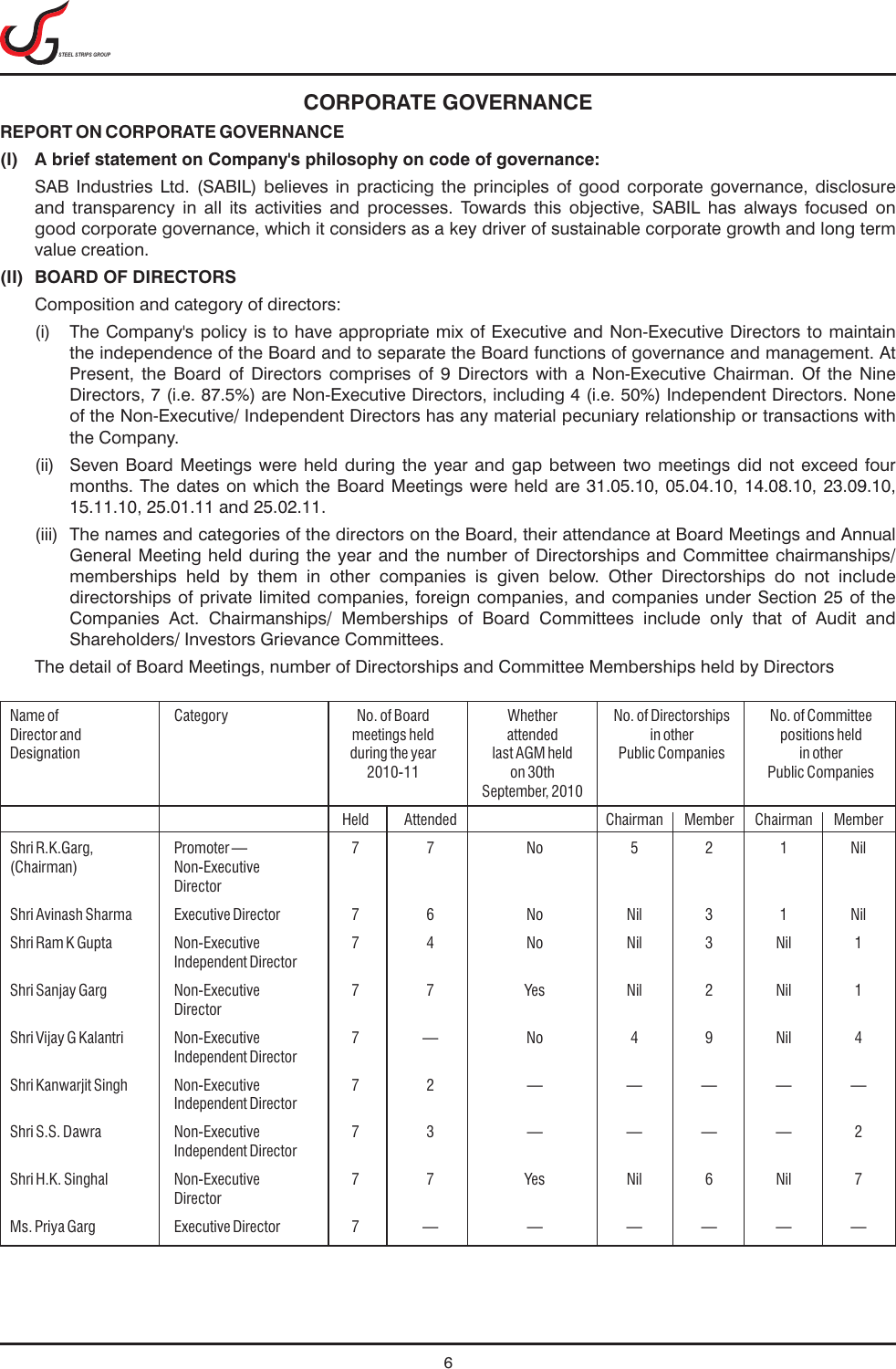- (iv) None of the Non-Executive Directors has any material pecuniary relationship or transactions with the Company. The Company has not entered into any materially significant transactions with its Directors/ Management or relatives etc. affecting the interest of the Company at large, except in normal course of business.
- (v) During the year, information as mentioned in annexure 1A to Clause 49 of the listing agreement has been placed before the Board for its consideration.
- (vi) **Directors retiring by rotation and being considered for reappointment:**

In accordance with the provisions of Companies Act, 1956, Shri S S Dawra and Shri Kanwarjit Singh, retire by rotation at the forthcoming Annual General Meeting and are eligible for re-appointment.

# **BRIEF DESCRIPTION OF DIRECTORS RETIRING BY ROTATION:**

# **Shri S S Dawra**

Shri S S Dawra, Retired as Secretary Personnel, Govt. of India. He holds Directorships in the following other Companies:

| Name of Company/Firms<br>As a Director | <b>Nature of interest</b> |  |  |
|----------------------------------------|---------------------------|--|--|
| I HDII 1td.                            | <b>Director</b>           |  |  |
| Steel Strips Infrastructures Ltd.      | <b>Director</b>           |  |  |

Shri S S Dawra is also Member/ Chairman of the following Committees of Board of other Companies:

| Name of Company | Name of Committee      | Designation<br>(Member or<br>Chairman) |  |
|-----------------|------------------------|----------------------------------------|--|
| hdi             | <b>Audit Committee</b> | Member                                 |  |

# **Shri Kanwarjit Singh**

Kanwarjit Singh, Retired as Secretary Member Engineering, Railway Board & Ex. Officio Secretary Govt. of India.

He does not hold any Directorships/ Membership in other Companies.

# **III) AUDIT COMMITTEE**

(i) The terms of reference of Audit Committee are as per relevant guidelines and legislations. The primary objective of the Audit Committee is to monitor and provide effective supervision of the management's financial reporting process with a view to ensure accurate, timely and proper disclosures and transparency and to review the adequacy of internal control systems and functions. During the year under review, four Meetings of the Committee were held.

(ii) The Composition of the Audit Committee and particulars of meetings attended by the members of the Audit Committee are given below:

| Name                                                                         | Category                               |      | No. of Meetings held<br>during the year |
|------------------------------------------------------------------------------|----------------------------------------|------|-----------------------------------------|
|                                                                              |                                        | Held | Attended                                |
| Sh. S.S. Dawra<br>Sh.Ram K Gupta<br>Sh. Kanwarjit Singh<br>Shri H.K. Singhal | Chairman<br>Member<br>Member<br>Member |      | 2                                       |

# **(IV) SHARE TRANSFER COMMITTEE**

The Share Transfer Committee approves and expedites the process of share transfers.

The committee consists of the following members:

| Name                                  | Category                         | No. of Meetings held<br>during the year |          |  |
|---------------------------------------|----------------------------------|-----------------------------------------|----------|--|
|                                       |                                  | Held                                    | Attended |  |
| Sh. H.K. Singhal                      | Non-Executive<br><b>Director</b> |                                         |          |  |
| Sh. Avinash Sharma Executive Director |                                  |                                         |          |  |

# **(V) INVESTORS GRIEVANCE COMMITTEE**

(i) The Company has constituted an Investor Grievance Committee of Directors to look into the redressal of shareholders' and investors' complaints such as transfer of shares, nonreceipt of shares after transfer, non-receipt of dividends and to ensure expeditious share transfer undertaken by the Registrar and Transfer Agents and recommends measures for overall improvement in the quality of investor services.

The committee consists of following members :

Sh. S.S. Dwara - Non Executive, Independent Director

Sh. Avinash Sharma - Executive Director

Sh. H.K. Singhal - Non Executive Director

The Company addresses all complaints, suggestions and grievances expeditiously and replies are sent/ issues resolved usually with in 15 days unless there is a dispute or other legal constraint.

(ii) Name, Designation, Address & E-mail of Compliance Officer:

> Sh. H. K. Singhal **Director** SAB INDUSTRIES LIMITED Corporate Office: S C O 49-50, Sector 26, Madhya Marg, Chandigarh. Telephone No. 0172- 2793112, 2792385 E-mail : hksinghal@glide.net.in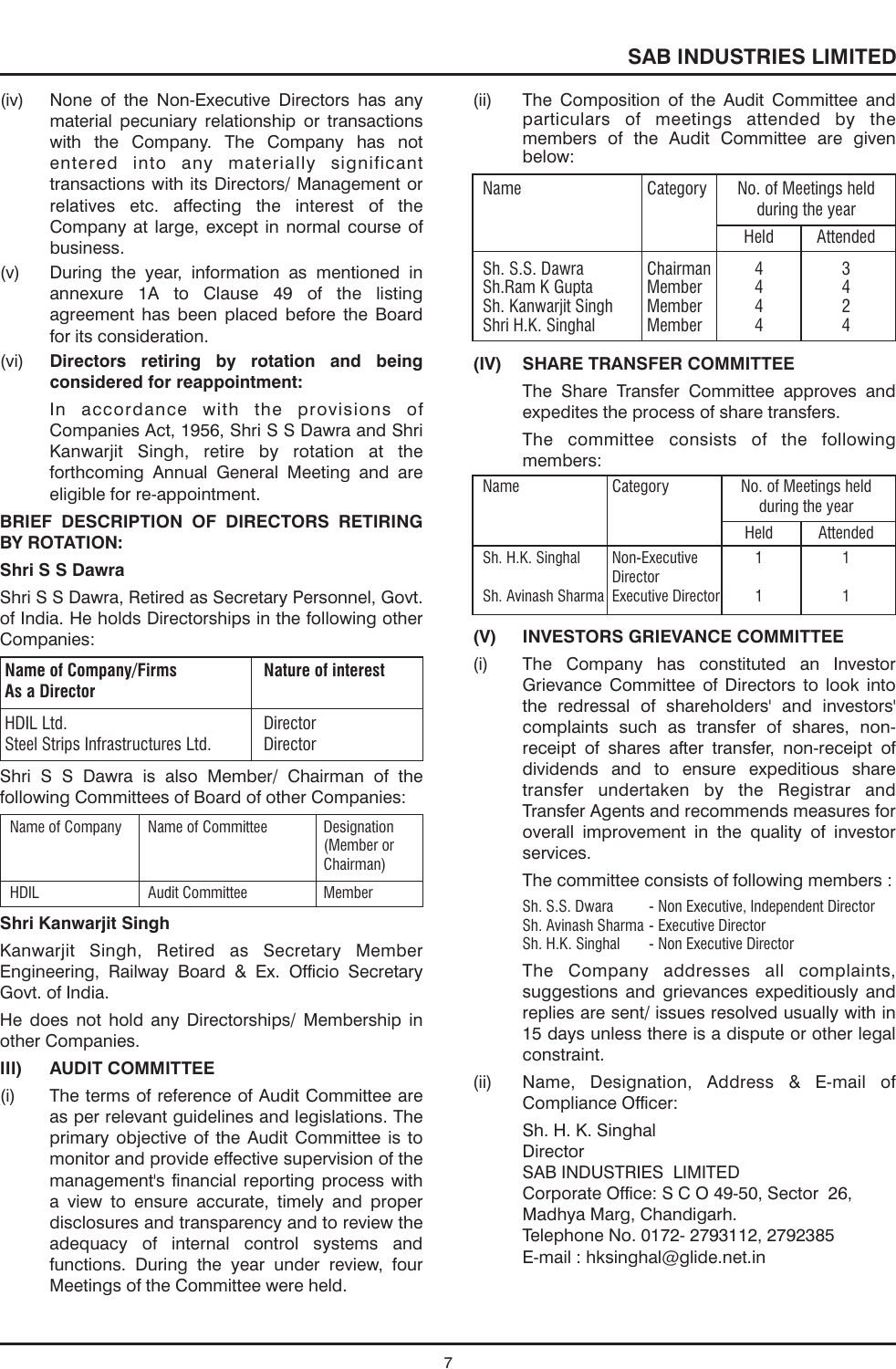

# **(VI) DETAILS OF REMUNERATION FOR THE YEAR ENDED MARCH 31, 2011**

(A) Shri Avinash Sharma is Whole Time Director of the Company. His particulars and details of remuneration paid are as under:

| Designation                 | <b>Executive Director</b> |
|-----------------------------|---------------------------|
| Last appointed on           | 01.10.2008                |
| <b>Term</b>                 | : Three Years             |
| Salary                      | Rs. 1,00,000/- per month  |
| <b>House Rent Allowance</b> | 35% of Basic Salary       |

# Commission:

5% of net profit inclusive of remuneration mentioned above. For the purpose of calculation, net profit shall exclude the profit generated/ to be generated by the sale of Land, by the sale of Investment in shares, dividend of investment in shares and due to any claim received/ to be received for the cases/ work done before 1st October 2008 or any other receivable against the work executed by the company before the said date.

(B) Ms. Priya Garg is Whole Time Director of the Company. Her particulars and details of remuneration paid are as under:

| Designation                      | : Executive Director                                                                   |
|----------------------------------|----------------------------------------------------------------------------------------|
| Last appointed on $: 01.01.2011$ |                                                                                        |
| Term                             | : Three Years                                                                          |
| <b>Basic Salary</b>              | : Rs. 2,50,000/- per month                                                             |
|                                  | comprising of basic salary, House<br>Rent Allowance and other<br>allowances and perks. |

# Commission:

5% of the net profits of the Company for each financial year or part thereof computed in the manner laid down under Section 349 of the Companies Act, 1956 so as not to exceed overall ceiling on remuneration laid down in Section 198 and 309 of the Companies Act, 1956.

In addition to the above, the Executive Director shall also be eligible for the following perquisites, which shall not be included for computation of the ceiling as specified.

- Reimbursement of medical as per the rules of the Company;
- Contribution to Provident Fund @ 12% of basic salary;
- Gratuity Not exceeding half month's basic salary for each completed year of service, subject to Gratuity Act;
- Earned Leave As per Company's Rules (unused portion of the earned leave may be encashed at the end of the tenure, including extension in tenure, if any, subject to a maximum of 30 days leave);
- Telephone at residence (private use of the telephone shall be billed by the Company to the appointee)
- (B) Detail of Sitting fee paid to the Directors for attending the Board Meetings / Committee Meetings held during 01.04.2010 to 31.03.2011

| <b>NAME OF DIRECTOR</b> | SITTING FEE (in Rs.) |
|-------------------------|----------------------|
| Shri R.K. Garg          | 25,000               |
| Shri Ram K Gupta        | 28,000               |
| Shri Kanwarjit Singh    | 14,000               |
| Shri Sanjay Garg        | 25,000               |
| Shri Vijay G. Kalantri  |                      |
| Shri H.K. Singhal       | 33,000               |
| Shri S.S. Dawra         | 21,000               |

**(VII) DETAIL OF SHARES OF THE Company HELD BY DIRECTORS AS ON 31ST MARCH, 2011.**

| Name                   | No. of Shares |
|------------------------|---------------|
| Shri R.K. Garg         | 3404020       |
| Shri Ram K Gupta       | Nil           |
| Shri Kanwarjit Singh   | Nil           |
| Shri S.S. Dawra        | Nil           |
| Shri Sanjay Garg       | Nil           |
| Shri Vijay G. Kalantri | Nil           |
| Shri H.K. Singhal      | 20            |
| Ms. Priya Garg         | 80008         |
| Shri Avinash Sharma    | Nil           |

# **(VIII) (i) GENERAL BODY MEETINGS**

Date and venue of last few Annual General Meetings:

| Date of<br>last<br>three AGMs | Venue                                                                                    | Special<br>Resolution(s)<br>passed                                |
|-------------------------------|------------------------------------------------------------------------------------------|-------------------------------------------------------------------|
| 27.09.2008                    | Regd. Office of the<br>Company at<br>SCO 49-50, Sector 26,<br>Madhya Marg,<br>Chandigarh | Yes, increase in<br><b>Authorised Capital</b>                     |
| 30.09.2009                    | $-do-$                                                                                   | Yes, Appointment of<br><b>Executive Director</b>                  |
| 30.09.2010                    | -do-                                                                                     | Payment of<br>remuneration and<br>Commission to<br>Shri R.K. Garg |
| 25.03.2011 (EGM)              | -do-                                                                                     | <b>Issue of Optionally</b><br>convertible warrants                |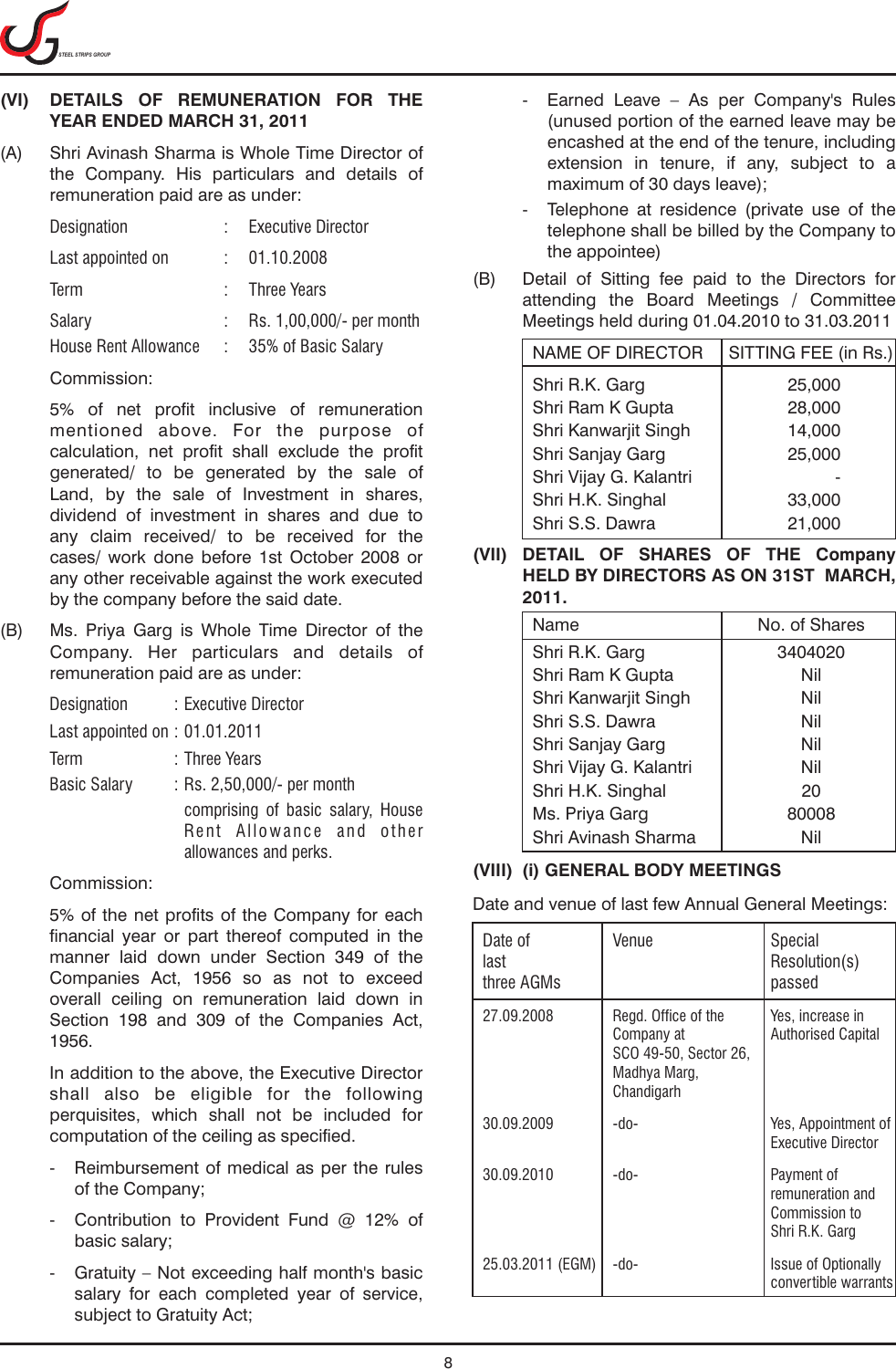During the year ended 31.03.2011, the company's shareholders have not passed any Special Resolution through postal ballot, as there was no such item which required to be passed through postal ballot.

# **ii) DISCLOSURES:**

- (i) Details of transactions entered into with related parties, during the year under review have been given in notes forming part of accounts.
- (ii) The Company has been complying with the SEBI Regulations and Listing Agreement with Sock Exchanges on issues related to Capital Market.
- (iii) The Company has adopted a Whistle Blower policy and has established the necessary mechanism for employees to report concerns to the Audit Committee about unethical behaviour. No person has been denied access to the Audit Committee.

# **(IX) INSIDER TRADING**

"Code of Conduct for Prevention of Insider Trading" pursuant to the requirements of SEBI (Prohibition of Insider Trading) Regulations, 1992, as amended, has been followed by the Company through out the year.

# **(X) CEO/CFO CERTIFICATION**

A certificate from Executive Director and General Manager (A/c) on the financial statements of the Company was placed before the Board.

# **(XI) CONSTITUANTS OF GROUP:**

Following named Companies and individuals and HUF constitute the Group as defined in the MRTP Act 1969:

# **GROUP COMPANIES:**

Indian Acrylics Ltd., Steel Strips Wheels Ltd., Steel Strips Ltd., Steel Strips Infrastructures Ltd., Steel Strips Industries Ltd., Indlon Chemicals Ltd., SAB Developers Pvt. Ltd., Malwa Chemtex Udyog Ltd., S.S. Credits Pvt. Ltd., S.J. Mercantile Pvt. Ltd., Indian Acrylics Investments Ltd., Malwa Holdings Pvt. Ltd., Steel Strips Mercantile Pvt. Ltd., Steel Strips Financiers Pvt. Ltd., Steel Strips Holdings Pvt. Ltd., Munak International Pvt. Ltd., Munak Financiers Pvt. Ltd.,Munak Investments Pvt. Ltd., S.A.B. Udyog Ltd., Chandigarh Developers Pvt. Ltd. and DHG Marketing Pvt. Ltd.

# **INDIVIDUALS / HUF:**

Sh. R K Garg & Sons (HUF), Sh. R.K. Garg, Smt. Sunena Garg, Ms. Priya Garg, Mr. Dheeraj Garg., Ms. Ute Mayr

# **(XII) MEANS OF COMMUNICATION**

The quarterly and annual results are generally published in "The Business Standard and "Dainik Tribune" and have also been submitted to the stock exchange as per the requirements of the Listing Agreements on which the Company's equity shares are listed to enable them to put them on their own web sites. These were also put up on Company's Website: www.sabindustries.in

# **(XIII) GENERAL SHAREHOLDER INFORMATION**

- (i) Annual General Meeting of the Company will be held on 30th September, 2011 at the Registered Office of the Company.
- (ii) Financial Year : 1st April to 31st March
- (iii) Year Ending : March 31, 2011
- (iv) Financial Calendar : (tentative) Results for quarter ending June 2011 -- 2nd week of Aug., 2011 Results for quarter ending Sept. 2011 -- 2nd week of Nov., 2011 Results for quarter ending Dec. 2011 -- 2nd week of Feb., 2012 Results for quarter ending March 2012 -- Last week of May, 2012
- (v) Book Closure date : 21-09-2011 to 26-09-2011.
- (vi) Listing on stock Exchange : The Ludhiana Stock Exchange Ltd. and the Delhi Stock Exchange Ltd.

# **(XIV) Share Transfer System**

Transfer of shares is normally processed within 12-15 days from the date of receipt, if the documents are complete in all respects.

**(XV)** The company did not have any outstanding GDRs/ADRs as at 31st March, 2011.However, on 30.03.2011, the Company has allotted 3,23,072 optionally convertible warrants with a option to convert each warrants into one equity share of Rs.10/- at a price of Rs.260/- per equity share to the applicants within a period of one years, subject to receipt of full payment before conversion.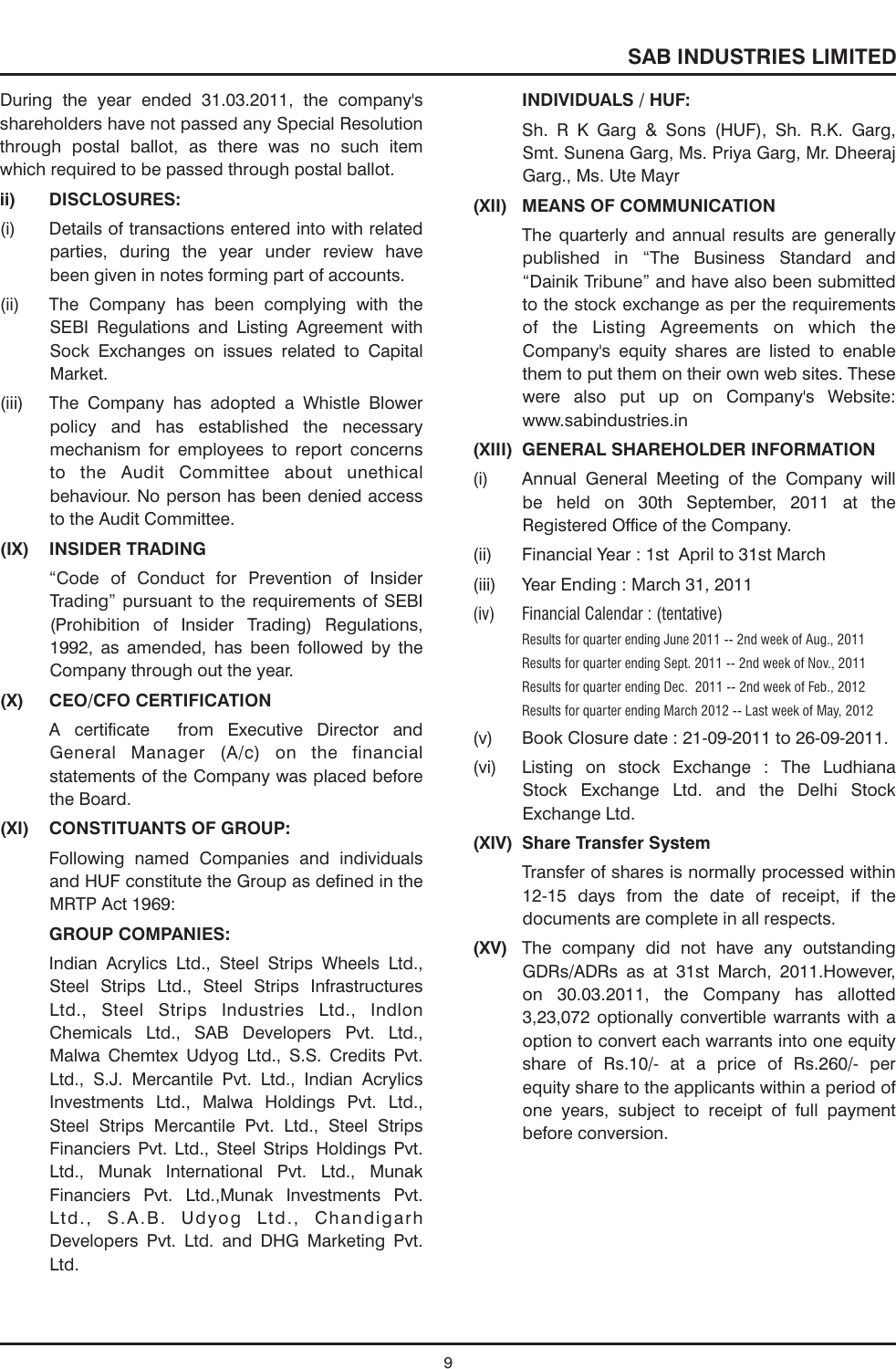

# **(XVI) Distribution of Shareholding as on 31st March 2011.**

| Share holding of |                  | <b>Shareholders</b> |               | <b>Share Amount</b> |               |
|------------------|------------------|---------------------|---------------|---------------------|---------------|
| Face Value (Rs.) | Face Value (Rs.) | <b>Number</b>       | %age to Total | in Rs.              | %age to Total |
| 10               | To 5000          | 259                 | 91.85         | 212240              | 0.14          |
| 5001             | To 10000         | 3                   | 1.06          | 19200               | 0.01          |
| 10001            | To 20000         | 2                   | 0.71          | 24000               | 0.02          |
| 20001            | To 30000         |                     |               |                     |               |
| 30001            | To 40000         |                     |               |                     |               |
| 40001            | To 50000         |                     |               |                     |               |
| 50001            | To 100000        |                     | 0.35          | 90000               | 0.06          |
| 100001           | and Above        | 17                  | 6.03          | 151538280           | 99.77         |
|                  |                  | 282                 | 100.00        | 151883720           | 100.00        |

Shareholding Pattern as on 31st March, 2011

| <b>PARTICULARS</b>                                                                                                                       | NO. OF SHARES                          | (%)                            |
|------------------------------------------------------------------------------------------------------------------------------------------|----------------------------------------|--------------------------------|
| Promoter & Persons Acting in concert<br><b>Bodies Corporate</b><br>Financial Institutions, Banks & Mutual funds<br><b>General Public</b> | 11183356<br>3661293<br>319019<br>24704 | 73.63<br>24.11<br>2.10<br>0.16 |
| TOTAL SHAREHOLDING                                                                                                                       | 15188372                               | 100.00                         |

#### **(XVII) MARKET INFORMATION**

The Securities of the Company are not actively traded on the Stock Exchanges. As such, the market information on the company's Securities is not available.

#### **(XVIII) DEMATERIALISATION**

Trading in Equity shares of our Company is permitted only in dematerialized form effective from 09.05.2011 as per the notification issued by the Securities and Exchange Board of India (SEBI). Our Company has signed agreement with National Securities Depository Limited (NSDL). The Company has appointed M/s Link Intime India Pvt. Limited, A-40, 2nd floor, Near Batra Banquet Hall, Naraina Industrial Area, Phase II, New Delhi 110 028, as common agency to look after dematerialization of shares as well as for physical transfer of shares.

Demat ISIN Number allotted to the Company by NSDL for equity shares is INE137M01017.

**(XIX)** Address of Registered/Correspondence Office:

SAB Industries Ltd. S.C.O. 49-50, Sector 26, Madhya Marg, Chandigarh-160019

On behalf of Board of Directors

Date : 30.05.2011 Director Executive Director

Place : Chandigarh H.K. Singhal Avinash Sharma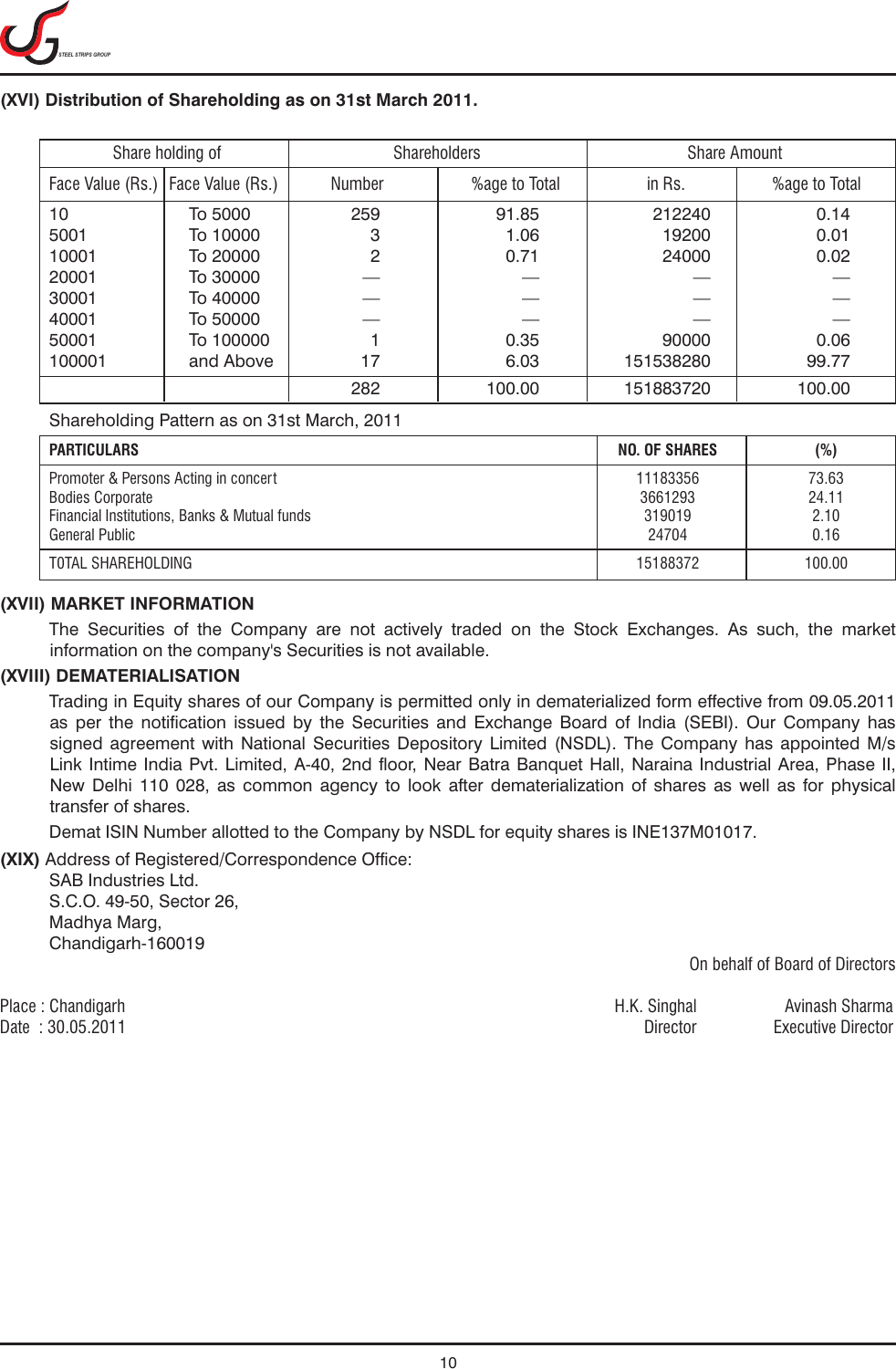# **AUDITOR'S CERTIFICATE ON COMPLIANCE OF CONDITIONS OF CORPORATE GOVERNANCE U N D E R CLAU SE 4 9 OF T H E L IST I N G AGREEMENT**

We have examined the compliance of conditions of Corporate Governance by SAB Industries Limited for the year ended on 31st March 2011 as stipulated in Clause 49 of the Listing Agreement of the said Company with Stock Exchange.

The Compliance of conditions of Corporate Governance is the responsibility of the management. Our examination has been limited to a review of the procedures and implementation thereof, adopted by the Company for ensuring compliance with the conditions of Corporate Governance as stipulated in the said clause. It is neither an audit nor an expression of opinion on the financial statements of the Company.

On the basis of our review of the relevant records and documents maintained by the Company and furnished to us for review and the information and explanations given to us by the Company, we certify that the Company complied with the conditions of Corporate Governance as stipulated in Clause 49 of the above mentioned Listing Agreement with the Stock Exchanges.

> For S. C. Dewan & Co. Chartered Accountants

Place : Chandigarh S.C. Dewan Date : 30.05.2011 Partner

M. 15678

# **DECLARATION REGARDING COMPLIANCE BY BOARD MEMBERS AND SENIOR MANAGEMENT PERSONNEL WITH THE COMPANY'S CODE OF CONDUCT**

This is to confirm that the Company has adopted a Code of Conduct for director & Senior management of the Company, the Code of Conduct is available on the website.

I confirm that the Company has in respect of the financial year ended March 31, 2011 received from the senior Management Team of the Company and the Members of the Board, a declaration of compliance with the Code of conduct applicable to them.

For SAB Industries Limited

Place : Chandigarh Avinash Sharma Date : 30.05.2011 Executive Director

# **CEO'S/CFO'S Certificate**

# **TO WHOMSOEVER IT MAY CONCERN**

In Compliance to clause 49 of the Listing Agreement, we certify that:

- a. We have reviewed the financial statements and the cash flow statement for the year and that to the best of our knowledge and belief:
	- i. these statements do not contain any materially untrue statement or omit any material fact or contain statements that might be misleading;
	- ii. these statements together present a true and fair view of the Company's affair and are in compliance with existing accounting standards, applicable laws and regulations.
- b. There are, to the best of our knowledge and belief, no transactions entered into by the Company during the year which are fraudulent, illegal or violative of the Company's Code of conduct.
- c. We accept responsibility for establishing and maintaining internal controls and that we have evaluated the effectiveness of the internal control systems of the Company pertaining to financial reporting and we have disclosed to the Auditors and the Audit Committee, deficiencies in the design or operation of such internal control, if any, of which we are aware and the steps we have taken or purpose to take to rectify these deficiencies.
- d. We have indicated to the Auditors and the Audit Committee:
	- i. significant changes in internal control over financial reporting during the year,
	- ii. significant changes in accounting policies during the year and that the same have been disclosed in the notes to the financial statements; and
	- iii. instances of significant fraud of which we have become aware and the involvement therein, if any, of the management or an employee having a significant role in the Company's internal control system over financial reporting.

For SAB Industries Limited

Place : Chandigarh Avinash Sharma Date: 30.05.2011 Executive Director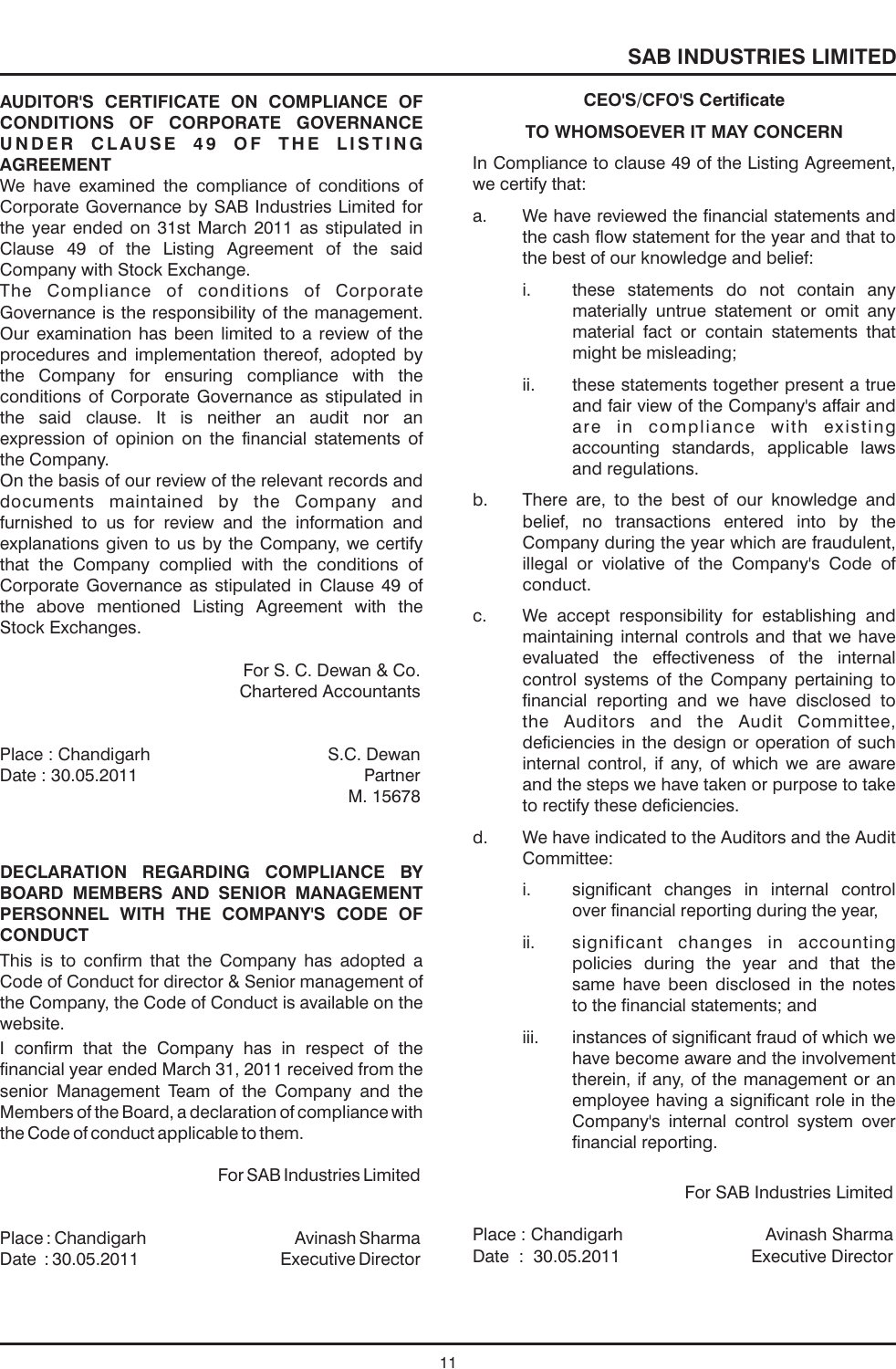

# **AUDITORS' REPORT**

#### To the Shareholders

We have audited the attached Balance Sheet of M/S SAB Industries Ltd., as at 31st March 2011, and also the Profit & Loss Account and the Cash Flow Statement for the year ended on that date annexed thereto. These financial statements are the responsibility of the Company's management. Our responsibility is to express an opinion on these financial statements based on our audit.

We conducted our audit in accordance with auditing standards generally accepted in India. Those standards require that we plan and perform the audit to obtain reasonable assurance about whether the financial statements are free of material misstatement. An audit includes examining, on a test basis, evidence supporting the amounts and disclosures in the financial statements. An audit also includes assessing the accounting principles used and significant estimates made by management, as well as evaluating the overall financial statement presentation. We believe that our audit provides a reasonable basis for our opinion.

- 1. As required by the Companies (Auditors' Report) Order, 2003 issued by the Central Government of India in terms of Section 227 (4A) of the Companies Act, 1956, we enclose in the Annexure a statement on the matters specified in paragraph 4 & 5 of the said order.
- 2. Further to our comments in the Annexure referred to above, we state that:
	- i) We have obtained all information and explanations, which to the best of our knowledge and belief were necessary for the purpose of our audit.
	- ii) In our opinion, proper books of accounts as required by law have been kept by the Company so far as appears from our examination of those books.
	- iii) The Balance Sheet and Profit & Loss Account and Cash Flow Statement referred to in this report are in agreement with the

books of accounts.

- iv) In our opinion, the Balance Sheet and Profit & Loss Account and the Cash Flow Statement dealt with by this report comply with the Accounting Standards referred to in Sec 211 (3C) of the Companies Act, 1956.
- v) On the basis of written representations received from the Directors, as on 31.03.2011 and taken on record by the Board of Directors, we report that none of the Directors is disqualified as on 31.03.2011 from being appointed as Director in terms of clause (g) of Sub-section (1) of section 274 of the Companies Act, 1956.
- vi) In our opinion and to the best of our information and according to the explanations given to us, the said accounts read together with the Significant Accounting Policies and notes given in Schedule 16 of "Notes on Accounts" give a true and fair view in conformity with the accounting principles generally accepted in India :
	- a) In case of Balance Sheet, of the state of affairs of the Company as at 31st March, 2011, and
	- b) In case of Profit & Loss Account, of the Profit for the year ended on that date.
	- c) In the case of Cash Flow Statement, of the Cash Flow for the year ended on that date.

For S.C. DEWAN & CO. Chartered Accountants

Place : Chandigarh S.C. Dewan Dated : 30th May, 2011 **Partner** 

M. 15678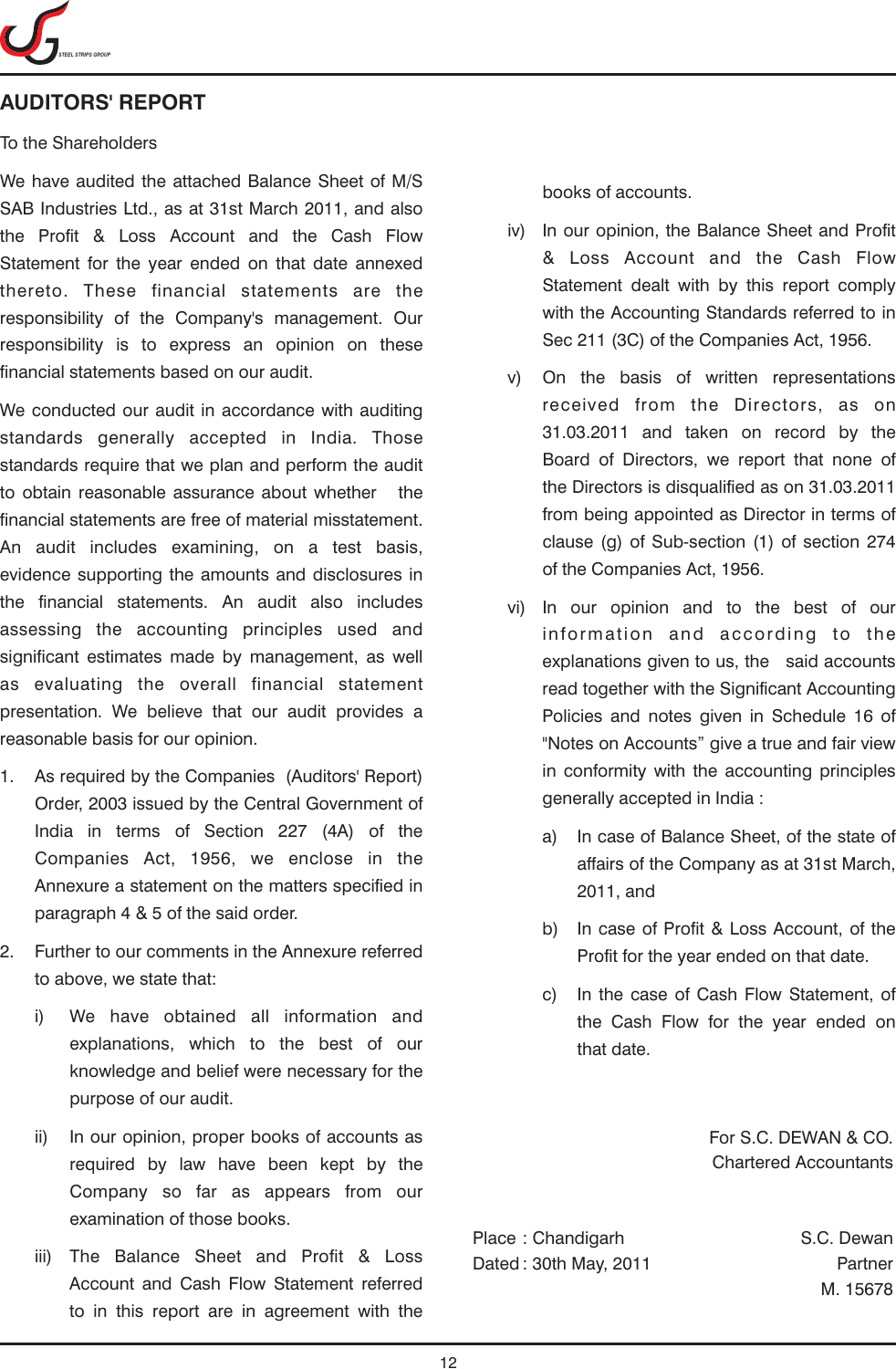# **ANNEXURE TO AUDITORS' REPORT**

Referred to in Paragraph 1 of our report of even date:

- 1. The Company has maintained proper records showing full particulars including quantitative details and situation of fixed assets. As explained to us pursuant to a phased programme designed to cover all the fixed assets of the Company at regular intervals, the management has during the year, verified plant and machinery and no material discrepancies have been noticed in such verification as explained by the management. However, 2 nos vehicles have been disposed off during the year.
- 2. Physical verification of inventory has been conducted at reasonable intervals by the management. The procedures of Physical verification of inventory followed by the management are reasonable and adequate in relation to the size of the Company and the nature of business. The Company is maintaining proper records of inventory. No material discrepancies were noticed on physical verification dealt with in the books of accounts. The stocks of Buildings, building materials, shares, trading stock and of work in progress have been physically verified during the year by the management. In the opinion of the management the valuation of stock is fair and proper in accordance with the normally accepted accounting principles and is on the same basis as in the preceding year.
- 3. The Company has not granted or taken any loans, secured or unsecured to/from companies, firm or other parties covered in the registers maintained under Section 301 of Companies Act.1956.
- 4. In our opinion and according to the information and explanations given to us, there are internal control procedures commensurate with the size of the Company and nature of its business with regards to purchases of stores raw material including components, plant and machinery equipment and other assets and with regard to the sale of goods.
- 5. In our opinion and according to the in formations and explanations given to us, transactions of purchase of and materials, sale of goods, material and services, made in pursuance of contracts or arrangements entered in the registers maintained under Section 301 have been made at prices which are reasonable having regard to prevailing market prices for such goods/services in the opinion of management.
- 6. The Company has accepted deposits during the year covered by section 58A of the Companies Act, 1956 and Companies (Acceptance of deposits) Rules, 1975.
- 7. In our opinion, the Company has an internal audit system commensurate with the size and nature of its business.
- 8. Maintenance of cost records as prescribed by the Central Government under clause (d) of sub section (I) of section 209 of the Act. are not applicable to Company.
- 9. According to the information and explanations given to us no undisputed amounts payable in respect of

income tax, wealth tax, sales tax and custom duty were outstanding as at 31st March, 2011 for a period of more than six months from the date they became payable.

The Company is regular in depositing undisputed statutory dues including Income tax, Provident Fund, Wealth tax, sales tax, cess, custom duty and any other statutory dues with the appropriate authorities.

- 10. The Company has no accumulated losses/cash losses.
- 11. The Company has not defaulted in repayment of dues to the Financial Institutions, Banks or debenture holders.
- 12. The Company has not granted loans and advances on the basis of security by way of pledge of shares, debentures and other securities.
- 13. The Company is not a chit fund Company.
- 14. The Company is not running any Nidhi / Mutual Benefit Fund/Society.
- 15. The Company is not a Financing Company.
- 16. The Company has not given any guarantee for loans taken by others from bank or financial institutions.
- 17. The term loans were applied for the purpose for which the loans were obtained, as per information available from the records of the Company.
- 18. The funds raised by the Company on short-term basis have not been used for long-term investment, nor the funds raised on long-term basis have been used for short-term investment as it appears from the examination of the records of the Company.
- 19. The Company has not issued any debentures upto date.
- 20. The Company has not raised any money by Public Issue during the year.
- 21. No fraud on or by the Company has been noticed or reported during the year.
- 22. We have not come across any personal expenses, which have been charged, to revenue account other than those payable under contractual obligations or in accordance with generally accepted business practices.
- 23. The provisions of section 3(i)(o) of Sick Industries Companies (Special Provision) Act 1985 are not applicable to the Company as the Company is a Construction and Trading Company.

For S.C. DEWAN & CO. Chartered Accountants

Place : Chandigarh S.C. Dewan Dated : 30th May, 2011 **Partner** 

M. 15678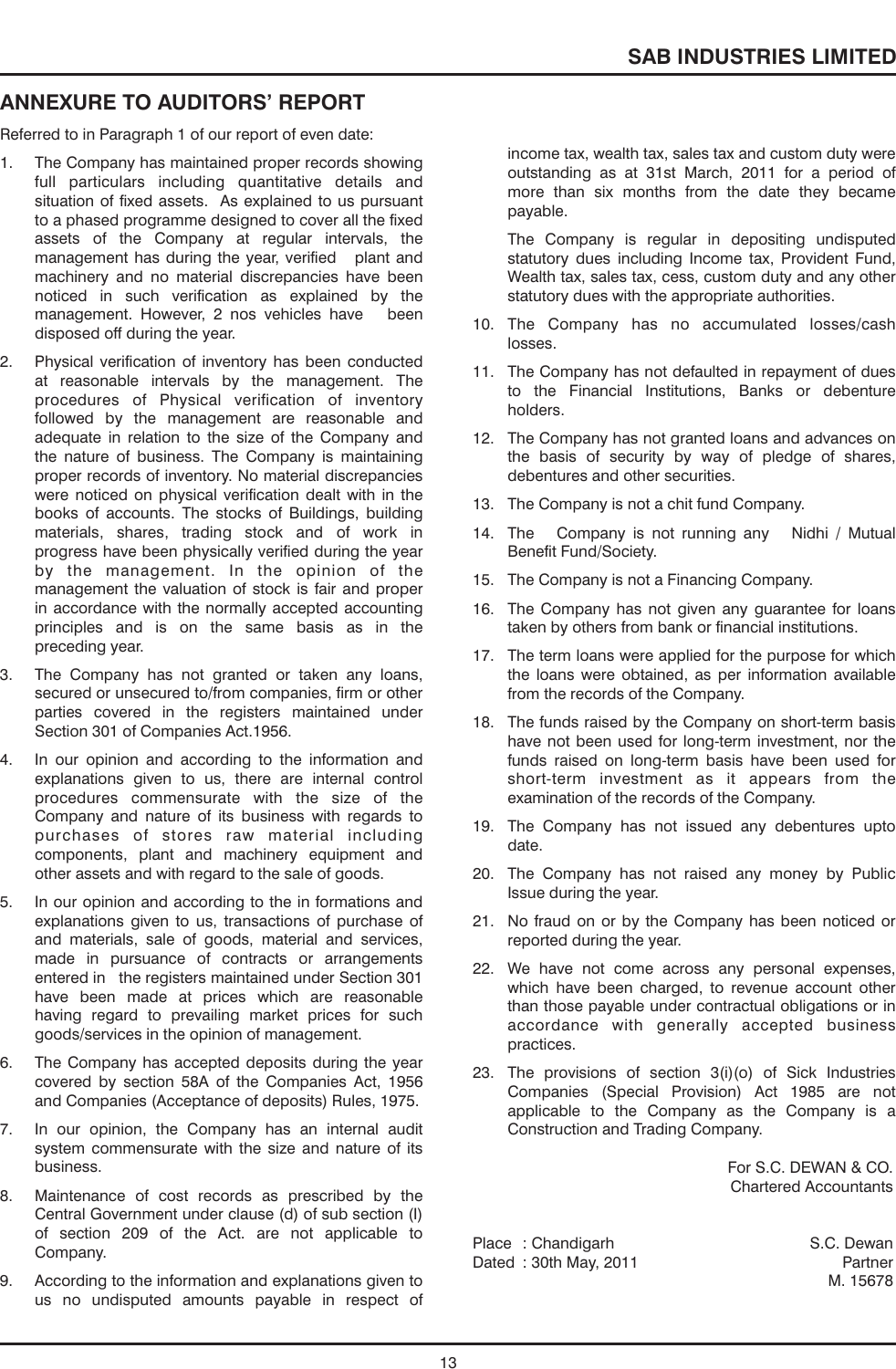

# **BALANCE SHEET**

**AS ON 31ST MARCH, 2011**

| <b>PARTICULARS</b>                                | <b>SCHEDULE</b>  | <b>AS ON</b><br>31.03.2011<br>(Rs.) | AS ON<br>31.03.2010<br>(Rs.) |
|---------------------------------------------------|------------------|-------------------------------------|------------------------------|
| <b>SOURCES OF FUNDS</b>                           |                  |                                     |                              |
| <b>Share Holders' Funds</b>                       |                  |                                     |                              |
| <b>Share Capital</b>                              | 1                | 19,38,83,210                        | 15, 18, 83, 720              |
| Reserves & Surplus                                | $\overline{2}$   | 11,63,25,125                        | 10,80,97,959                 |
|                                                   |                  | 31,02,08,335                        | 25,99,81,679                 |
| <b>Loan Funds</b>                                 |                  |                                     |                              |
| <b>Secured Loans</b><br><b>Unsecured Loans</b>    | 3<br>4           | 24,47,16,988                        | 22,68,47,805<br>1,00,00,000  |
|                                                   |                  | 1,75,00,000                         |                              |
|                                                   |                  | 26,22,16,988                        | 23,68,47,805                 |
| <b>Total</b>                                      |                  | 57,24,25,323                        | 49,68,29,484                 |
|                                                   |                  |                                     |                              |
| <b>APPLICATION OF FUNDS</b>                       |                  |                                     |                              |
| <b>Fixed Assets</b>                               | 5                |                                     |                              |
| <b>Gross Block</b><br>Less : Depreciation         |                  | 22,82,82,121                        | 21,69,74,637<br>11,20,16,063 |
|                                                   |                  | 11,82,67,324                        |                              |
| <b>Net Block</b>                                  |                  | 11,00,14,797                        | 10,49,58,574                 |
| <b>Investments</b>                                | 6                | 15,56,89,633                        | 15,44,00,277                 |
| <b>Current Assets, Loans &amp; Advances</b>       | $\overline{7}$   |                                     |                              |
| Inventories                                       |                  | 2,16,53,000                         | 1,87,95,000                  |
| <b>Sundry Debtors</b>                             |                  | 1,27,35,760                         | 1,27,39,890                  |
| <b>Cash and Bank Balances</b>                     |                  | 3,06,59,099                         | 2,03,39,201                  |
| Advance for Purchase of Land                      |                  | 4, 14, 56, 876                      | 3,34,56,876                  |
| Other Current Assets Loans & Advances             |                  | 3,34,82,491                         | 3,66,35,061                  |
| Commercial Properties under Development           | 8                | 35,93,82,169                        | 35,89,28,724                 |
|                                                   |                  | 49,93,69,395                        | 48,08,94,752                 |
| <b>Less: Current Liabilities &amp; Provisions</b> | $\boldsymbol{9}$ | 19,67,20,730                        | 24,73,86,896                 |
| <b>Net Current Assets</b>                         |                  | 30,26,48,665                        | 23,35,07,856                 |
| <b>Deferred Tax Assets</b>                        |                  | 40,72,228                           | 39,62,777                    |
| <b>Total</b>                                      |                  | 57,24,25,323                        | 49,68,29,484                 |
|                                                   |                  |                                     |                              |

AUDITORS' REPORT

Certified in terms of our separate report of even date annexed. for S.C. DEWAN & CO. Chartered Accountants

PLACE : Chandigarh S.C. DEWAN<br>DATED : 30th May, 2011 Partner DATED : 30th May, 2011

H.K. SINGHAL *Director*

AVINASH SHARMA *Executive Director*

GURPREET KAUR *Company Secretary*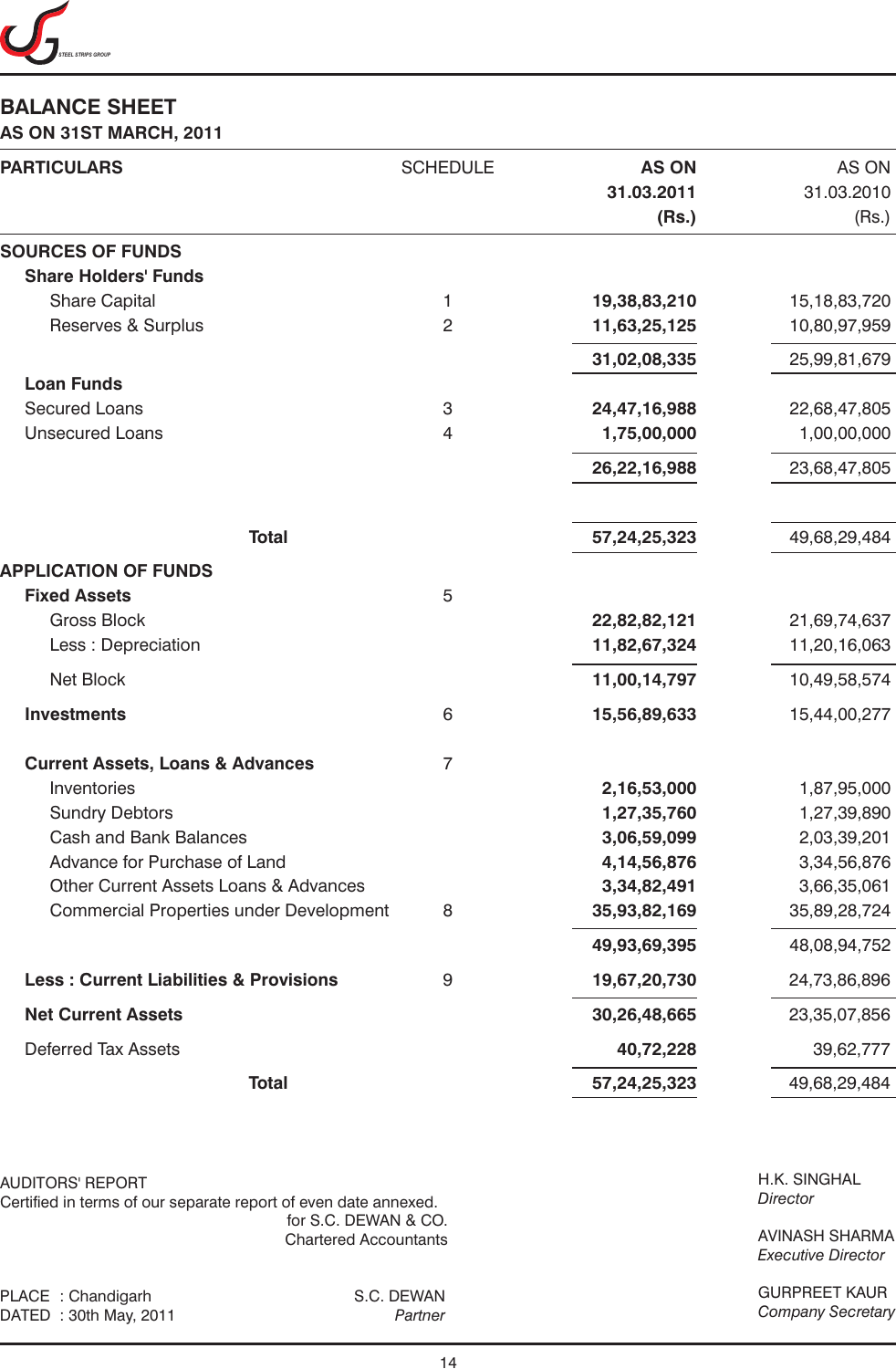# **PROFIT & LOSS ACCOUNT FOR THE YEAR ENDED 31ST MARCH, 2011**

| <b>PARTICULARS</b>                                         | <b>SCHEDULE</b> | <b>AS ON</b> | AS ON        |
|------------------------------------------------------------|-----------------|--------------|--------------|
|                                                            |                 | 31.03.2011   | 31.03.2010   |
|                                                            |                 | (Rs.)        | (Rs.)        |
| <b>INCOME</b>                                              |                 |              |              |
| Operative & Other Income                                   | 10              | 18,28,15,264 | 21,01,72,030 |
|                                                            |                 | 18,28,15,264 | 21,01,72,030 |
| <b>EXPENDITURE</b>                                         |                 |              |              |
| Bandwidth, Dot Rent &                                      |                 |              |              |
| <b>Cable Net Expenses</b>                                  | 11              | 31,36,981    | 36,50,270    |
| <b>Direct Cost</b>                                         | 12              | 7,58,93,569  | 15,35,94,509 |
| <b>Employees Cost</b>                                      | 13              | 1,55,94,730  | 1,05,85,293  |
| Administration and other expenses                          | 14              | 4,96,93,062  | 1,72,23,057  |
| Financial charges                                          | 15              | 1,11,03,239  | 72,19,435    |
| Depreciation                                               | 5               | 67,77,807    | 66,28,695    |
|                                                            |                 | 16,21,99,388 | 19,89,01,259 |
| Profit/(Loss) for the year                                 |                 | 2,06,15,876  | 1,12,70,771  |
| Provision for Taxation                                     |                 | 64,40,000    | 35,25,000    |
| Add: Deferred Tax Assets/Liability (-)                     |                 | 1,09,451     | 3,76,244     |
| Profit after Tax and Before Extra Ordinary Items           |                 | 1,42,85,327  | 81,22,015    |
| Income Tax Paid/Adjusted for earlier years                 |                 | 60,58,161    |              |
| Prior period adjustments                                   |                 |              | 1,85,106     |
| Profit for the year after tax carried to Reserve & Surplus |                 | 82,27,166    | 79,36,909    |
| Earning per share - Basic and Diluted                      |                 | 0.54         | 0.52         |

AUDITORS' REPORT Certified in terms of our separate report of even date annexed. for S.C. DEWAN & CO. Chartered Accountants

H.K. SINGHAL *Director*

AVINASH SHARMA *Executive Director*

GURPREET KAUR *Company Secretary*

PLACE : Chandigarh S.C. DEWAN DATED : 30th May, 2011 *Partner*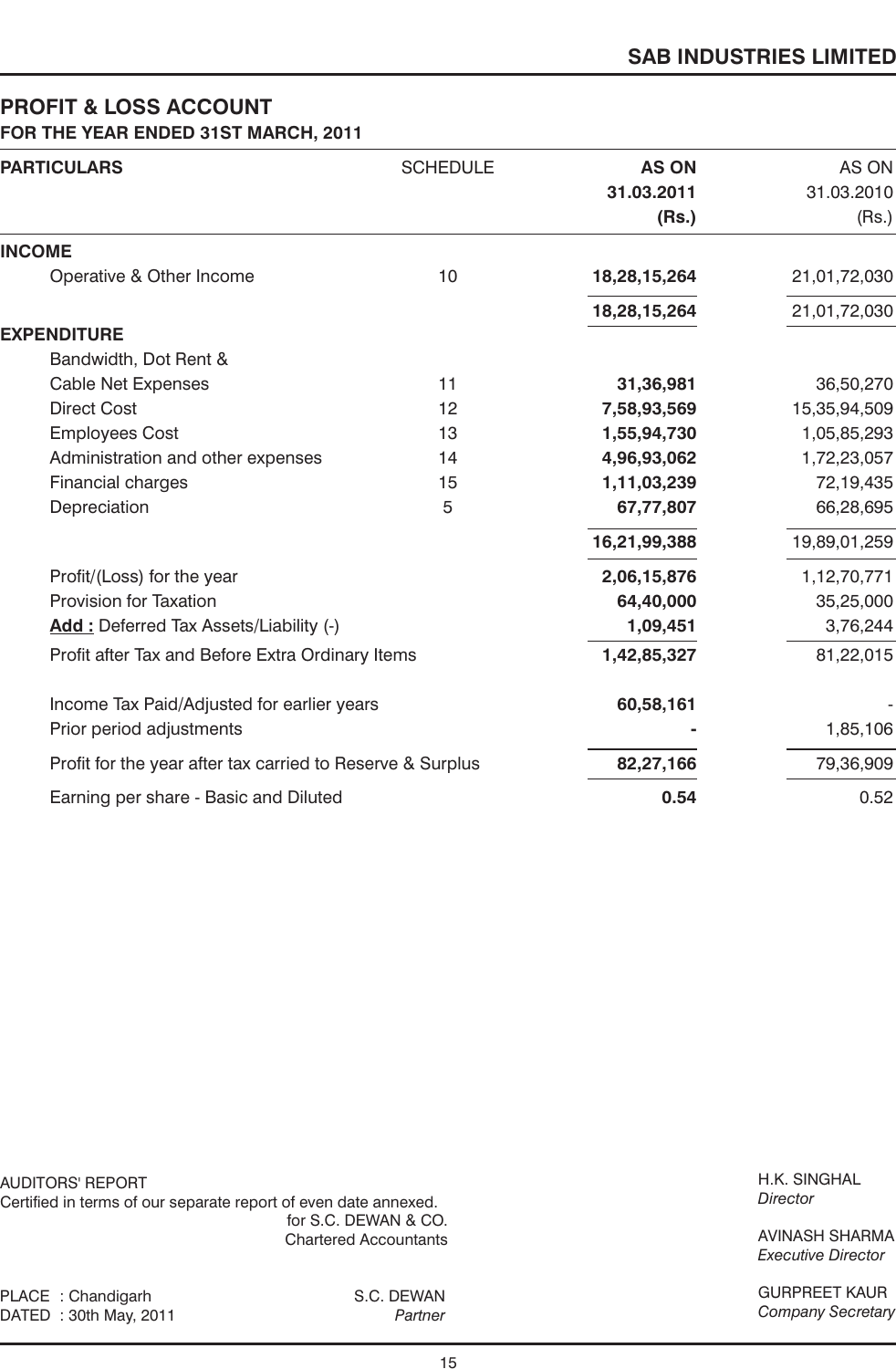

| CASH FLOW STATEMENT FOR THE YEAR ENDED 31ST MARCH, 2011                                                                                                                                                                                                                                                                                                 |                                                    | 2010-11                                                          |                                         | (Rs. in Lacs)<br>2009-10                                                         |
|---------------------------------------------------------------------------------------------------------------------------------------------------------------------------------------------------------------------------------------------------------------------------------------------------------------------------------------------------------|----------------------------------------------------|------------------------------------------------------------------|-----------------------------------------|----------------------------------------------------------------------------------|
| A. CASH FLOW FROM OPERATING ACTIVITIES<br>NET PROFIT/(LOSS) BEFORE TAX AND EXTRA-ORDINARY ITEMS                                                                                                                                                                                                                                                         |                                                    | 206.16                                                           |                                         | 112.71                                                                           |
| <b>Adjustment For</b><br>Prior period adjustments<br>Profit(-)/Loss(+) on Sale of Fixed Assets<br>Depreciation<br><b>Dividend Received</b><br>Interest & other Financial Charges                                                                                                                                                                        |                                                    | (0.32)<br>67.78<br>(12.96)<br>111.03                             |                                         | (1.85)<br>(0.13)<br>66.29<br>0.01<br>72.19                                       |
| OPERATING PROFIT BEFORE WORKING CAPITAL CHARGES                                                                                                                                                                                                                                                                                                         |                                                    | 371.70                                                           |                                         | 249.22                                                                           |
| Adjustment for Trade and other receivables<br>Inventories<br><b>Trade Payables</b><br><b>Cash Generated from Operations</b><br>Interest and other Financial Expenses paid<br>Direct Taxes Paid/Adjusted<br>Cash Flow before Extra Ordinary Items<br>Cash Flow from Operating Activities                                                                 | (48.43)<br>(33.11)<br>(506.66)<br>111.03<br>124.98 | (588.20)<br>(216.51)<br>236.01<br>(452.52)<br>(452.52)           | (344.66)<br>277.10<br>(386.59)<br>72.19 | (454.15)<br>(204.93)<br>72.19<br>(277.12)<br>(277.12)                            |
| <b>B. CASH FLOW FROM INVESTING ACTIVITIES</b><br><b>Purchase of Fixed Assets</b><br>Sale of Fixed Assets<br>Purchase of Investments<br><b>Dividend Received</b>                                                                                                                                                                                         |                                                    | (119.77)<br>1.75<br>(12.89)<br>12.96                             |                                         | (20.05)<br>15.82<br>0.01                                                         |
| Net Cash from investing activities                                                                                                                                                                                                                                                                                                                      |                                                    | (117.96)                                                         |                                         | (4.22)                                                                           |
| C. CASH FLOW FROM FINANCING ACTIVITIES<br>Proceeds from Share Application Money<br>Proceeds from Long Term Borrowings<br>Proceeds from Unsecured Loans<br>Proceeds from Short Term Borrowings<br>Repayment of Short Term Borrowings<br>Repayment of Long Term Borrowings<br>Repayment of Unsecured Loans<br>Net Cash received from Financing activities |                                                    | 419.99<br>106.16<br>75.00<br>84.21<br>(3.34)<br>(8.34)<br>673.68 |                                         | 300.00<br>300.00<br>100.00<br>45.04<br>(74.70)<br>(41.31)<br>(352.31)<br>(23.28) |
| Net Increase/(Decrease) in Cash and Cash Equivalents                                                                                                                                                                                                                                                                                                    |                                                    | 103.20                                                           |                                         | (304.62)                                                                         |
| Cash and Cash equivalents as at 01.04.2010 (Opening Balance)                                                                                                                                                                                                                                                                                            |                                                    | 203.40                                                           |                                         | 508.02                                                                           |
| Cash and Cash equivalents as at 31.03.2011 (Closing Balance)                                                                                                                                                                                                                                                                                            |                                                    | 306.59                                                           |                                         | 203.40                                                                           |

For and on behalf of the Board

| Place: Chandigarh     | H.K. SINGHAL | AVINASH SHARMA            |
|-----------------------|--------------|---------------------------|
| Dated: 30th May, 2011 | Director     | <b>Executive Director</b> |

#### **AUDITORS' REPORT**

We have verified the attached Cash Flow Statement of SAB Industries Limited derived from audited financial statements and the books and records maintained by the Company for the year ended 31st March, 2011 and found the same in agreement therewith.

> For S.C. Dewan & Co. Chartered Accountants

Place : Chandigarh S.C. Dewan Dated : 30th May, 2011 Partner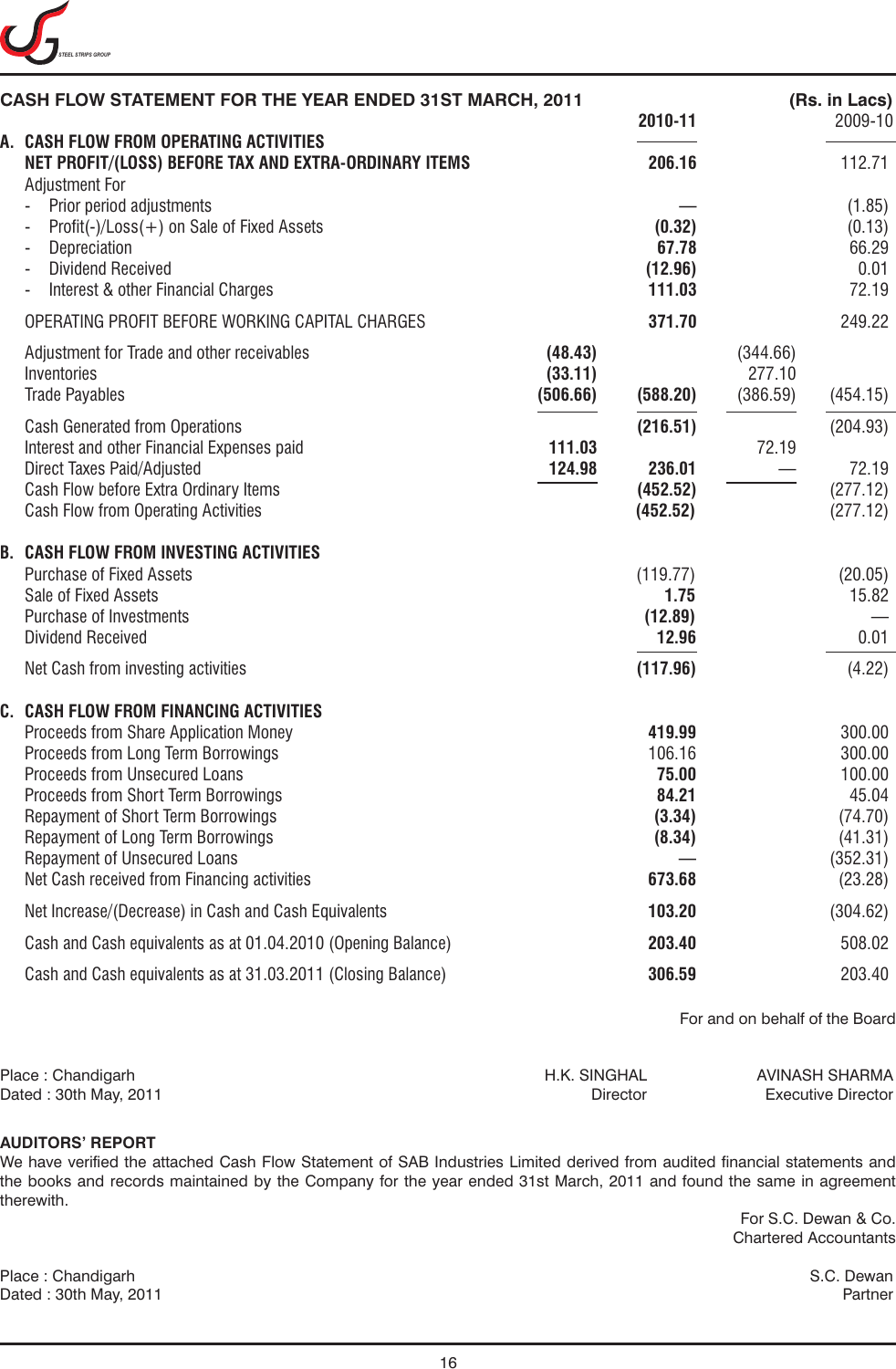# **SCHEDULES FORMING PART OF THE ACCOUNTS SCHEDULE - 1 : SHARE CAPITAL**

| PARTICULARS                                                       | <b>AS ON</b>    |                 |
|-------------------------------------------------------------------|-----------------|-----------------|
|                                                                   | 31.03.2011      | 31.03.2010      |
|                                                                   | (Rs.)           | (Rs.)           |
| <b>AUTHORISED</b>                                                 |                 |                 |
| 2,00,00,000 Equity Shares of Rs. 10/- each                        | 20,00,00,000    | 20,00,00,000    |
| (Previous Year 2,00,00,000 Equity Shares of Rs. 10/- each)        |                 |                 |
| <b>ISSUED, SUBSCRIBED &amp; PAID UP</b>                           |                 |                 |
| 1,51,88,372 Equity Shares                                         | 15, 18, 83, 720 | 15, 18, 83, 720 |
| (Previous Year 1,51,88,372 Shares) of Rs. 10/- each               |                 |                 |
| Application Money for Convertible Warrants                        | 4,19,99,490     |                 |
| (Share Warrants 3,23,073 Nos. $\omega$ 260/- amount received 50%) |                 |                 |
| (Previous Year Nil)                                               |                 |                 |
| <b>TOTAL</b>                                                      | 19,38,83,210    | 15, 18, 83, 720 |
|                                                                   |                 |                 |

\*Each warrant shall be convertible into one equity share of Rs. 10/- each at a price of Rs. 260/- per equity share by 31.03.12, Subject to receipt of balance 50% payment from the allottees.

# **SCHEDULE - 2 : RESERVES & SURPLUS**

| 1. General Reserve<br>Add: Amount trfd from Profit & Loss A/c                                | 7,01,46,426<br>2,00,00,000 | 9,01,46,426  | 7,01,46,426              |
|----------------------------------------------------------------------------------------------|----------------------------|--------------|--------------------------|
| 2. Profit & Loss A/c<br>As per Last Balance Sheet<br>Add: Transferred from Profit & Loss A/c | 3,79,51,533<br>82,27,166   |              | 3,00,14,624<br>79,36,909 |
| Less: Amount transferred to General Reserve A/c                                              | 4,61,78,699<br>2,00,00,000 | 2,61,78,699  | 3,79,51,533              |
|                                                                                              |                            | 11,63,25,125 | 10,80,97,959             |
|                                                                                              |                            |              |                          |

# **SCHEDULE - 3 : SECURED LOANS**

| (A) | <b>WORKING CAPITAL FROM BANKS:</b>                                           | 73,59,209    | 71,07,900    |
|-----|------------------------------------------------------------------------------|--------------|--------------|
|     | (Working Capital is secured against hypothecation of stocks and book debts,  |              |              |
|     | further secured by way of Pledge of five lac equity shares of Steel Strips   |              |              |
|     | Wheels Ltd., equitable mortgage of immovable property admeasuring 6 bigha,   |              |              |
|     | 6 bishwa and 5 biswaisi, 5 bigha 16 bishwa and 7 bigha 16 bishwa situated at |              |              |
|     | Village Ajijpur, Derabassi, Mohali in the name of M/s SAB Udyog Ltd. as      |              |              |
|     | collateral Security and personal guarantee of Sh. R.K. Garg, Chairman        |              |              |
|     | of the Company)                                                              |              |              |
| (B) | <b>TERM LOAN FROM HDFC BANK</b>                                              | 4,06,15,521  | 3,00,00,000  |
|     | (Secured against Mortgage of properties of Directors and Associate Concerns) |              |              |
| (C) | <b>VEHICLES/EQUIPMENTS LOANS FROM BANKS</b>                                  | 1,17,09,744  | 35,39,791    |
|     | (Secured against hypothecation of respective vehicles/                       |              |              |
|     | equipments and counter guarantees of the Company)                            |              |              |
| (D) | <b>SHORT TERM DEBT</b>                                                       | 41,70,422    | 45,04,081    |
|     | (Secured against the letter of comfortes issued by banks)                    |              |              |
| (E) | <b>OTHERS</b>                                                                |              |              |
|     | Secured by Bank Guarantees (From Customers)<br>1.                            | 2,07,28,290  | 1,84,68,419  |
|     | Secured against security furnished by Company/<br>2.                         | 16,01,33,802 | 16,32,27,614 |
|     | Associate Companies/third party and against Security Bonds                   |              |              |
|     |                                                                              | 24,47,16,988 | 22,68,47,805 |
|     |                                                                              |              |              |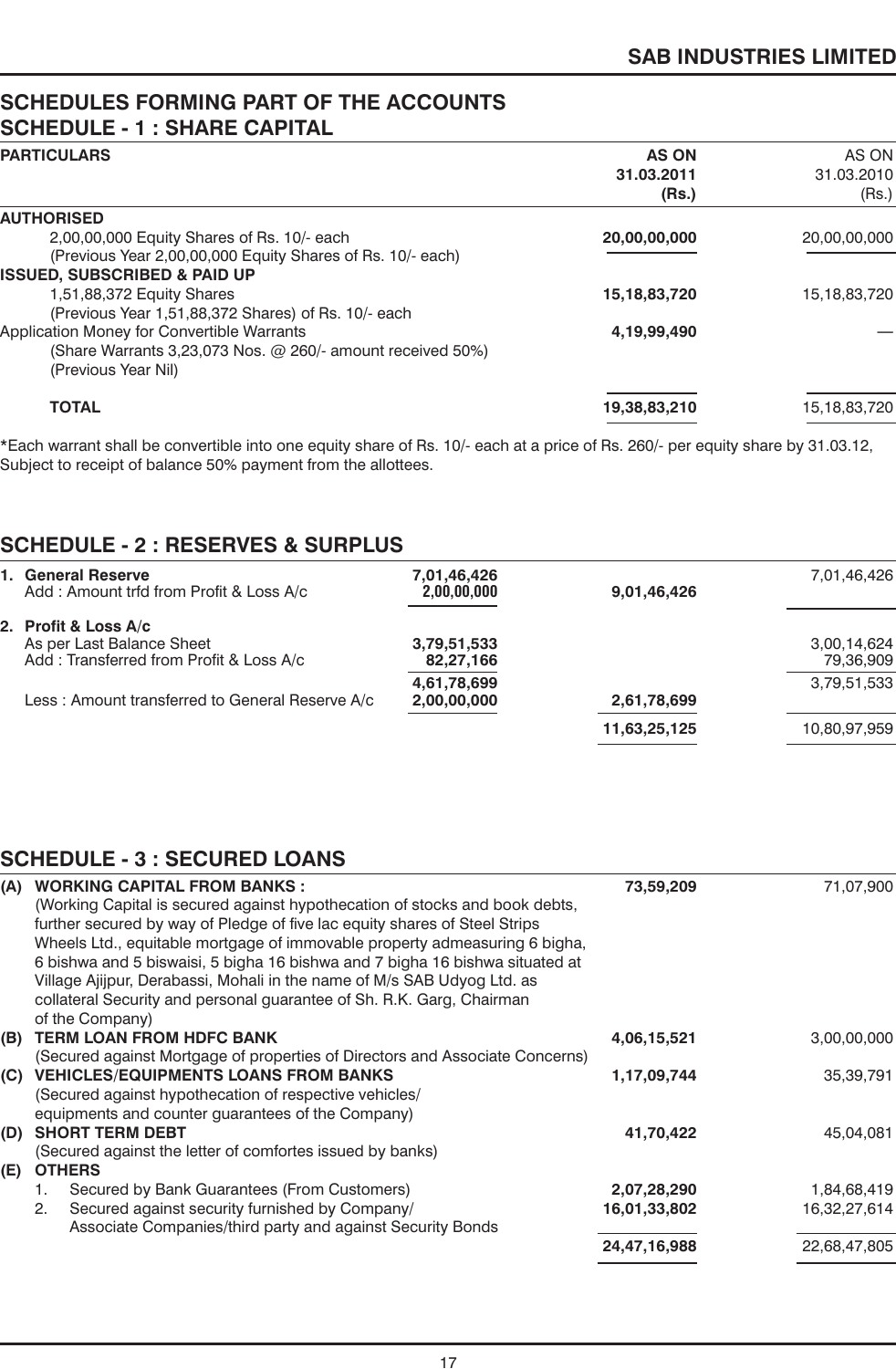

# **SCHEDULE - 4 : UNSECURED LOANS**

| <b>PARTICULARS</b>   |              | <b>AS ON</b> | AS ON       |
|----------------------|--------------|--------------|-------------|
|                      |              | 31.03.2011   | 31.03.2010  |
|                      |              | (Rs.)        | (Rs.)       |
| <b>Fixed Deposit</b> |              | 1,75,00,000  | 1,00,00,000 |
|                      | <b>TOTAL</b> | 1,75,00,000  | 1,00,00,000 |
|                      |              |              |             |

# **SCHEDULE - 5 : FIXED ASSETS**

|                             |                   |                                        | <b>GROSS BLOCK</b>                         |                       |                   | <b>DEPRECIATION</b>     |                                                   |                        |                     | <b>NET BLOCK</b>    |
|-----------------------------|-------------------|----------------------------------------|--------------------------------------------|-----------------------|-------------------|-------------------------|---------------------------------------------------|------------------------|---------------------|---------------------|
| <b>PARTICULARS</b>          | As at<br>01.04.10 | <b>Additions</b><br>during<br>the year | Sales/<br>adjustmets<br>during<br>the year | As at<br>31.03.11     | As at<br>01.04.10 | <b>During</b><br>period | Sales/<br>the adjustments<br>during<br>the period | As at<br>31.03.2011    | As at<br>31.03.2011 | As at<br>31.03.2010 |
|                             | (Rs.)             | (Rs.)                                  | (Rs.)                                      | (Rs.)                 | (Rs.)             | (Rs.)                   | (Rs.)                                             | (Rs.)                  | (Rs.)               | (Rs.)               |
| (A) CONSTRUCTION DIVISION   |                   |                                        |                                            |                       |                   |                         |                                                   |                        |                     |                     |
| 1. Agriculture Land         | 6,45,81,214       |                                        |                                            | 6,45,81,214           |                   |                         |                                                   |                        | 6,45,81,214         | 6,45,81,214         |
| 2. Land & Buildings         | 1,78,68,050       |                                        | $\overline{\phantom{0}}$                   | 1,78,68,050           |                   |                         |                                                   |                        | 1,78,68,050         | 1,78,68,050         |
| 3. Plant & Machinery        | 71,81,935         |                                        |                                            | 71,81,935             | 64,60,773         | 1,00,314                |                                                   | 65,61,087              | 6,20,848            | 7,21,162            |
| 4. Tractor & Trolley        | 2,98,678          |                                        |                                            | 2,98,678              | 2,95,555          | 937                     |                                                   | 2,96,492               | 2,186               | 3,123               |
| 5. JCB Machine              | 17,20,486         |                                        |                                            | 17,20,486             | 13,54,252         | 1,09,870                |                                                   | 14,64,122              | 2,56,364            | 3,66,234            |
| 6. Soil Compactor           | 18,65,198         |                                        | $\qquad \qquad -$                          | 18,65,198             | 14,54,540         | 1,23,197                | $\overline{\phantom{0}}$                          | 15,77,737              | 2,87,461            | 4,10,658            |
| 7. Batching Plant           | 10,22,180         |                                        | $\overline{\phantom{m}}$                   | 10,22,180             | 7,39,293          | 84,866                  | —                                                 | 8,24,159               | 1,98,021            | 2,82,888            |
| 8. Concrete Pump            | 16,50,000         | 16,50,000                              |                                            | 33,00,000             | 18,986            | 9,69,386                |                                                   | 9,88,372               | 23,11,628           | 16,31,014           |
| 9. Vibrators                | 49,504            | 62,700                                 | $\qquad \qquad -$                          | 1,12,204              | 203               | 57,824                  |                                                   | 58,027                 | 54,177              | 49,301              |
| 10. Office Equipments       | 14,57,755         |                                        |                                            | 14,57,755             | 11,18,270         | 61,447                  |                                                   | 11,79,717              | 2,78,038            | 3,39,485            |
| 11. Furniture & Fixtures    | 37,50,749         |                                        | $\overline{\phantom{0}}$                   | 37,50,749             | 26,07,009         | 2,07,017                |                                                   | 28,14,026              | 9,36,723            | 11,43,740           |
| 12. Vehicles                | 3,42,44,367       | 7,54,433                               | 6,69,932                                   | 3,43,28,868           | 2,43,71,356       | 26,61,795               | 5,26,548                                          | 2,65,06,603            | 78,22,265           | 98,73,011           |
| 13. Television              | 53,440            |                                        |                                            | 53,440                | 47,218            | 1,126                   |                                                   | 48,344                 | 5,096               | 6,222               |
| 14. Air Conditioners        | 10,35,303         |                                        | $\overline{\phantom{0}}$                   | 10,35,303             | 8,57,559          | 24,724                  |                                                   | 8,82,283               | 1,53,020            | 1,77,744            |
| 15. Generators              | 86,299            |                                        | $\overline{\phantom{0}}$                   | 86,299                | 78,509            | 1,084                   |                                                   | 79,593                 | 6,706               | 7,790               |
| 16. Computers               | 14,67,780         |                                        | $\qquad \qquad -$                          | 14,67,780             | 13,47,106         | 48,270                  | $\overline{\phantom{0}}$                          | 13,95,376              | 72,404              | 1,20,674            |
| 17. Tubewell                | 18,65,327         | —                                      | $\qquad \qquad \longleftarrow$             | 18,65,327             | 7,42,774          | 1,56,193                | $\overline{\phantom{a}}$                          | 8,98,640               | 9,66,687            | 11,22,880           |
| 18. Agricultural Equipments | 4,55,022          |                                        |                                            | 4,55,022              | 3,21,874          | 18,521                  |                                                   | 3,40,395               | 1,14,627            | 1,33,148            |
| 19. Laboratory Equipments   | 5,73,328          | 46,004                                 |                                            | 6,19,332              | 3,21,919          | 37,216                  |                                                   | 3,59,135               | 2,60,197            | 2,51,409            |
| 20. Steel Shuttering        | 51,55,580         | 91,01,831                              | $\overline{\phantom{0}}$                   | 1,42,57,411           | 28,12,275         | 12,74,602               | $\overline{\phantom{0}}$                          | 40,86,877              | 1,01,70,534         | 23,43,304           |
| TOTAL (A)                   | 14,63,82,195      | 1,16,14,968                            |                                            | 6,69,932 15,73,27,231 | 4,49,49,144       | 59,38,388               | 5,26,548                                          | 5,03,60,984            | 10,69,66,247        | 10,14,33,051        |
| <b>B) Infotech Division</b> |                   |                                        |                                            |                       |                   |                         |                                                   |                        |                     |                     |
| 1. Plant, Machinery & Equp. | 14,89,965         |                                        | $\qquad \qquad -$                          | 14,89,965             | 6,97,970          | 70,773                  |                                                   | 7,68,743               | 7,21,222            | 7,91,995            |
| 2. Electrical Installation  | 9,53,621          | 76,400                                 | $\qquad \qquad \longleftarrow$             | 10,30,021             | 6,40.795          | 45,386                  |                                                   | 6,86,181               | 3,43,840            | 3,12,826            |
| 3. Furniture & Equipments   | 73,98,380         |                                        |                                            | 73,98,380             | 62,50,391         | 4,68,317                |                                                   | 67,18,708              | 6,79,674            | 11,47,991           |
| 4. Data Processing Equp.    | 6,07,50,475       | 2,86,045                               | $\overline{\phantom{m}}$                   | 6,10,36,520           | 5,94,77,763       | 2,54,945                | $\overline{\phantom{m}}$                          | 5,97,32,708            | 13,03,812           | 12,72,712           |
| TOTAL (B)                   | 7,05,92,441       | 3,62,445                               |                                            | 7,09,54,886           | 6,70,66,919       | 8,39,421                | $\overline{\phantom{m}}$                          | 6,79,06,340            | 30,48,548           | 35,25,524           |
| TOTAL $(A + B)$             | 21,69,74,636      | 1,19,77,413                            | 6,69,932                                   | 22,82,82,121          | 11,20,16,063      | 67,77,809               |                                                   | 5,26,548 11,82,67,324  | 11,00,14,797        | 10,49,58,575        |
| <b>PREVIOUS YEAR</b>        | 21,95,41,101      | 20,04,935                              | 45,71,400                                  | 21,69,74,636          | 10,83,87,556      | 66,28,695               |                                                   | 30,00,188 11,20,16,063 | 10,49,58,575        | 11, 11, 53, 547     |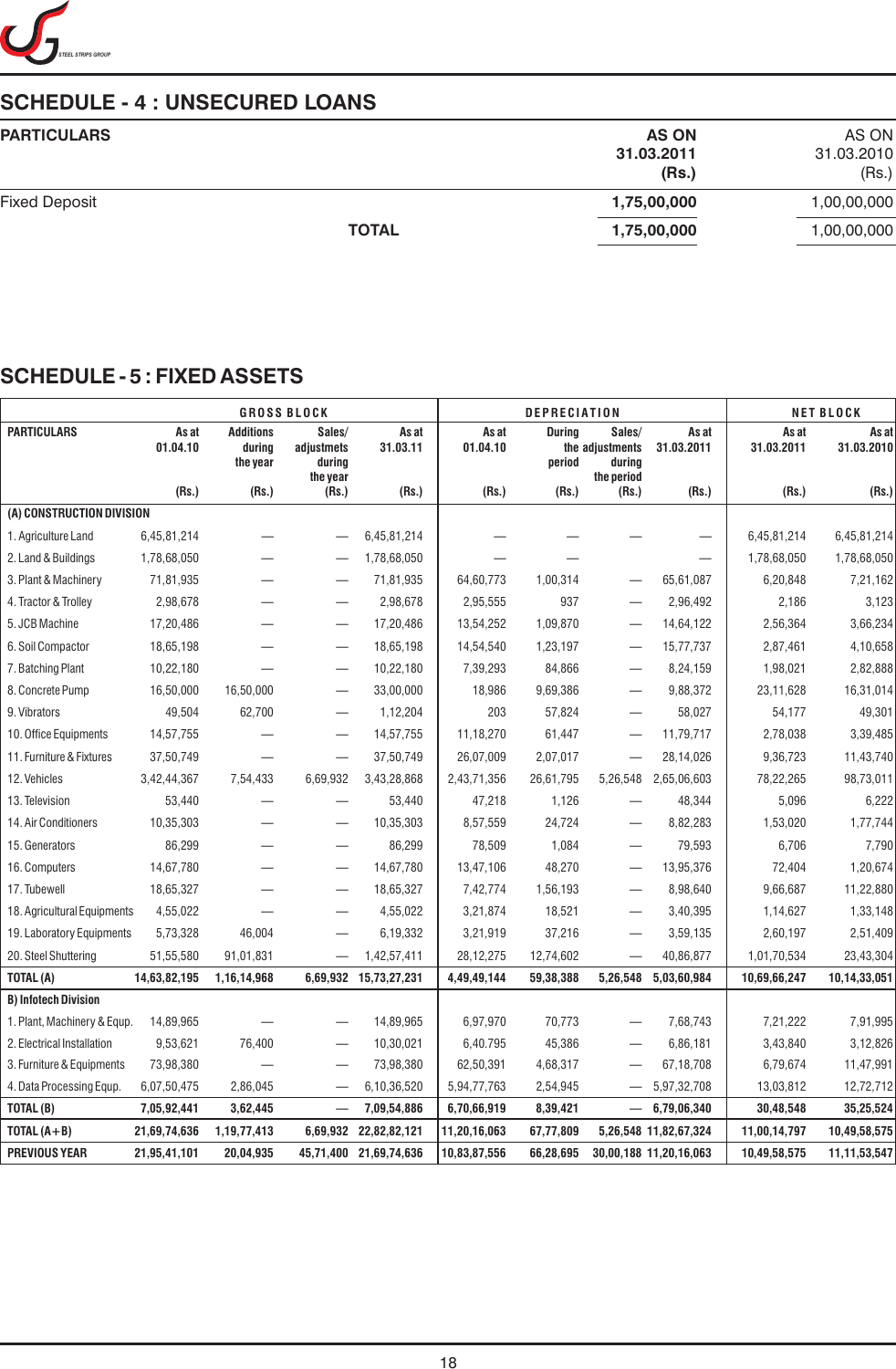# **SCHEDULE - 6 : INVESTMENTS**

| <b>PARTICULARS</b>                                                                                                                                                                                                | <b>AS ON</b><br>31.03.2011<br>(Rs.) | AS ON<br>31.03.2010<br>(Rs.) |
|-------------------------------------------------------------------------------------------------------------------------------------------------------------------------------------------------------------------|-------------------------------------|------------------------------|
| <b>INVESTMENT IN SHARES</b><br>QUOTED & VALUED AT COST PRICE<br>5,28,265 (Previous year 5,28,265) fully paid equity shares                                                                                        |                                     |                              |
| of Rs. 10/- each of M/s Steel Strips Limited                                                                                                                                                                      | 1,84,893                            | 1,84,893                     |
| 165 (Previous Year 165) fully paid equity shares<br>of Rs. 10/- each of M/s Kamla Dials & Devices Limited                                                                                                         | 2,550                               | 2,550                        |
| 35 fully paid (Previous Year 70) equity shares<br>of Rs. 10/- each of M/s Asian Hotels Limited                                                                                                                    | 500                                 | 500                          |
| 35 fully paid (Previous Year 35) equity shares<br>of Rs. 10/- each of M/s Asian Hotels (East) Limited                                                                                                             |                                     |                              |
| 10,000 fully paid (Previous Year Nil) equity shares<br>of Rs. 10/- each of M/s Punjab & Sind Bank                                                                                                                 | 12,89,356                           |                              |
| 3900 fully paid (Previouy Year 3900) equity shares<br>of Rs. 10/- each of M/s Steel Strips & Tubes Limited                                                                                                        | 12,671                              | 12,671                       |
| 12,93,686 (Previous Year 12,93,686) fully paid equity shares<br>of Rs. 10/- each of M/s Steel Strips Wheels Limited                                                                                               | 2,99,63,059                         | 2,99,63,059                  |
| 1,47,93,772 fully paid-up equity shares of Indian Acrylics Ltd.<br>(Previous year 1,47,93,772) of Rs. 10/- each.                                                                                                  | 5,95,19,719                         | 5,95,19,719                  |
| 200 shares of BOICON (Previous Year 100) of Rs. 10/- each.<br>100 Nos. fully paid up equity shares of Vallabh Steels Ltd.                                                                                         | 44,545                              | 44,545                       |
| (Previous Year 100) of Rs. 10 each.<br>37 Nos. fully paid up equity shares of Consolidated Fibres                                                                                                                 | 2,820                               | 2,820                        |
| & Chemicals Ltd. (Previous Year 37) of Rs. 10/- each<br>153 fully paid up equity shares of Wheels India Ltd.                                                                                                      | 64                                  | 64                           |
| (Previous Year 153) of Rs. 10/- each                                                                                                                                                                              | 46,703                              | 46,703                       |
| <b>UNQUOTED &amp; VALUED AT COST</b>                                                                                                                                                                              | 9,10,66,880                         | 8,97,77,524                  |
| 9,07,640 equity shares of Rs. 10/- each of<br>M/s Malwa Chemtex Udyog Ltd.                                                                                                                                        |                                     |                              |
| (Previous Year 9,07,640 equity shares of Rs. 10/- each)                                                                                                                                                           | 94,39,145                           | 94, 39, 145                  |
| 53,68,630 equity share of Rs. 10/- each of<br>M/s SAB Udyog Ltd. (Previous Year 53,68,630)                                                                                                                        | 2,87,75,857                         | 2,87,75,857                  |
| INVESTMENT IN SUBSIDIARY COMPANIES AT COST<br>1885 equity shares of US\$ 1/- each<br>(Previous year 1885) of Munak International Trading Corp.<br>Mauritius (a wholly owned subsidiary Company)                   | 91,920                              | 91,920                       |
| 660 equity shares of Iranian Rials 85,00,000 each<br>(Previous year 660) of Lavan Chemical Company - A subsidiary Company<br>in JV in Iran where Company has 55% share<br>(Total value of shares in USD 6,11,028) | 2,63,15,831                         | 2,63,15,831                  |
|                                                                                                                                                                                                                   | 15,56,89,633                        | 15,44,00,277                 |
| Aggregate Market value of Quoted Investments                                                                                                                                                                      | 41,59,56,995                        | 23,06,67,218                 |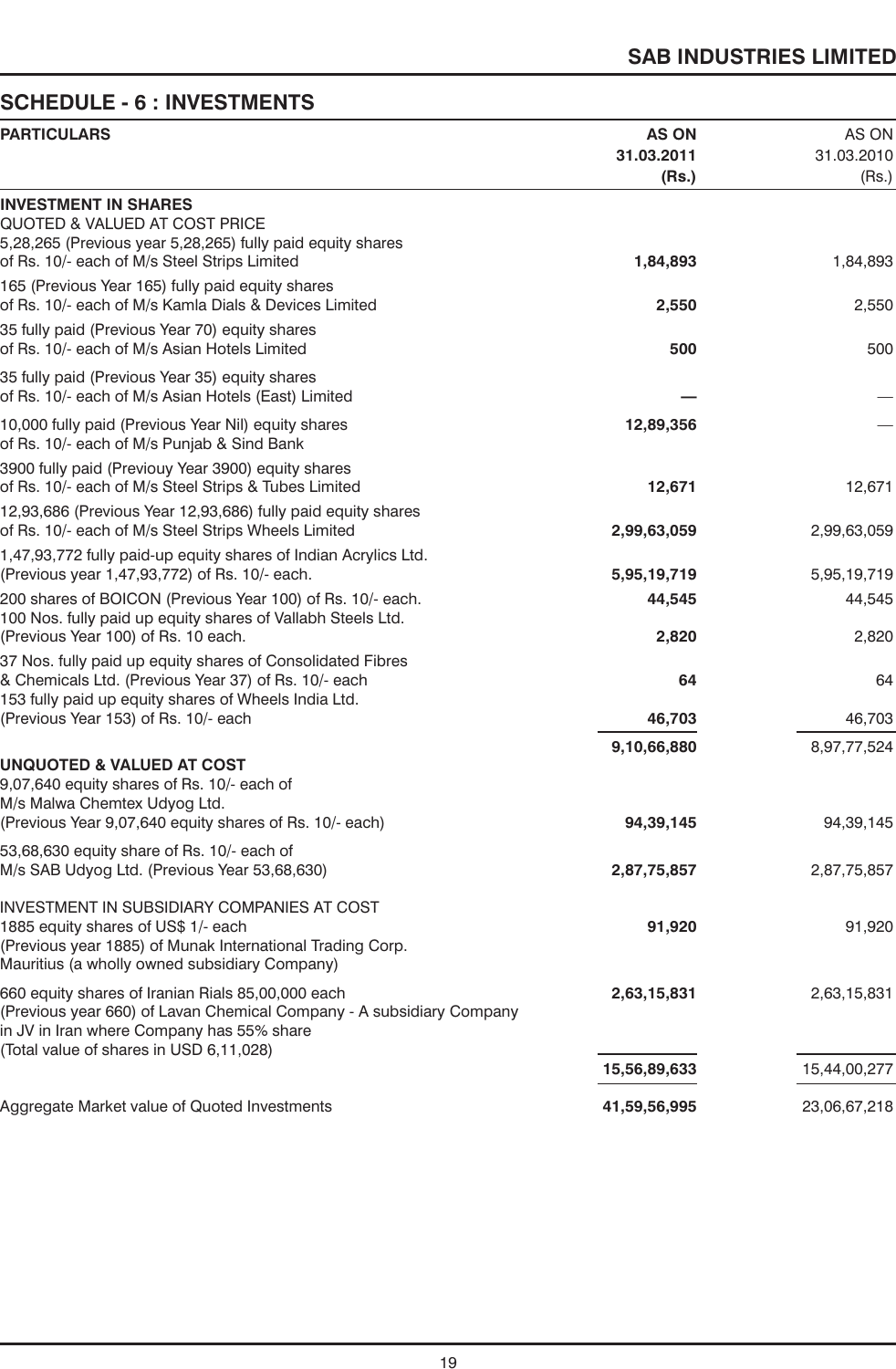

# **SCHEDULE - 7 : CURRENT ASSETS, LOANS & ADVANCES**

|     | <b>PARTICULARS</b>                                                           |             | <b>AS ON</b><br>31.03.2011<br>(Rs.) | AS ON<br>31.03.2010<br>(Rs.) |
|-----|------------------------------------------------------------------------------|-------------|-------------------------------------|------------------------------|
| (A) | <b>CURRENT ASSETS</b>                                                        |             |                                     |                              |
|     | <b>Inventories</b>                                                           |             |                                     |                              |
|     | (As valued and certified by the Management)<br><b>WORK IN PROGRESS</b>       |             |                                     | 1,87,95,000                  |
|     |                                                                              |             | 2,16,53,000                         |                              |
|     | <b>SUB-TOTAL</b>                                                             |             | 2,16,53,000                         | 1,87,95,000                  |
|     | <b>Sundry Debtors (Unsecured, Considered Goods,</b>                          |             |                                     |                              |
|     | Unless otherwise stated)                                                     |             |                                     |                              |
|     | - Outstanding for a period exceeding six months                              | 1,08,95,817 |                                     | 1,10,94,256                  |
|     | $-$ Others                                                                   | 18,39,943   | 1,27,35,760                         | 16,45,634                    |
|     | <b>SUB-TOTAL</b>                                                             |             | 1,27,35,760                         | 1,27,39,890                  |
|     | <b>Cash &amp; Bank Balances</b>                                              |             |                                     |                              |
|     | Cash in hand (including site imprest)                                        |             | 2,66,923                            | 78,301                       |
|     | Cheques in Hand                                                              |             | 16,11,552                           | 4,35,857                     |
|     | <b>Balances with Scheduled Banks</b>                                         |             |                                     |                              |
|     | - In Current Accounts<br>- Fixed Deposits                                    |             | 93,19,971                           | 22,68,570                    |
|     | - Under lien with Banks as Margin Money                                      |             | 1,92,60,653                         | 1,73,56,473                  |
|     | - Under lien with PWD, Uttarakhand, Dehradun                                 |             | 2,00,000                            | 2,00,000                     |
|     | <b>SUB-TOTAL</b>                                                             |             | 3,06,59,099                         | 2,03,39,201                  |
| (B) | <b>LOANS AND ADVANCES</b>                                                    |             |                                     |                              |
|     | (Unsecured considered Good, unless otherwise stated)<br>Advances recoverable |             |                                     |                              |
|     | - From Suppliers/Petty Contractors                                           | 13,31,475   |                                     | 94,99,424                    |
|     | - Advances for purchase of land                                              | 4,14,56,876 |                                     | 3,34,56,876                  |
|     | - From others                                                                | 1,90,62,485 |                                     | 59,52,681                    |
|     |                                                                              | 6,18,50,836 |                                     | 4,89,08,981                  |
|     | - Less: Provision for Doubtful Advances                                      | 22,90,000   |                                     | 22,90,000                    |
|     |                                                                              | 5,95,60,836 |                                     |                              |
|     |                                                                              |             | 5,95,60,836                         | 4,66,18,981                  |
|     | <b>Security Deposit</b>                                                      |             | 95,14,949                           | 1,08,39,957                  |
|     | Interest accrued but not due                                                 |             | 4,81,300                            | 5,24,461                     |
|     | <b>Prepaid Expenses</b>                                                      |             | 3,84,293                            | 3,71,811                     |
|     | Income Tax deducted at sources                                               |             | 41,50,264                           | 1,08,89,002                  |
|     | Withheld by Clients                                                          |             | 8,47,725                            | 8,47,725                     |
|     | <b>SUB-TOTAL</b>                                                             |             | 7,49,39,367                         | 7,00,91,937                  |
|     | <b>TOTAL</b>                                                                 |             | 13,99,87,226                        | 12,19,66,028                 |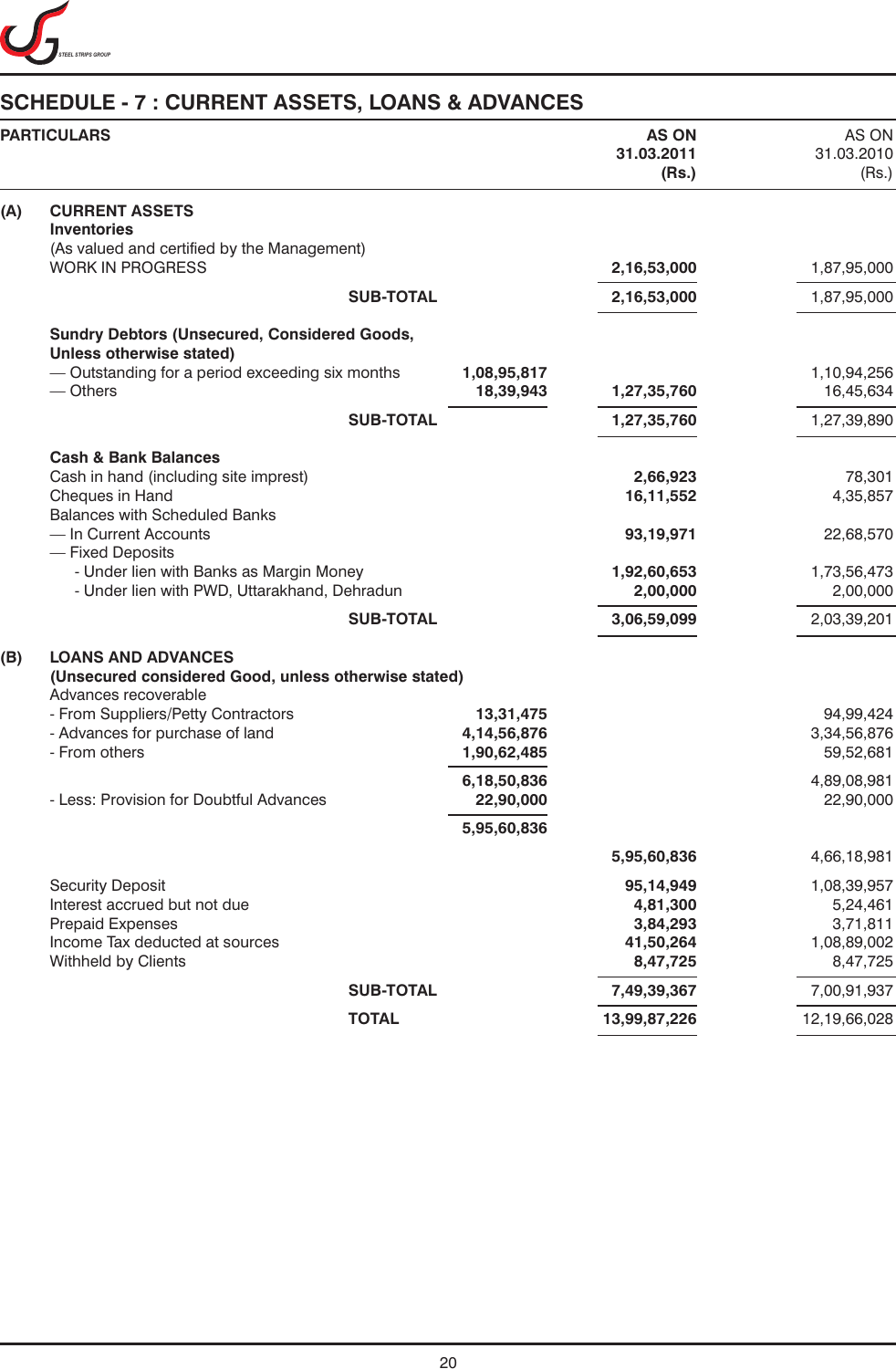# **SCHEDULE - 8 : COMMERCIAL PROPERTY UNDER DEVELOPMENT**<br>PARTICULARS AS O

|    | <b>PARTICULARS</b> |                                                                                                                                        |                       | <b>AS ON</b><br>31.03.2011<br>(Rs.) | AS ON<br>31.03.2010<br>(Rs.) |
|----|--------------------|----------------------------------------------------------------------------------------------------------------------------------------|-----------------------|-------------------------------------|------------------------------|
| A) |                    | HOUSING PROJECT AT SSL TOWER, DERABASSI                                                                                                |                       |                                     |                              |
|    | 1.                 | LAND                                                                                                                                   |                       |                                     |                              |
|    |                    | Cost of Land including Registration<br>and Other Charges                                                                               |                       | 22,57,84,131                        | 27,04,81,490                 |
|    |                    | Less: Cost of Land sold during the year                                                                                                |                       |                                     | 4,46,97,359                  |
|    |                    |                                                                                                                                        |                       | 22,57,84,131                        | 22,57,84,131                 |
|    | 2.                 | <b>DEVELOPMENT EXPENSES</b>                                                                                                            |                       |                                     |                              |
|    |                    | Fees & Taxes                                                                                                                           |                       | 31,25,878                           | 31,25,878                    |
|    |                    | (Land development fee)<br>Architect Fee - Opening Balance                                                                              | 41,86,822             |                                     |                              |
|    |                    | Add: Addition during the year                                                                                                          |                       | 41,86,822                           | 41,86,822                    |
|    |                    |                                                                                                                                        |                       | 73,12,700                           | 73,12,700                    |
|    |                    |                                                                                                                                        |                       | 23,30,96,831                        | 23,30,96,831                 |
|    | 3.                 | MISC. EXPENDITURE PENDING ALLOCATION<br>TO ABOVE COMMERCIAL PROPERTY<br>Direct Cost - Opening Balance<br>Add: Addition during the year | 7,67,25,747<br>51,077 |                                     | 7,67,25,747                  |
|    |                    |                                                                                                                                        |                       | 7,67,76,824                         |                              |
|    |                    | Adminsitration and Other Expenses (O/B)<br>Add: Addition during the year                                                               | 49,25,887<br>2,74,139 | 52,00,026                           | 49,25,887                    |
|    |                    | Employee Cost (O/B)<br>Add: Addition during the year                                                                                   | 82,61,036<br>1,27,979 | 83,89,015                           | 82,61,036                    |
|    |                    | Selling & Advertisement Expenses (O/B)<br>Add: Addition during the year                                                                | 46,77,483             | 46,77,483                           | 46,77,483                    |
|    |                    | Interest and bank charges (O/B)                                                                                                        | 2,93,79,381           |                                     |                              |
|    |                    | Add: Addition during the year                                                                                                          | 250                   | 2,93,79,631                         | 2,93,79,381                  |
|    |                    | Depreciation                                                                                                                           |                       | 18,62,359                           | 18,62,359                    |
|    |                    |                                                                                                                                        |                       | 12,62,85,338                        | 12,58,31,893                 |
|    |                    | <b>TOTAL A</b>                                                                                                                         |                       | 35,93,82,169                        | 35,89,28,724                 |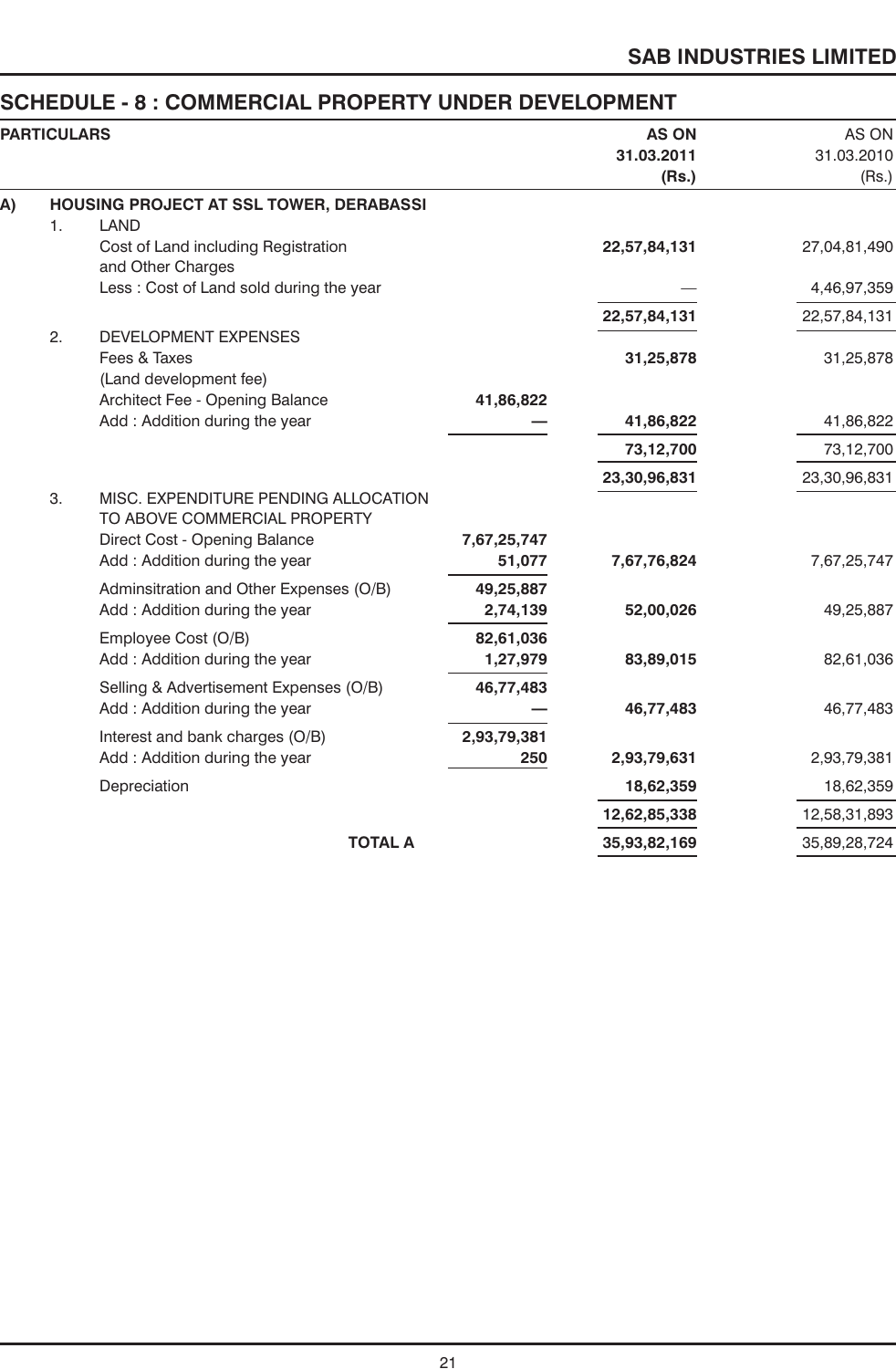

# **SCHEDULE - 9 : CURRENT LIABILITIES & PROVISIONS**

|    | <b>PARTICULARS</b>                                                                                                                                                                                                                                           |                                                                                            | <b>AS ON</b><br>31.03.2011<br>(Rs.)                                                | AS ON<br>31.03.2010<br>(Rs.)                                                                    |
|----|--------------------------------------------------------------------------------------------------------------------------------------------------------------------------------------------------------------------------------------------------------------|--------------------------------------------------------------------------------------------|------------------------------------------------------------------------------------|-------------------------------------------------------------------------------------------------|
| А. | <b>CURRENT LIABILITIES</b><br><b>Sundry Creditors</b><br><b>Advances from Customers</b>                                                                                                                                                                      |                                                                                            | 28,10,427<br>9,94,80,421                                                           | 69,73,020<br>10,30,48,501                                                                       |
|    | <b>Other Liabilities</b><br>- Statutory dues<br>- Liability for Employees Retirement Benefit<br>- Cheques issued but not presented<br>— for payments<br>- Security expenses payable<br>- Other Expenses payable<br>- Security Deposit<br>- Other Liabilities | 8,49,277<br>18,83,456<br>67,33,983<br>31,31,356<br>35,23,943<br>3,45,91,125<br>3,01,30,454 | 8,08,43,594                                                                        | 14,71,001<br>18,88,584<br>4,36,78,116<br>34,82,356<br>21, 15, 154<br>2,71,75,286<br>4,21,77,006 |
| В. | <b>SUB-TOTAL</b><br><b>PROVISIONS</b><br>Provision for Sales Tax<br><b>Provision for Bank Guarantee</b><br>Provision for Taxation<br><b>SUB-TOTAL</b><br><b>TOTAL</b>                                                                                        |                                                                                            | 18,31,34,442<br>10,44,288<br>61,02,000<br>64,40,000<br>1,35,86,288<br>19,67,20,730 | 23,20,09,024<br>16,50,872<br>61,02,000<br>76,25,000<br>1,53,77,872<br>24,73,86,896              |

# **SCHEDULE - 10 : OPERATIVE & OTHER INCOME**

| <b>GROSS SALES</b>                      |              |             |              |                |
|-----------------------------------------|--------------|-------------|--------------|----------------|
| Sales ISP                               |              | 66,73,612   |              | 72,02,135      |
| Sales Trading - Network equipments      |              | 11,01,131   |              | 4,61,344       |
|                                         |              |             | 77,74,743    |                |
| Gross Work done                         |              |             | 10,87,57,296 | 7,13,94,947    |
| <b>Trading Sale (Cement)</b>            |              |             | 1,23,17,120  | 4,48,12,200    |
| Sale of Land/Property in Stock          |              |             | 2,62,58,200  | 5, 18, 12, 100 |
| Increase/(Decrease) in Work in Progress |              |             |              |                |
|                                         | 2010-11      | 2009-10     |              |                |
| Opening                                 | 1,87,95,000  | 1,55,89,000 |              |                |
| Closing                                 | 2,16,53,000  | 1,87,95,000 |              |                |
|                                         |              |             | 28,58,000    | 32,06,000      |
| Profit on sale of assets                |              |             | 31,616       | 10,788         |
| Interest Received                       |              |             | 14, 13, 464  | 20,28,818      |
| Insurance Claim                         |              |             | 86,593       | 62,888         |
| Miscellaneous Income                    |              |             | 2,99,584     | 69,88,104      |
| Income from share in J.V.               |              |             | 1,60,19,209  | 1,47,35,544    |
| Unclaimed Balances written off          |              |             | 1,45,810     | 25,70,090      |
| Agriculture Income                      |              |             | 55,58,099    | 48,85,630      |
| Dividend Received                       |              |             | 12,95,530    | 1,442          |
|                                         | <b>TOTAL</b> |             | 18,28,15,264 | 21,01,72,030   |
|                                         |              |             |              |                |

| SCHEDULE - 11 : BAND WIDTH, DOT RENT AND CABLE NET EXPENSES |                       |                       |
|-------------------------------------------------------------|-----------------------|-----------------------|
| Bandwidth Expenses<br>Dot Rent Expenses                     | 28.52.432<br>2.84.549 | 34.96.475<br>1,53,795 |
| <b>TOTAL</b>                                                | 31.36.981             | 36,50,270             |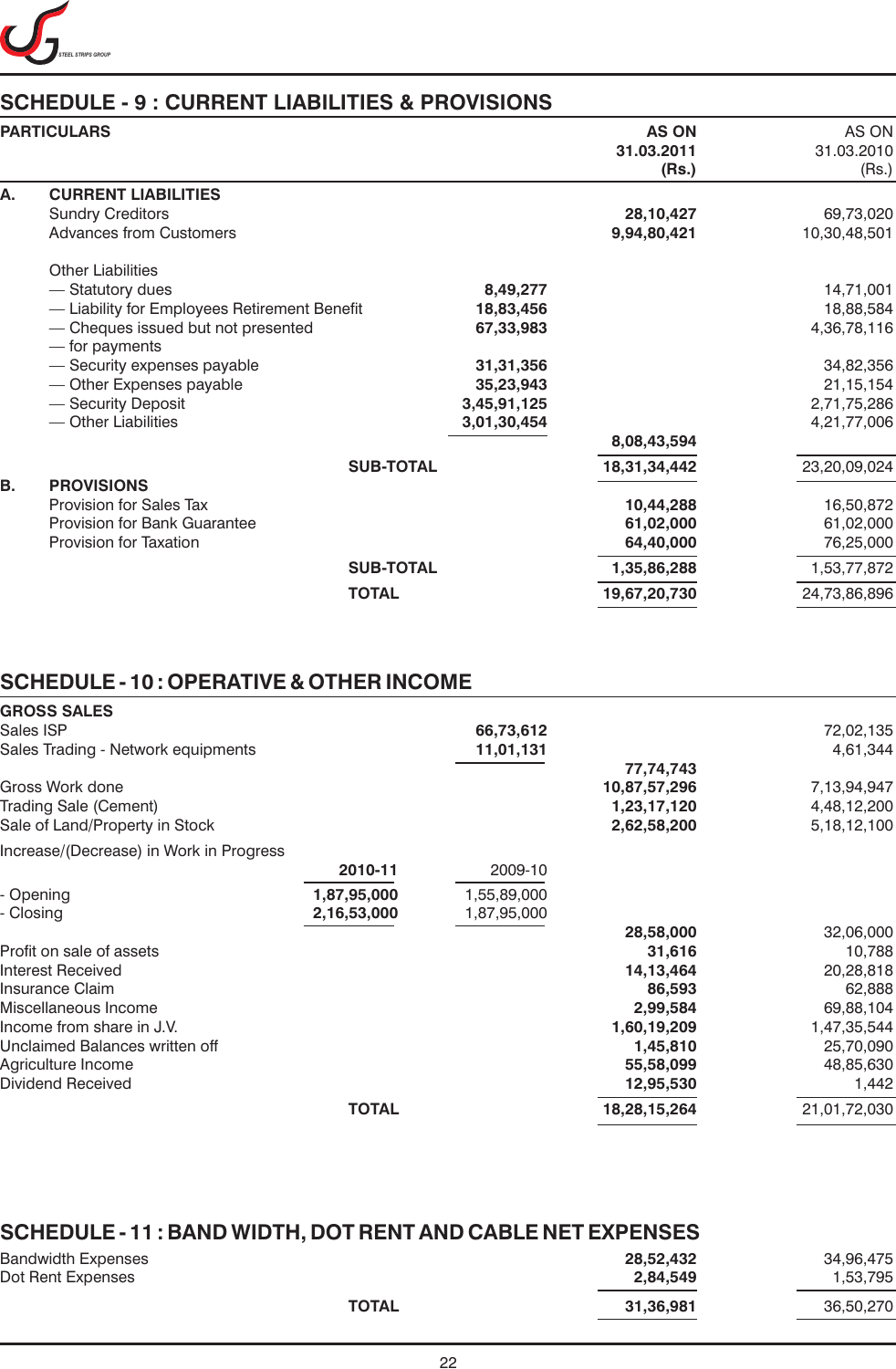# **SCHEDULE - 12 : DIRECT COST**

| <b>PARTICULARS</b>                                                                                                                                              |              |                                           | <b>AS ON</b><br>31.03.2011                       | AS ON<br>31.03.2010                                       |
|-----------------------------------------------------------------------------------------------------------------------------------------------------------------|--------------|-------------------------------------------|--------------------------------------------------|-----------------------------------------------------------|
|                                                                                                                                                                 |              |                                           | (Rs.)                                            | (Rs.)                                                     |
| Opening Stock of Building Materials<br>and Net Working Equipments/Materials                                                                                     |              |                                           |                                                  | 20,32,622                                                 |
| Add: Purchases during the year:<br>- Building Material<br>- Trading Purchases<br>- Land transferred from commercial property<br>- Purchase of Property in Stock |              | 4,32,02,097<br>1,13,25,274<br>1,37,53,090 | 6,82,80,461<br>6,82,80,461                       | 7,14,10,572<br>4,06,34,624<br>4,46,97,359<br>15,87,75,177 |
| Less:<br>Sale/Material issued to Sub-Contractors<br>Closing Stocks of Building Materials and<br>Net Working Equipment/Materials                                 |              | 1,46,73,303                               | 1,46,73,303<br>5,36,07,158                       | 2,69,88,938<br>13,17,86,239                               |
| Sales Tax Paid<br>Freight & Cartage<br>Hire Charges of Machinery<br>Labour & Wages                                                                              |              |                                           | 2,52,085<br>5,73,924<br>12,79,661<br>2,01,80,741 | 21,71,773<br>31,836<br>5,00,000<br>1,91,04,661            |
|                                                                                                                                                                 | <b>TOTAL</b> |                                           | 7,58,93,569                                      | 15,35,94,509                                              |

Note : Building Material consumed and Labour & Wages includes payments made to Sub-Contractors for work done by them

# **SCHEDULE - 13 : EMPLOYEE COST**

| Salaries, Wages and Others Allowances including Directors Remuneration | 1,44,58,849 | 1,00,53,063 |
|------------------------------------------------------------------------|-------------|-------------|
| Bonus                                                                  | 1.09.697    | 65,635      |
| Contribution to Provident Funds & Other Funds                          | 3,08,006    | 2,32,290    |
| Welfare Expenses                                                       | 7.18.178    | 2,34,305    |
| <b>TOTAL</b>                                                           | 1,55,94,730 | 1,05,85,293 |
|                                                                        |             |             |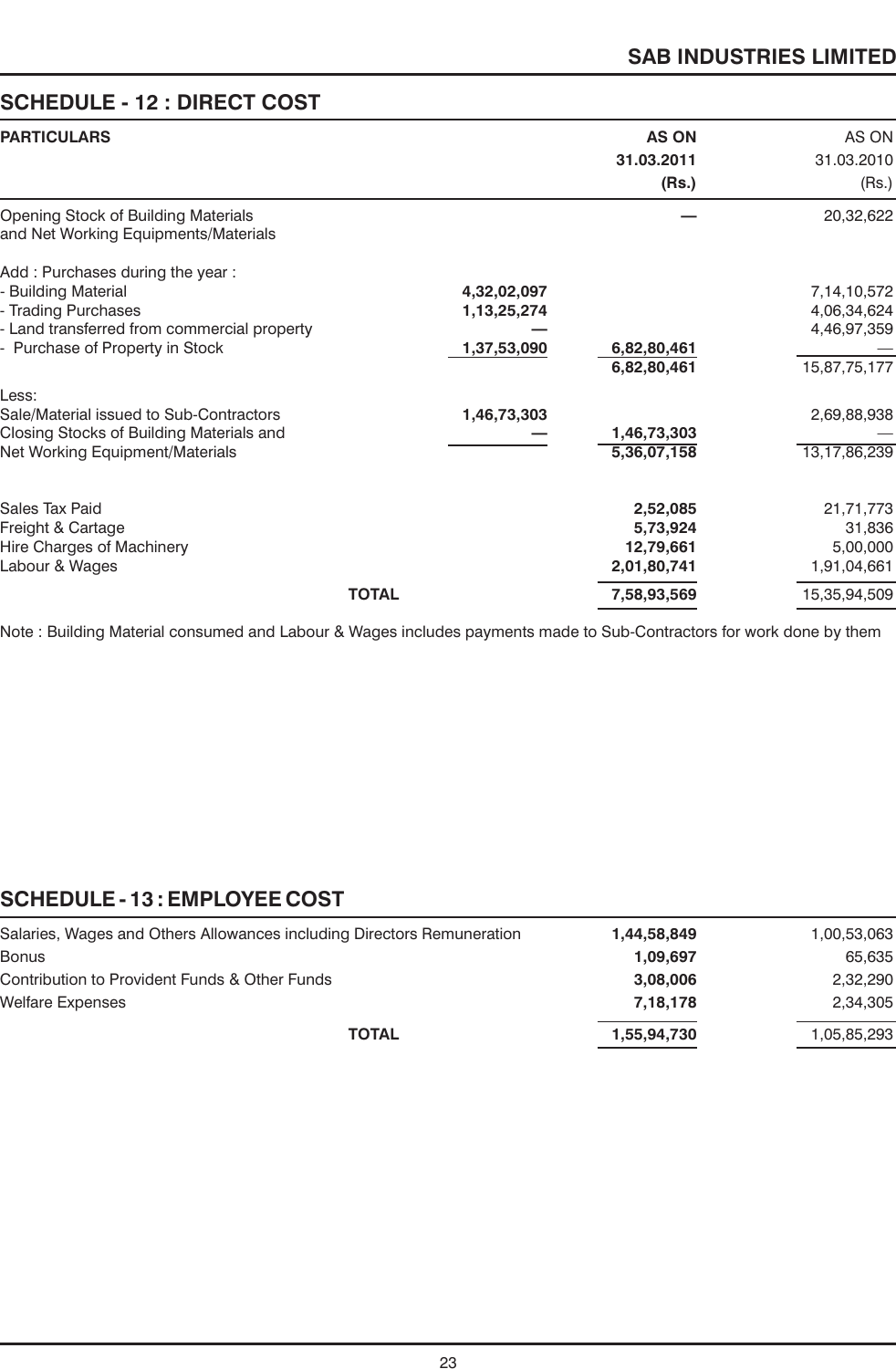

# **SCHEDULE - 14 : ADMINISTRATION AND OTHER EXPENSES**

| <b>PARTICULARS</b>                     | <b>AS ON</b><br>31.03.2011 | AS ON<br>31.03.2010 |
|----------------------------------------|----------------------------|---------------------|
|                                        | (Rs.)                      | (Rs.)               |
| Travelling Expenses - Foreign          |                            |                     |
| - Directors                            |                            |                     |
| - Others                               | 1,40,145                   | 1,56,694            |
| Travelling Expenses - Inland           |                            |                     |
| - Directors                            | 2,51,581                   | 2,86,360            |
| - Others                               | 9,92,458                   | 6,32,867            |
| Printing & Stationery                  | 3,24,298                   | 2,41,383            |
| Postage, Telegram & Telephone          | 5,46,546                   | 4,26,405            |
| Advertisement & Publicity              | 1,50,704                   | 1,94,287            |
| Vehicles Repairs & Maintenance         | 15,73,153                  | 3,30,716            |
| Repairs & Maintenances                 | 3,31,751                   | 8,00,846            |
| Insurance                              | 7,00,128                   | 6,49,900            |
| Audit Fee                              | 5,51,500                   | 5,51,500            |
| Legal & Professional Charges           | 29,20,495                  | 38,17,110           |
| Directors' Sitting Fee                 | 1,44,000                   | 1,35,000            |
| Rates & Taxes                          | 3,41,730                   | 98,575              |
| <b>Newspapers &amp; Periodicals</b>    | 4,305                      | 4,915               |
| Office Maintenance Exp.                | 7,20,206                   | 62,700              |
| Subscription & Membership Fees         | 10,230                     | 650                 |
| Provision for Bad and Doubtful Advance |                            | 22,90,000           |
| Claims                                 | 9,99,413                   |                     |
| Rent                                   | 56,01,055                  | 22,63,938           |
| Electricity & Water Charges            | 3,10,043                   | 4,49,374            |
| <b>Business Promotion</b>              | 7,534                      | 8,320               |
| Loss on Purchase of Property in Stock  | 3,00,00,000                |                     |
| <b>Tender Expenses</b>                 | 1,19,625                   | 99,000              |
| <b>Agriculture Expenses</b>            | 26,40,286                  | 27,97,538           |
| Debit balances written off             | 60,438                     | 1,01,839            |
| <b>Other Miscellaneous Expenses</b>    | 2,51,438                   | 8,23,140            |
| <b>TOTAL</b>                           | 4,96,93,062                | 1,72,23,057         |

# **SCHEDULE - 15 : FINANCIAL & OTHER EXPENSES**

| Interest and Bank Charges |              | 1,11,03,239 | 72,19,435 |
|---------------------------|--------------|-------------|-----------|
|                           | <b>TOTAL</b> | 1,11,03,239 | 72,19,435 |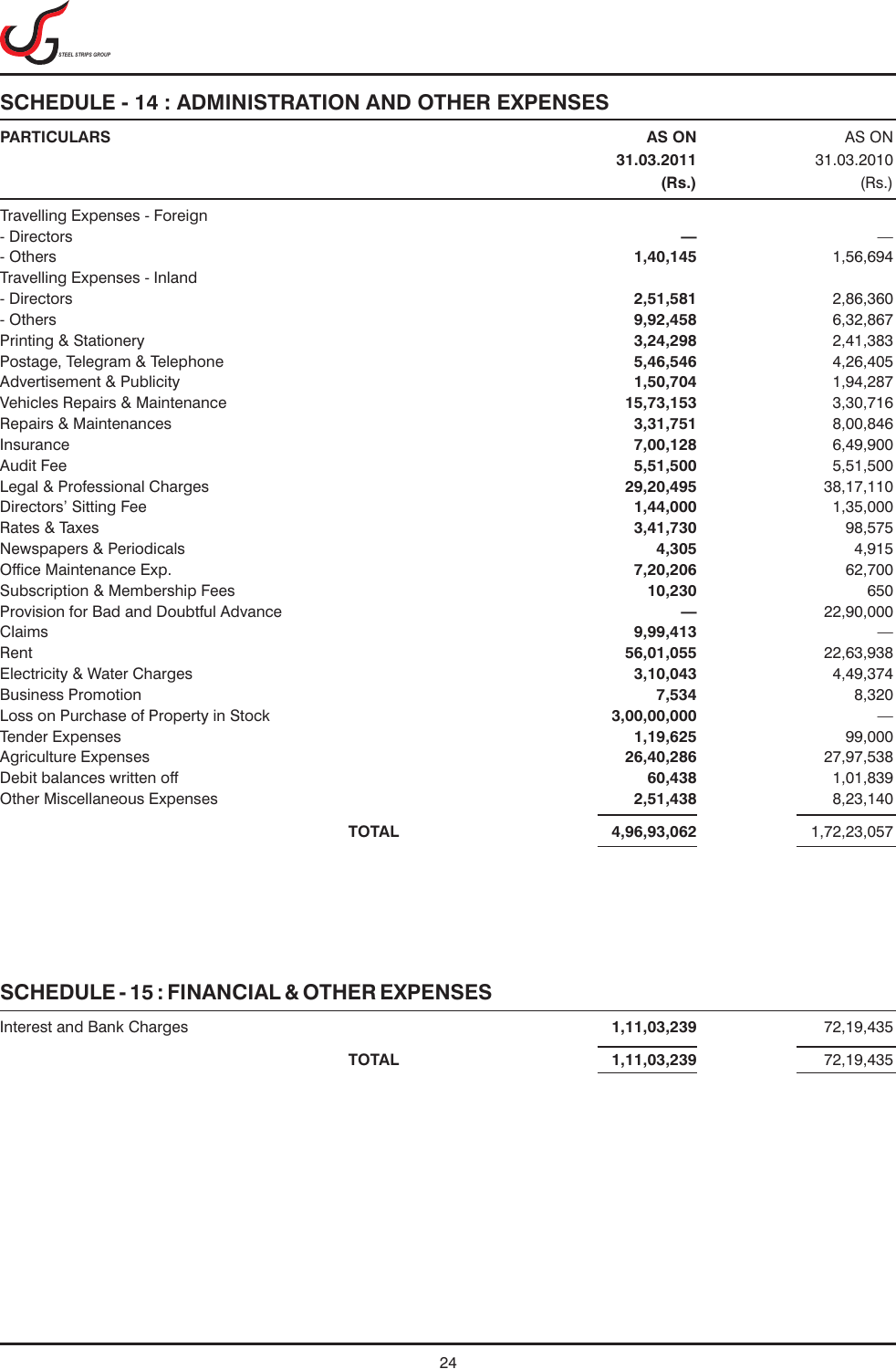# **SCHEDULE - 16 : NOTES ON ACCOUNTS**

# **1. SIGNIFICANT ACCOUNTING POLICIES**

# **a) Convention**

The financial statements are prepared under the historical cost convention in accordance with the applicable Accounting Standards and relevant presentational requirements of the Companies Act, 1956.

# **b) Recognition of Incomes/Expenditure**

All revenue & expenses are accounted for on accrual basis.

Work done is accounted for on the basis of certified bills and Escalation in the year of actual receipt including Arbitration Claims received/security released during the year.

Construction Scrap is accounted on receipt basis.

Export Incentives, if any, are accounted for on receipt basis.

#### **c) Fixed Assets**

The agriculture land has been stated at Cost price. Other fixed assets are stated at cost less depreciation. Cost of acquisition or construction is inclusive of duties, taxes and other incidental expenses.

# **d) Depreciation**

Depreciation is provided for on Plant and Machinery on the basis of the life of the Machinery as speified by valuer appointed by the Company in accordance with Section-205 (2) of the Companies Act, 1956 and/or on the basis of Techno Commercial evaluation made by the Company.

| <b>PARTICULARS</b>              | Rates Applied |
|---------------------------------|---------------|
|                                 | (WDV Method)  |
| Vibrators, Welding Set, Mixers  | 70%           |
| Batching Plant, Tractor Trolly, | 30%           |
| JCB Machine & Soil Compactor    |               |

Depreciation on Furniture and Fixtures, Vehicles and other equipments has been charged as per rates specified in schedule XIV of the Companies Act, 1956 as amended upto date on written down value method.

However, depreciation, in our "Infotech Division", on Plant & Machinery, Data Processing equipment, Furniture & Fixture and other assets is provided on single shift basis, straight-line method as per rates specified in Schedule XIV to the Companies Act, 1956 as amended upto date.

# **e) Inventories**

i) Stocks of building materials and stores and shuttering material are valued at cost.

Inventory of Net Working Equipments lying in the offices & godowns is valued at cost price. Work-inprogress is valued on proportionate basis where certified bills have been raised in the next year, and on the best estimate basis by the management where certified bills are not available.

ii) Stocks of Buildings & Buildings under construction have been valued at cost.

# **f) Retirement Benefits :**

Gratuity and earned leave encashment has been provided for in the books of accounts on acturial valuation basis at the end of the year.

# **g) Contribution to PF and Pension Scheme**

Contribution to PF and Pension Scheme is made in accordance with the employees Provident Fund and Misc. Provision Act, 1952.

# **h) Interest**

Interest in respect of fixed deposits, margin money and Security deposits have been accounted for on accrual basis.

# **i) Valuation of Investments**

Long Term quoted and unquoted investments are stated at cost as at the close of the year. Investments in subsidiary companies are also valued at cost. Income from Investments is accounted for when realized.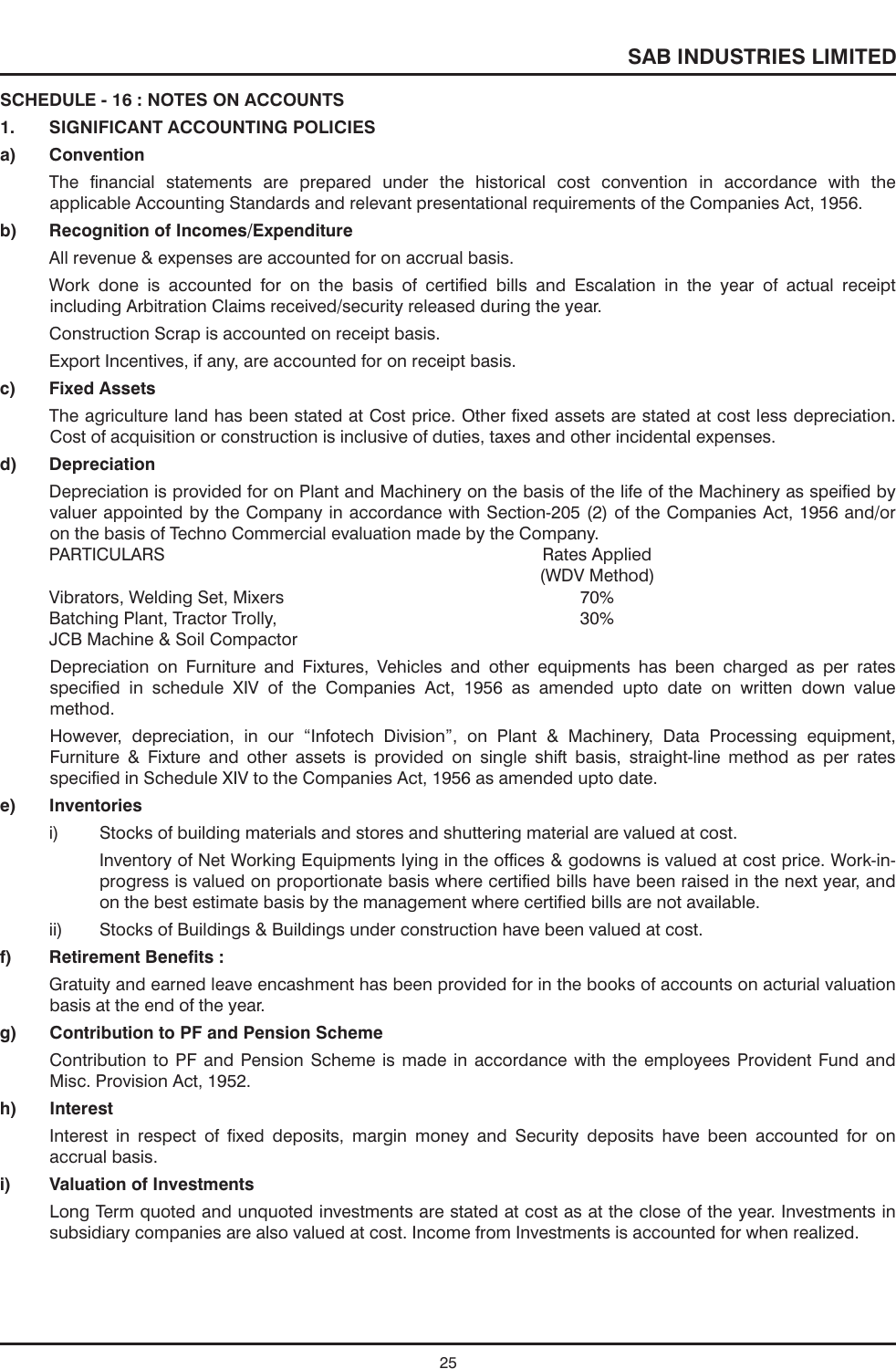

# **j) Foreign Currency Fluctuations/Transaction in Foreign Currency**

Any income or expense on account of exchange difference is recognized in the Profit and Loss Account.

| <b>Contingent liabilities</b>                                           |             | (Rs. in lacs) |
|-------------------------------------------------------------------------|-------------|---------------|
|                                                                         | <b>ASON</b> | AS ON         |
|                                                                         | 31.03.2011  | 31.03.2010    |
| Counter Guarantees issued by the Company<br>against Bank Guarantees/FLC | 742.77      | 866.42        |

- 3. In the opinion of the Board, the current assets, loans & advances, if realised in the ordinary course of business, have the value on realization at least equal to the amount as stated in the Balance Sheet. The Stocks of building material, Raw material, finished goods and other consumable goods have been valued at cost and wastes have been valued at net realizable value and taken as certified by the Management. The provision for all known liabilities is adequate and not in excess of amount considered reasonably necessary.
- 4. Figures have been rounded off to the nearest rupee.
- 5. Previous year figures have been regrouped /rearranged wherever considered necessary to make them comparable with those of current year.
- 6. Sundry creditors include a sum of Rs. Nil (Previous year Rs.Nil) due to Micro and Small Undertakings, which are outstanding for more than 45 days as at 31.03.2011.This information is required to be disclosed under the Micro, Small and Medium Enterprises development Act 2006, as determined to the extent the parties have been identified on the basis of information with the company.
- 7. The Company has filed claims arising out of contractual disputes with various clients, which have not been accounted for in books of accounts. Similarly, there are counter claims filed against the Company by clients, which have also not been accounted for. It is difficult to quantify the same, as these are at different stages of adjudication. These shall be accounted for as and when they are received/paid.
- 8. Sales Tax have been paid as per the Sales Tax returns filed. Any additional liability arising out of pending Assessments shall be provided for on the completion of Sale Tax Assessment.
- 9. Schedules 1 to 16 form an integral part of the Balance Sheet, Profit & Loss Account and Cash Flow **Statement**
- 10. Work done has been taken on the basis of bills certified by the Clients and includes the arbitration awards received during the year. Work in Progress has been taken on the basis of best estimates by the Management.
- 11. The Company had received the following amounts in earlier years against the claims :

|   | <b>TOTAL</b>                     | 325.15 LACS |
|---|----------------------------------|-------------|
|   | FROM H.P.S.E.B. SHIMLA           | 100.13 LACS |
| - | FROM PB. PWD LUDHIANA            | 25.93 LACS  |
| - | FROM PB.PWD HOSHIARPUR           | 12.14 LACS  |
| - | FROM U.P.STATE GOVERNMENT        | 170.66 LACS |
| - | FROM DELHI DEVELOPMENT AUTHORITY | 16.29 LACS  |

Appeals have been filed against these awards and the matter is pending in the High Courts. In terms of the interim order of the High Courts, the Company has furnished securities of immovable properties situated at village Raisaina (Haryana) belonging to S.S. Credits Private Limited, S.A.Holdings Pvt. Ltd and Malwa Holding Pvt. Ltd and its own property situated at Banur.Distt. Mohali (Pb) besides undertaking by the company that these amounts shall be deposited back in the courts in case decisions go against the company in final verdicts. Suriety bonds of associates companies have also been submitted. Accordingly, these amounts were considered as 'Secured Loans' instead of income as per the policy of the Company.However, securities from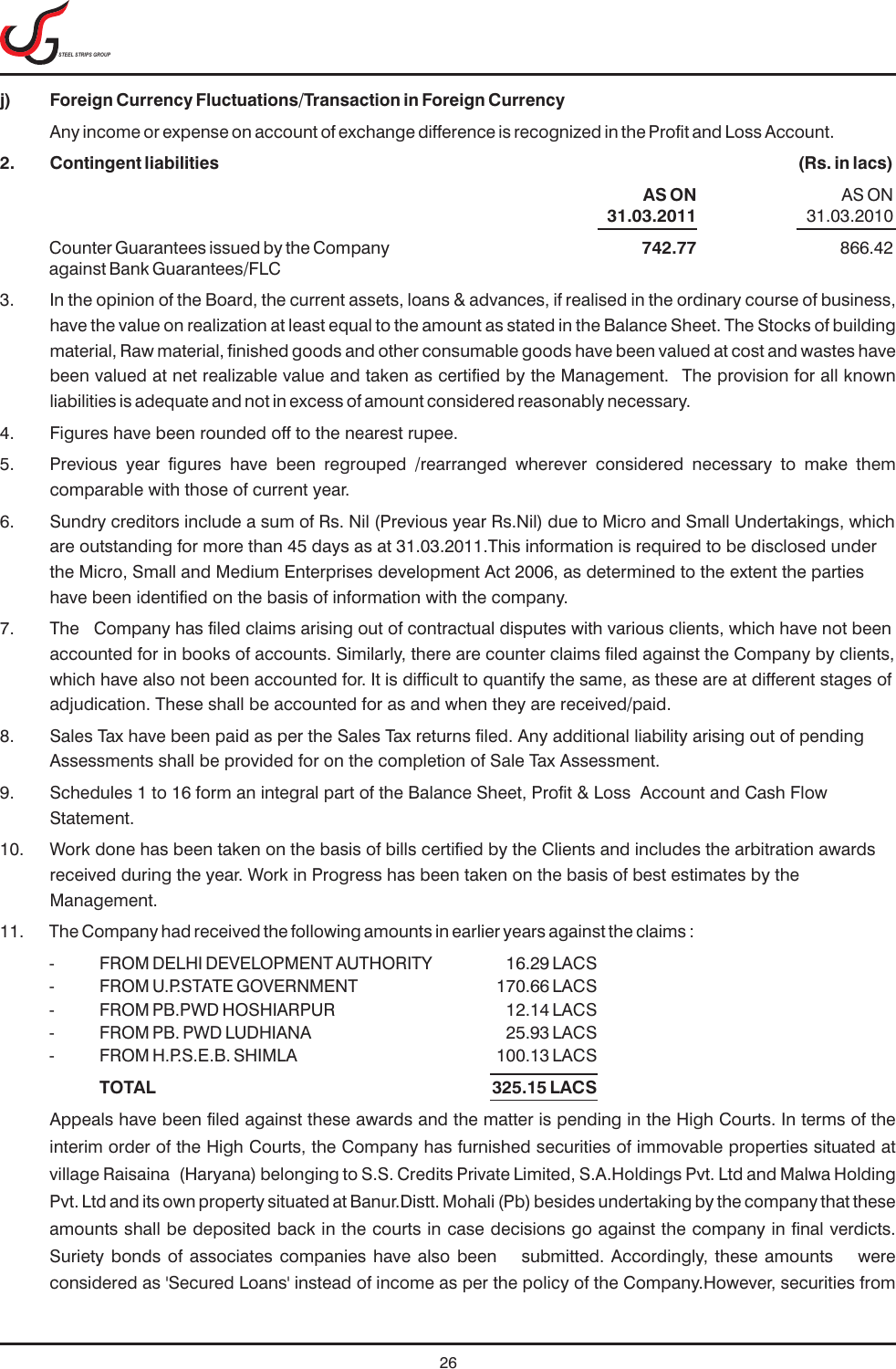U.P.State Government and Delhi Development Authority against the claims of Rs.14.64 lac and 16.28 lac respectively were released during the year, and, accordingly, the funds received against these claims in earlier years have been credited to Profit & Loss Account during the year. The balance amount of Rs.294.22 lac is shown as 'Secured Loan' as at 31.03.2011.

The company have also received Rs.1307.12 lacs from M/S Sutlej Constructions Ltd (SCL), Manimajra, Chandigarh in previous years.The Company has entered into agreements with the said company to the effect that our company (SABIL) shall process, initiate and look after the Arbitration cases of said company as Joint Venture and SCL and SABIL shall share the amount of award received, if any, equally between them. The amounts so released in earlier years have been released against furnishing of security by way of mortgaging land/title deeds of lands both of SABIL and SCL and submission of surety bonds. As the cases are subjudice and claims have been released against submission of surety bonds/title deeds of lands, the amount received has been treated as "Secured Loan" only as having been released against the above said securities. The amount shall be treated as Income as and when Surity Bonds/title deeds of land are released and case is decided by the Court finally.The outstanding balance received from SCL stands at 1307.12 lac for above cases as on 31.03.2011.M/S Sutlej Constructions Ltd has further received sums though Court, free of any security,during the year,with our company's share at Rs.160.19 in the Joint Venture. This amount has been directly credited to Profit & Loss Account being free of any security.

# **12. SEGMENT REPORT**

Segment wise revenue, results and capital employed for the year ended 31.03.2010 is as under :

|    |                                                                                        |            | (Rs. in lacs) |
|----|----------------------------------------------------------------------------------------|------------|---------------|
|    | <b>S.No. Particulars</b>                                                               | 31.03.2011 | 31.03.2010    |
| 1  | <b>SEGMENT REVENUES</b>                                                                |            |               |
|    | a) Construction Division                                                               | 1296.11    | 1009.99       |
|    | b) Real Estates Division                                                               | 262.58     | 518.12        |
|    | Investments (in shares)<br>C)                                                          | 12.96      | 0.01          |
|    | d) Agriculture                                                                         | 55.58      | 48.86         |
|    | <b>Infotech Division</b><br>e)                                                         | 77.75      | 76.63         |
|    | f)<br><b>Trading Division</b>                                                          | 123.17     | 448.12        |
|    | <b>TOTAL</b>                                                                           | 1828.15    | 2101.73       |
| 2. | <b>SEGMENT RESULTS</b><br>Profit/(Loss)<br>(Before tax and interest from each segment) |            |               |
|    | a) Construction Division                                                               | 453.31     | 55.79         |
|    | b) Real Estates Division                                                               | (175.00)   | 71.15         |
|    | Investments (in shares)<br>C)                                                          | 12.96      | 0.01          |
|    | d) Agriculture                                                                         | 29.18      | 20.88         |
|    | Infotech Division<br>e)                                                                | (8.71)     | 10.29         |
|    | f)<br><b>Trading Division</b>                                                          | 5.45       | 26.78         |
|    | <b>TOTAL</b>                                                                           | 317.19     | 184.90        |
|    | Less: Interest & Financial Charges                                                     | 111.03     | 72.19         |
|    | <b>TOTAL PROFIT BEFORE TAX</b>                                                         | 206.16     | 112.71        |
|    |                                                                                        |            |               |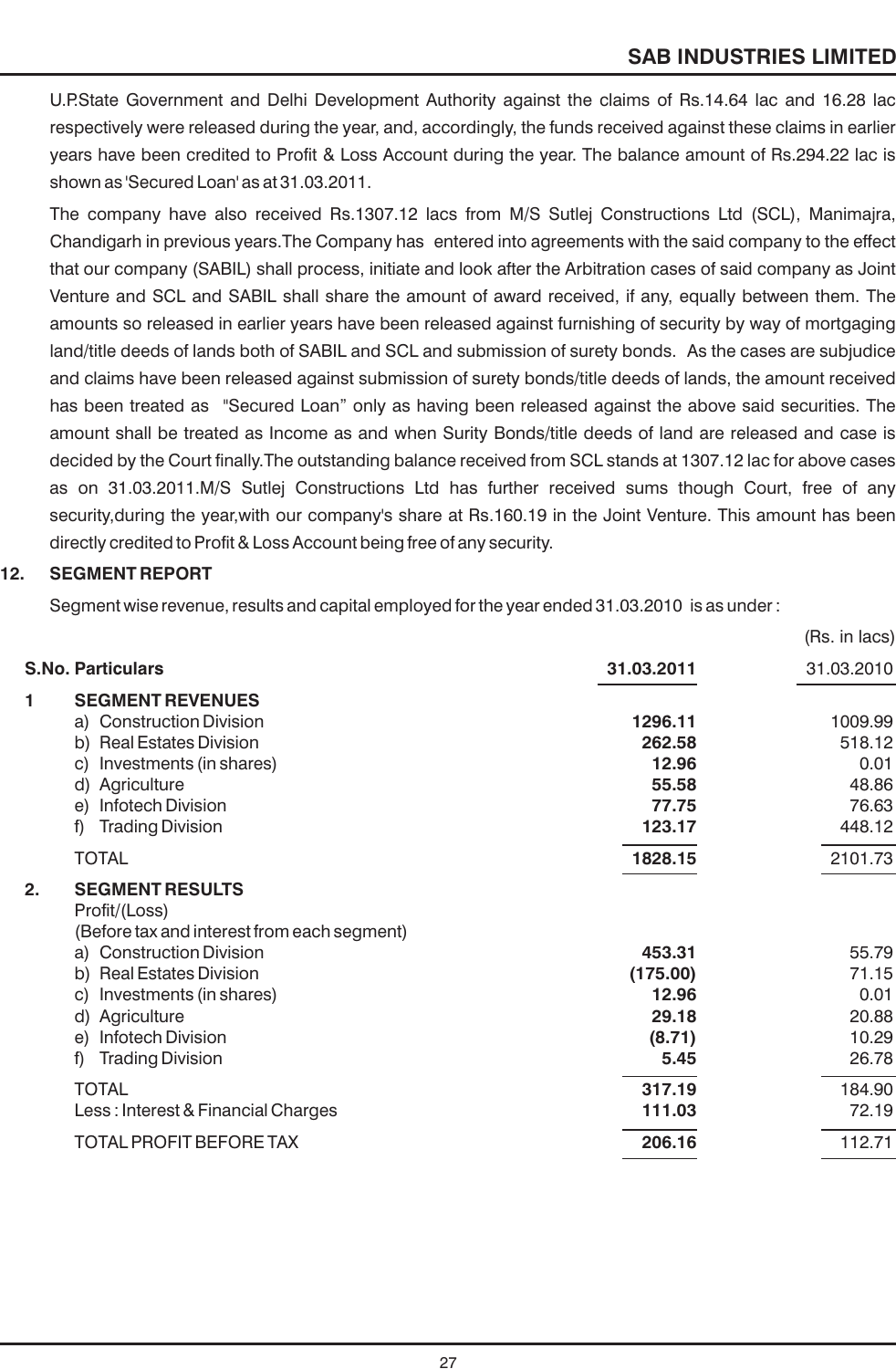

|                                               |            | (Rs. in lacs) |
|-----------------------------------------------|------------|---------------|
| <b>S.No. Particulars</b>                      | 31.03.2011 | 31.03.2010    |
| <b>Provision for Taxation</b>                 | 64.40      | 35.25         |
| Provision for Deferred Tax (Assets) Liability | (1.09)     | (3.76)        |
| Income Tax Paid/Adj. for earlier years        | 60.58      |               |
| <b>Prior Period Adjustments</b>               |            | 1.85          |
| Net Profit/(Loss)                             | 82.27      | 79.37         |
| <b>CAPITAL EMPLOYED</b><br>3.                 |            |               |
| (Segment assets - Segment liabilities)        |            |               |
| a) Construction Division                      | 647.34     | 314.05        |
| b) Real Estates Division                      | 2628.60    | 2669.08       |
| c) Investments (in shares)                    | 1556.90    | 1544.00       |
| d) Agriculture                                | 737.54     | 737.54        |
| <b>Infotech Division</b><br>e)                | 31.95      | 41.03         |
| <b>Trading Division</b><br>f)                 | (15.78)    | (19.12)       |
| Unallocable assets less liabilities<br>g)     | (352.13)   | (498.73)      |
| TOTAL                                         | 5234.42    | 4787.85       |

- 13. The company has identified its business segments as its primary reporting format which comprises of Construction Division, Real Estate business, Infotech Division Investment business, Agriculture and Export Division and Trading Division. The main business is Construction activities. Infotech Division, which has come into existence after merger of SAB Infotech Ltd into our company, deals basically in ISP business besides other allied activity related to this business. Real Estate business is linked to construction activities but has been identified as a separate activity in view of its different nature. Long term Investment in shares have also been treated as a separate activity. Agriculture activities and Export Trading have also been identified as separate activities of the company. The Trading Division introduced during the previous year wherein cement from Pakistan is imported and is sold off in India. Fractionally, the imported cement is consumed in our own projects of construction activities / in Real Estate Business. The Construction Division Segment operates through a single geographical segment. Secondary/other segment disclosures have been made accordingly.
- 14. In compliance with AS 22 issued by ICAI on Accounting for the Taxes on Income, the company has recognised Deferred Tax Assets amounting to Rs.109451/- for the year under consideration. The total Deferred Tax Assets stands at Rs.4072228/- as on 31.03.11. In the opinion of the management, considering the future profits of the company, it will be recovered in future.

| Deferred Tax Calculation :                                                                              |            |                                                    |
|---------------------------------------------------------------------------------------------------------|------------|----------------------------------------------------|
| W.D.V. as on 31.03.11 (Net of land)<br>(As per Income Tax Act.)                                         |            | Rs. 3,95,46,198.00                                 |
| W.D.V as on 31.03.11 (Net of land)<br>(As per books)                                                    |            | Rs. 2,75,65,533.00                                 |
| Depreciation excess claimed in books<br>Deferred tax assets till 31.03.11<br>Deferred tax till 31.03.10 | Rs.<br>Rs. | Rs. 1,19,80,665.00<br>40,72,228.00<br>39,62,777.00 |
| Deferred tax assets for current year                                                                    | Rs.        | 1,09,451.00                                        |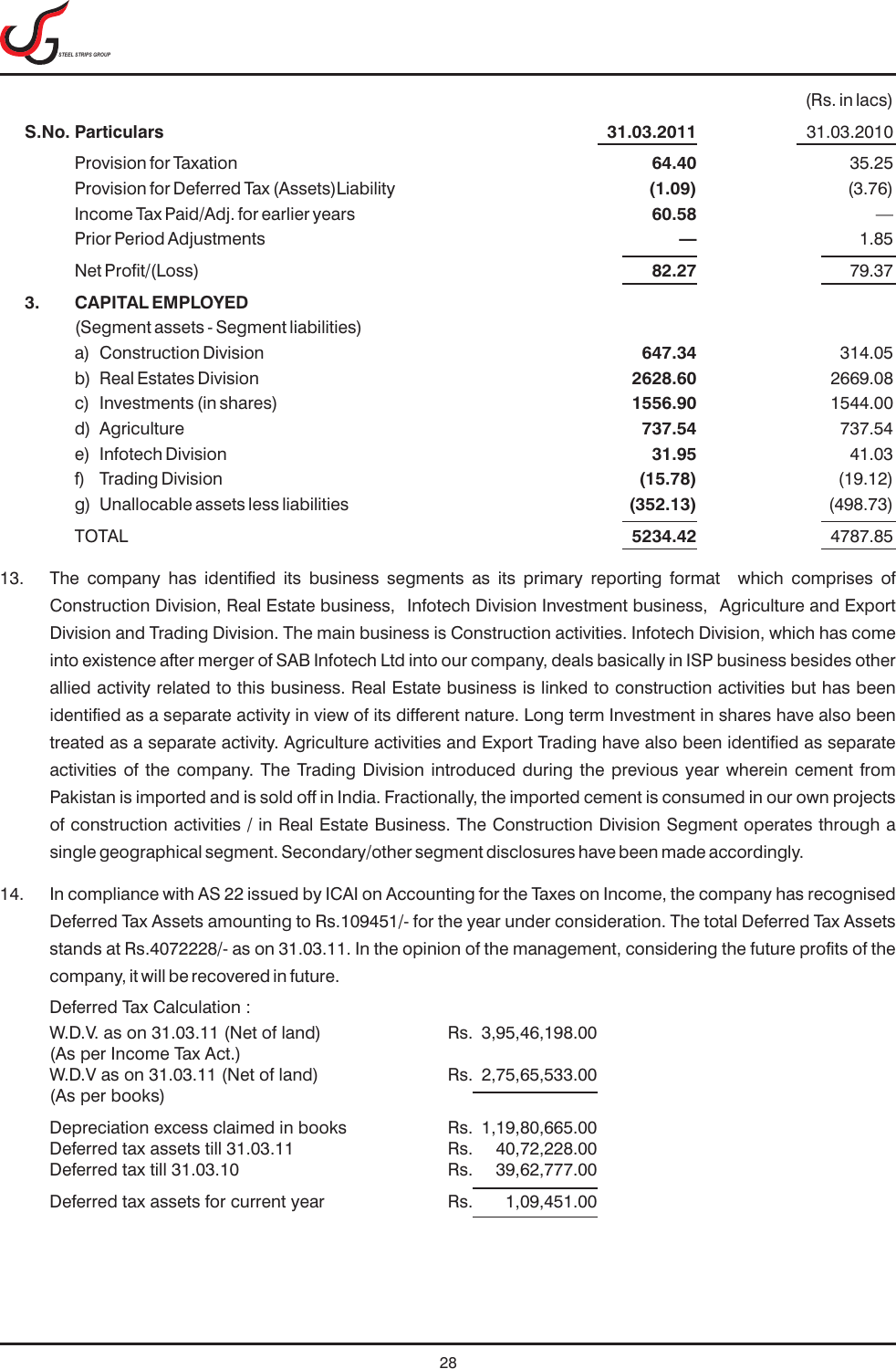| 15. | <b>EARNINGS PER SHARE (EPS)</b>                                                                               |                     |               |
|-----|---------------------------------------------------------------------------------------------------------------|---------------------|---------------|
|     | Basic/Diluted Earnings per share                                                                              |                     | (Rs.In lacs)  |
|     |                                                                                                               | <b>Current Year</b> | Previous Year |
|     | Profit/(Loss) after tax as per Profit & Loss A/c                                                              | 82.27               | 79.37         |
|     | No of equity shares                                                                                           | 15188372            | 15188372      |
|     | Earnings per share (Rs.) (basic & diluted)                                                                    | 0.54                | 0.52          |
|     | Note: Diluted Earnings per share is not applicable as the same is non-dilutive.                               |                     |               |
| 16. | <b>DETAIL OF PROVISIONS AS PER AS-29</b>                                                                      |                     |               |
|     |                                                                                                               | <b>Income Tax</b>   | <b>Others</b> |
|     |                                                                                                               | & Fringe            |               |
|     |                                                                                                               | <b>Benefit Tax</b>  |               |
|     | Balance as at April 1, 2010                                                                                   | 76.25               | 77.53         |
|     | Provision made during the year                                                                                | 64.40               |               |
|     | Provision written off/Paid back during the period                                                             | 76.25               | 6.07          |
|     | Balance as at 31st March 2011                                                                                 | 64.40               | 71.46         |
| 17. | <b>Managerial Remuneration</b>                                                                                |                     |               |
|     | Profit & Loss Account includes remuneration paid to Executive Director as under:                              |                     | (Rs. in lacs) |
|     |                                                                                                               | <b>Current Year</b> | Previous Year |
|     | Salary                                                                                                        | 16.50               | 12.00         |
|     | Perquisites                                                                                                   | 9.61                | 6.70          |
|     | Contribution towards PF                                                                                       | 1.98                | 1.44          |
|     | <b>Commission on Profits</b>                                                                                  | 2.10                |               |
|     | <b>TOTAL</b>                                                                                                  | 30.19               | 20.14         |
| 1 O | The computation of Net Profite in cooprignee with Costian 109 read with Costian 240 of Companies Ast, 1056 is |                     |               |

**18.** The computation of Net Profits in accordance with Section 198 read with Section 349 of Companies Act, 1956 is given hereunder for the purpose of calculation of commission payable to Sh. R.K. Garg, Director and Chairman of the Company.

|                                                           | <b>Current Year</b><br>ended 31.03.2011 | Previous Year<br>ended 31.03.2010 |
|-----------------------------------------------------------|-----------------------------------------|-----------------------------------|
| Profit as per Profit and Loss A/c                         | 82,27,166                               | N.A.                              |
| Add: Depreciation as per Profit and Loss A/c              | 67,77,807                               | N.A.                              |
| Chairman's Remuneration                                   | 2,09,696                                | N.A.                              |
| Sitting Fee                                               | 1,44,000                                | N.A.                              |
| Income Tax for the Year                                   | 64,40,000                               | N.A.                              |
| Income Tax paid/adjusted for earlier years                | 60,58,161                               | N.A.                              |
| Total                                                     | 2,78,56,830                             | N.A.                              |
| Less: Depreciation calculated for Managerial Remuneration | 67,77,807                               | N.A.                              |
| Deferred Tax Assets                                       | 1,09,450                                | N.A.                              |
| Available Profit                                          | 2,09,69,563                             | N.A.                              |
| Commission/Remuneration                                   | 2,09,696                                | N.A.                              |

However, commission is not payable to Sh. Avinash Sharma, Executive Director and Ms. Priya Garg, Executive Director in view of the terms of their appointment and remuneration has been paid to them as per provisions of Schedule XIII of the Companies Act, 1956.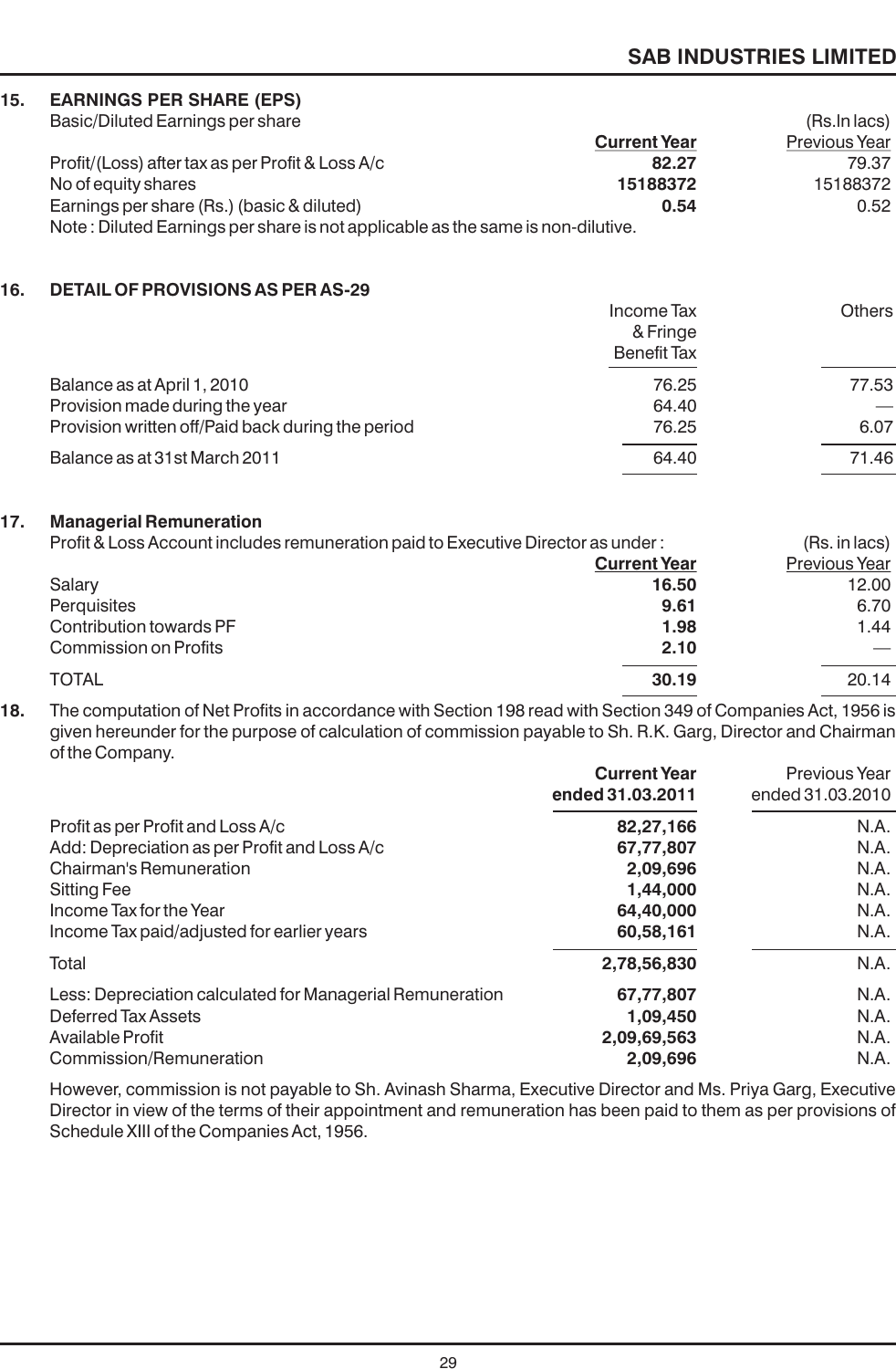

# **19. RELATED PARTY DISCLOSURES :**

Detail of transactions entered into with Related Parties during the year as required by Accounting Standard-18 on "Related Party Disclosures" issued by Institute of Chartered Accountants of India are as under :- (Rs. in lacs)

| Particulars                                                                   | Subsidiaries | Key                                     | Enterprise                                                           | <b>Total for</b> | <b>Total</b> for |
|-------------------------------------------------------------------------------|--------------|-----------------------------------------|----------------------------------------------------------------------|------------------|------------------|
|                                                                               |              | Company Management<br>Personal<br>(KMP) | over which<br>KMP is able to<br>exercise<br>significant<br>influence | this year        | previous<br>year |
| Lease Rent Paid against<br>shared accommodation                               |              |                                         | 57.00                                                                | 57.00            | 48.00            |
| Lease Rent Received against<br>shared accommodation                           |              |                                         | 14.40                                                                | 14.40            | 40.80            |
| Lease line/cable net                                                          |              |                                         | 18.44                                                                | 18.44            | 22.73            |
| Electricity and<br>Water Charges paid                                         |              |                                         | 0.73                                                                 | 0.73             | 0.82             |
| Electricity and<br>Water Charges received                                     |              |                                         | 0.58                                                                 | 0.58             | 0.78             |
| <b>Dividend Received</b>                                                      |              |                                         | 12.94                                                                | 12.94            |                  |
| <b>FINANCE</b>                                                                |              |                                         |                                                                      |                  |                  |
| 1. Loan received                                                              |              |                                         |                                                                      |                  | 24.35            |
| Loan Repaid                                                                   |              |                                         | 74.45                                                                | 74.45            | 376.67           |
| Outstanding at the end of the year<br>Management contract<br>2.<br>(salaries) |              | 30.19                                   |                                                                      | 30.19            | 74.45<br>20.14   |

Note :

1. Key Management Personal : Sh. R.K. Garg, Chairman, Ms. Priya Garg, Executive Director,

Sh. Avinash Sharma, Executive Director, Sh. H.K. Singhal, Director

- 2. Enterprises over which Key Management Personal (KMP) are able to exercise significant influence and with whom transactions have taken place during the year :
	-
	- 1. Indian Acrylics Ltd. 2. Steel Strips Wheels Ltd.
	- 3. Steel Strips Infrastructures Ltd. 4. R.K.Garg & Sons (HUF)
		-
	- 5. SAB Udyog Ltd. 6. Munak Financers (P) Ltd.
	- 7. Steel Strips Industries Ltd. 8. Steel Strips Financers (P) Ltd.
	- 9. Steel Strips Holdings (P) Ltd. 10. Munak Investment (P) Ltd.
- 3. Relatives of the Key Management Personnel (with whom transactions have taken place) Mrs Sunena Garg is related to Sh.R.K.Garg (wife of Sh.R.K.Garg), Sh.R.K.Garg himself is Chairman of the company, Also Sh R.K.Garg is Karta of R.K.Garg & Sons (HUF) Sh. Dheeraj Garg is son of Sh.R.K.Garg.
- 20. The company incorporated a GBC-II category Wholly Owned Subsidiary (WOS) Company, under the name and style of Munak International Trading Corporation in Mauritius. The company has been allotted 1885 shares of US\$ 1/- each and the same has been shown in the schedule of Investments. The company has not undertaken any business so far. The latest copy of Balance Sheet of WOS as at 31.12.2010 is attached.
- 21. During the year 2004-05 the company had entered into a joint venture, in Iran, with i) NPC International (a company incorporated in London, England), ii) Arak Petrochemicals Co. Iran and iii) Bank Melli Iran Investments Co., Iran, for setting up a gas based fertilizer plant for which a subsidiary company under the name and style of LAVAN CHEMICAL CO. IRAN had been incorporated. A sum of US \$ 611028 (equivalent to Rs.263.16 lacs) had been invested as Share Capital till 31.03.2011, and has been shown in the Schedule of Investments. However, latest Balance Sheet as on 20.03.2011 is not attached as it is under preparation.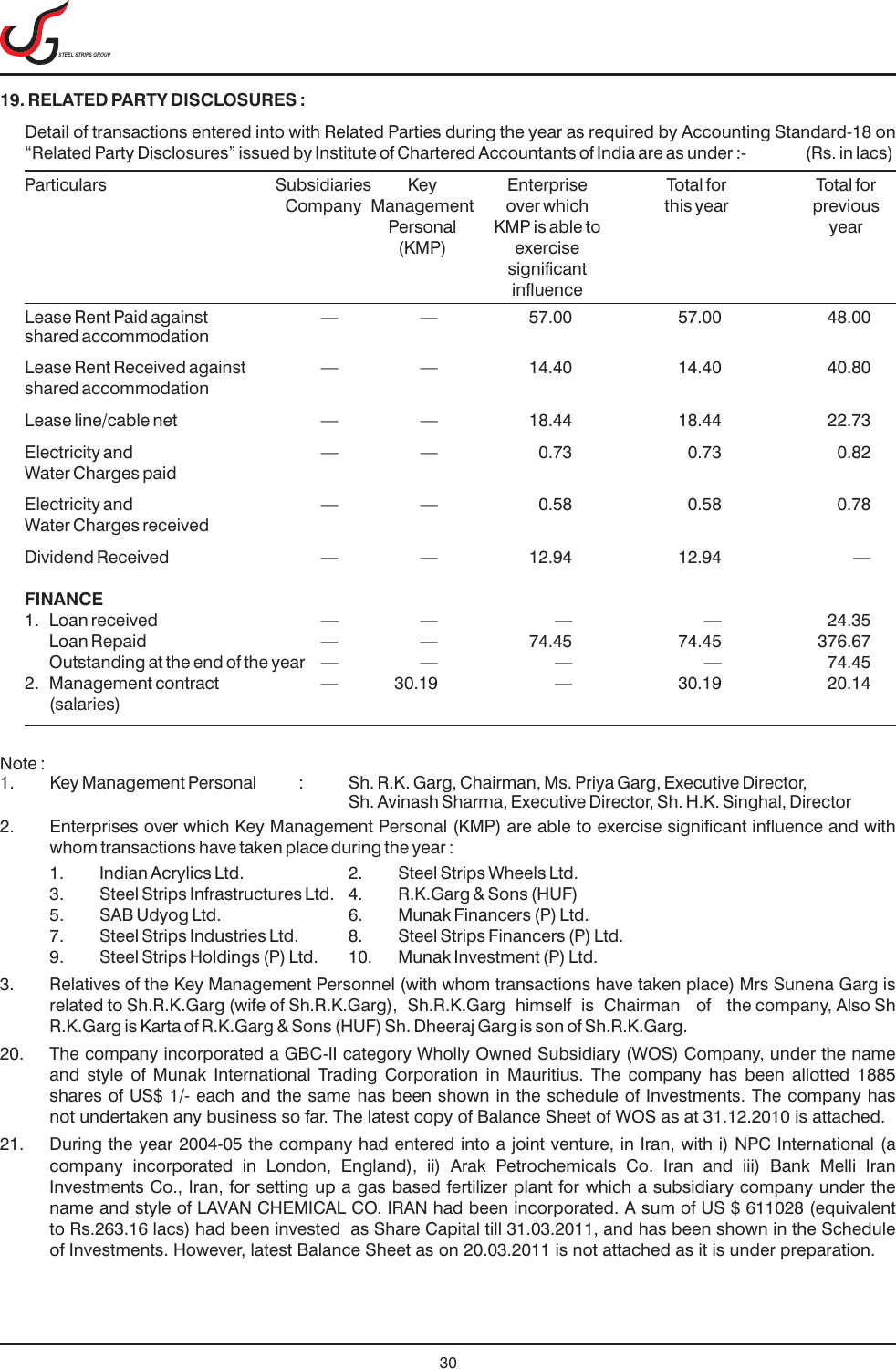#### 22. ADDITIONAL INFORMATION PURSUANT TO PROVISIONS OF PARAGRAPHS 3, 4C AND 4D OF PART II, SCHEDULE VI, OF COMPANIES ACT, 1956

| <b>QUANTITATIVE DATA</b>       | Qty.(Bags)<br>31.03.2011 | Qty.(Bags)<br>31.03.2010 |
|--------------------------------|--------------------------|--------------------------|
| Opening Stock of Trading goods |                          | 488                      |
| Purchase during the year       | 92.720                   | 314460                   |
| Sales during the year          | 92.720                   | 314460                   |
| Own Consumptions               |                          | 488                      |
| <b>Closing Stock</b>           |                          |                          |

| 23. | <b>Expenditure in Foreign Currency</b><br>As on 31.03.2011 |                                |                                      | As on 31.03.2010        |                                      |
|-----|------------------------------------------------------------|--------------------------------|--------------------------------------|-------------------------|--------------------------------------|
|     | <b>Particulars</b>                                         | <b>Amount</b><br>(Rs. in lacs) | Amount in<br><b>Foreign Currency</b> | Amount<br>(Rs. in lacs) | Amount in<br><b>Foreign Currency</b> |
|     | Travelling (Staff/Others)                                  | 0.59                           | 1250 (USD)                           | 1.50                    | 1173 (EURO)                          |
|     | Purchases                                                  | 122.84                         | 265787 (USD)                         | 382.23                  | 795021 (USD)                         |

AUDITORS' REPORT

Certified in terms of our separate report of even date annexed. for S.C. DEWAN & CO. Chartered Accountants

PLACE : Chandigarh S.C. DEWAN<br>DATED : 30th May, 2011 Sammer S.C. DEWAN DATED : 30th May, 2011 *Partner*

H.K. SINGHAL *Director*

AVINASH SHARMA *Executive Director*

GURPREET KAUR *Company Secretary*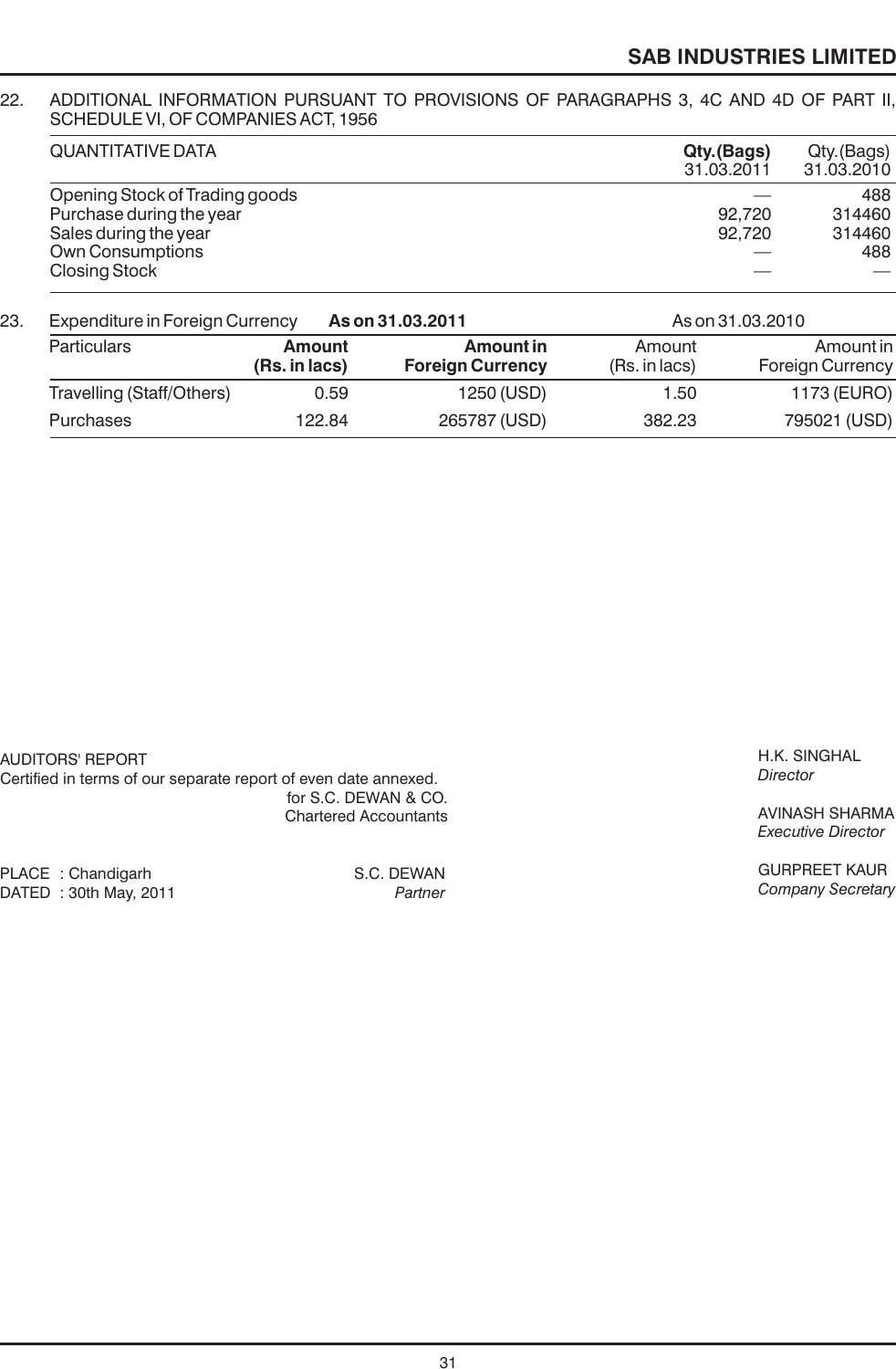

# **Additional Information as required under Part IV of Schedule VI of the Companies Act, 1956.**

# **Balance Sheet Abstract and Company's General Business Profile**

| ı.   | <b>Registration Details</b>                  |                                                                              |                          |
|------|----------------------------------------------|------------------------------------------------------------------------------|--------------------------|
|      | Registration No.                             | L00000CH1983PLC031318                                                        | <b>State Code</b>        |
|      | <b>Balance Sheet Date</b>                    | 31-03-2011                                                                   | 53                       |
| Ш.   | Capital Raised during the year (Rs. in Lacs) |                                                                              |                          |
|      |                                              | Public Issue                                                                 | <b>Rights Issue</b>      |
|      |                                              | Nil                                                                          | Nil                      |
|      |                                              | <b>Bonus Issue</b>                                                           | <b>Private Placement</b> |
|      |                                              | Nil                                                                          | Nil                      |
| III. |                                              | Position of Mobilization and Deployment of Funds (Rs. in lacs)               |                          |
|      |                                              | <b>Total Liabilities</b>                                                     | <b>Total Assets</b>      |
|      |                                              | 5724.25                                                                      | 5724.25                  |
|      | <b>Sources of Funds</b>                      |                                                                              |                          |
|      |                                              | Paid-up Capital                                                              | Reserves & Surplus       |
|      |                                              | 1518.84                                                                      | 1163.25                  |
|      |                                              | Share application money                                                      | <b>Unsecured Loans</b>   |
|      |                                              | for Convertible Warrants                                                     |                          |
|      |                                              | 419.99                                                                       | 175.00                   |
|      |                                              | <b>Secured Loans</b>                                                         | Deferred Tax Liability   |
|      |                                              | 2447.17                                                                      |                          |
|      | <b>Application of Funds</b>                  |                                                                              |                          |
|      |                                              | <b>Net Fixed Assets</b>                                                      | Investments              |
|      |                                              | 1100.15                                                                      | 1556.90                  |
|      |                                              | Net Current Assets                                                           | Misc. Expenditure        |
|      |                                              | 3026.48                                                                      |                          |
|      |                                              | Deferred Tax Liability                                                       |                          |
|      |                                              | 40.72                                                                        |                          |
| IV.  | Performance of Company (Rs. in lacs)         |                                                                              |                          |
|      |                                              | Turnover and other Income                                                    | <b>Total Expenditure</b> |
|      |                                              | 1828.15                                                                      | 1621.99                  |
|      |                                              | Profit Before Tax                                                            | Profit After Tax         |
|      |                                              | 206.16                                                                       | 82.27                    |
|      |                                              | Earning per share                                                            | Dividend (%)             |
|      |                                              | 0.54                                                                         |                          |
| V.   |                                              | Generic Names of Three Principal Products of Company (as per monetary terms) |                          |

- Not applicable as ours is a construction Company.

AUDITORS' REPORT

Certified in terms of our separate report of even date annexed. for S.C. DEWAN & CO. Chartered Accountants

PLACE : Chandigarh S.C. DEWAN DATED : 30th May, 2011 *Partner*

H.K. SINGHAL *Director*

AVINASH SHARMA *Executive Director*

GURPREET KAUR *Company Secretary*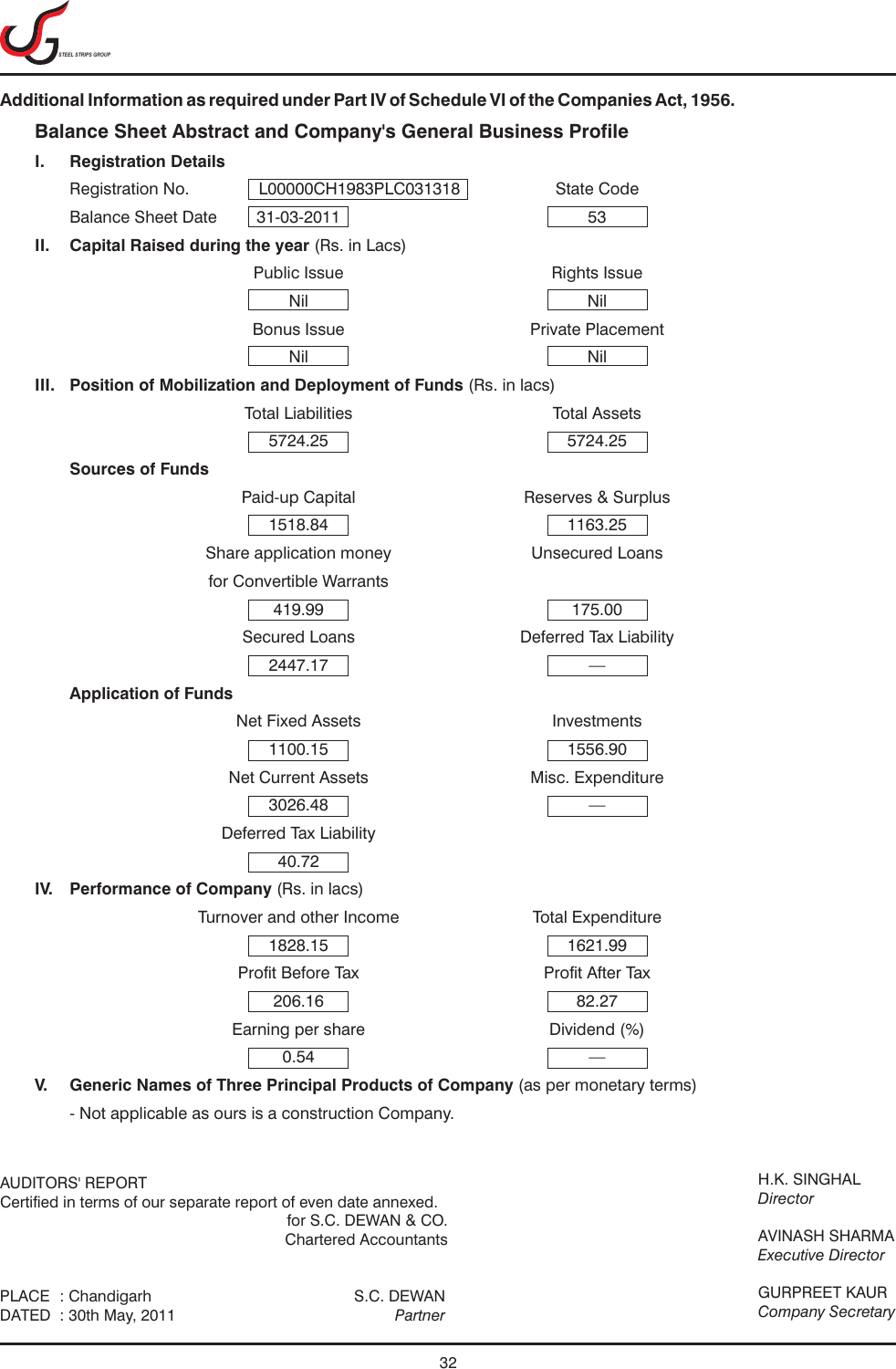# **STATEMENT PURSUANT TO SECTION 212 OF THE COMPANIES ACT, 1956 RELATING TO SUBSIDIARY Company.**

| 1. Name of the Subsidiary Co.<br>2. The financial year of the subsidiary Company ended on / will                                                                                                                                                                                                                                     |   | LAVAN CHEMICAL COMPANY, IRAN<br>20.03.2011                                                                                  |
|--------------------------------------------------------------------------------------------------------------------------------------------------------------------------------------------------------------------------------------------------------------------------------------------------------------------------------------|---|-----------------------------------------------------------------------------------------------------------------------------|
| end on<br>3. Holding Company's interest                                                                                                                                                                                                                                                                                              |   | Subsidiary by virtue of Section 4(1)(b)(ii) of the Companies Act,<br>1956.                                                  |
| 4. No. of shares in the subsidiary Company held by SAB<br>Industries Limited. Along with its nominees at the above date.<br>5. The net aggregate amount of Profit/(Loss) of the subsidiary<br>Company so far as it concerns the members of SAB<br><b>Industries Limited</b><br>Not dealt with the accounts of SAB Industries Limited |   | 660 Equity Shares of 85,00,000 Rials each (equivalent to<br>approximately US\$ 1000 each).                                  |
| amounted to<br>(a) for subsidiary's financial year ended on 20th March,<br>2011.                                                                                                                                                                                                                                                     |   |                                                                                                                             |
| (b) for the previous financial years of the subsidiary.                                                                                                                                                                                                                                                                              | ÷ | As the project of the subsidiary Company is under<br>implementation, there were no operations during the financial<br>year. |
| (ii) Dealt with in the accounts of SAB Industries Limited<br>(a) for subsidiary's financial year ended on 31st March,<br>2011.                                                                                                                                                                                                       |   |                                                                                                                             |
| (b) for the previous financial years of the subsidiary since<br>it became subsidiary.<br>Changes in the interest of SAB Industries Ltd. between the end                                                                                                                                                                              |   |                                                                                                                             |
| of the subsidary's financial year and 31st March, 2011.<br>(a) No. of shares acquired<br>(b) Material changes between the end of the subsidiary's<br>financial year ended and year on 31st March, 2011.<br>(i) Fixed Assets (net addition)                                                                                           |   | None                                                                                                                        |
| (ii) Investments<br>(iii) Money lent by subsidiary<br>(iv) Money borrowed by the subsidiary Company other<br>than for meeting current liabilities.                                                                                                                                                                                   |   | None                                                                                                                        |
| AUDITORS' REPORT<br>Certified in terms of our separate report of even date annexed.                                                                                                                                                                                                                                                  |   | H.K. SINGHAL<br>Director                                                                                                    |
| for S.C. DEWAN & CO.<br><b>Chartered Accountants</b>                                                                                                                                                                                                                                                                                 |   | <b>AVINASH SHARMA</b><br><b>Executive Director</b>                                                                          |
| PLACE: Chandigarh<br>S.C. DEWAN<br>DATED : 30th May, 2011<br>Partner                                                                                                                                                                                                                                                                 |   | <b>GURPREET KAUR</b><br><b>Company Secretary</b>                                                                            |
|                                                                                                                                                                                                                                                                                                                                      |   |                                                                                                                             |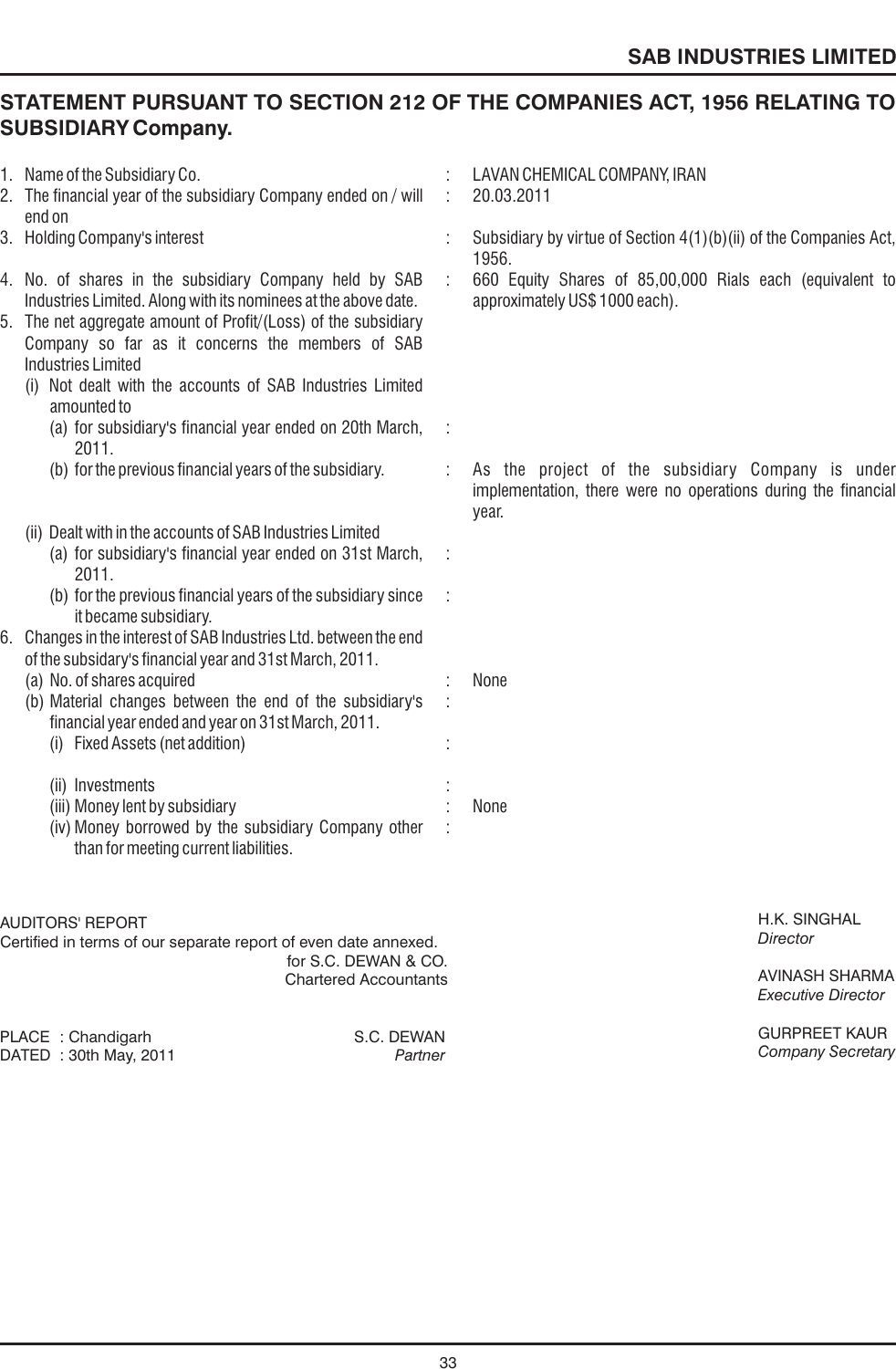

# **STATEMENT PURSUANT TO SECTION 212 OF THE COMPANIES ACT, 1956 RELATING TO SUBSIDIARY Company.**

|                                                                                                                                                    | 1. Name of the Subsidiary Co.<br>2. The financial year of the subsidiary Company ended on / will<br>end on                                                                                                                                                                                                                                                                                                                                                                                                                                                                                                                                                                           |               | Munak International Trading Corporation, Mauritius<br>31.12.2010           |
|----------------------------------------------------------------------------------------------------------------------------------------------------|--------------------------------------------------------------------------------------------------------------------------------------------------------------------------------------------------------------------------------------------------------------------------------------------------------------------------------------------------------------------------------------------------------------------------------------------------------------------------------------------------------------------------------------------------------------------------------------------------------------------------------------------------------------------------------------|---------------|----------------------------------------------------------------------------|
|                                                                                                                                                    | 3. Holding Company's interest                                                                                                                                                                                                                                                                                                                                                                                                                                                                                                                                                                                                                                                        |               | Subsidiary by virtue of Section 4(1)(b)(ii) of the Companies Act,<br>1956. |
|                                                                                                                                                    | 4. No. of shares in the subsidiary Company held by SAB<br>Industries Limited. Along with its nominees at the above date.<br>5. The net aggregate amount of Profit/(Loss) of the subsidiary<br>Company so far as it concerns the members of SAB<br><b>Industries Limited</b><br>(i) Not dealt with the accounts of SAB Industries Limited                                                                                                                                                                                                                                                                                                                                             |               |                                                                            |
|                                                                                                                                                    | amounted to<br>(a) for subsidiary's financial year ended on 31st<br>December, 2010                                                                                                                                                                                                                                                                                                                                                                                                                                                                                                                                                                                                   | $\ddot{\phi}$ | NIL                                                                        |
|                                                                                                                                                    | (b) for the previous financial years of the subsidiary.                                                                                                                                                                                                                                                                                                                                                                                                                                                                                                                                                                                                                              |               | Loss of US\$4524                                                           |
|                                                                                                                                                    | (ii) Dealt with in the accounts of SAB Industries Limited<br>(a) for subsidiary's financial year ended on 31st March,<br>2011<br>(b) for the previous financial years of the subsidiary since<br>it became subsidiary.<br>6. Changes in the interest of SAB Industries Ltd. between the end<br>of the subsidary's financial year and 31st March, 2011<br>(a) No. of shares acquired<br>(b) Material changes between the end of the subsidiary's<br>financial year ended on 31st March, 2011<br>(i) Fixed Assets (net addition)<br>(ii) Investments<br>(iii) Money lent by subsidiary<br>(iv) Money borrowed by the subsidiary Company other<br>than for meeting current liabilities. | ÷             | N.A.<br>N.A.<br><b>NIL</b><br>None                                         |
| <b>AUDITORS' REPORT</b><br>Certified in terms of our separate report of even date annexed.<br>for S.C. DEWAN & CO.<br><b>Chartered Accountants</b> |                                                                                                                                                                                                                                                                                                                                                                                                                                                                                                                                                                                                                                                                                      |               | H.K. SINGHAL<br><b>Director</b>                                            |
|                                                                                                                                                    |                                                                                                                                                                                                                                                                                                                                                                                                                                                                                                                                                                                                                                                                                      |               | <b>AVINASH SHARMA</b><br><b>Executive Director</b>                         |
|                                                                                                                                                    | PLACE: Chandigarh<br>S.C. DEWAN<br>DATED: 30th May, 2011<br>Partner                                                                                                                                                                                                                                                                                                                                                                                                                                                                                                                                                                                                                  |               | <b>GURPREET KAUR</b><br><b>Company Secretary</b>                           |
|                                                                                                                                                    |                                                                                                                                                                                                                                                                                                                                                                                                                                                                                                                                                                                                                                                                                      |               |                                                                            |

#### **Green Initiative in Corporate Goverence**

The Ministry of Corporate Affairs (MCA) has taken a "Green Initiative in Corporate Governance" allowing paperless compliances by Companies through electronic mode. Companies are now permitted to send various notices/documents to its shareholders through electronic mode to the registered E- mail addresses of shareholders. This move by the Ministry is welcome since it will benefit the society at large through reduction in paper consumption and contribution towards a Greener Environment. It will also ensure prompt receipt of communication and avoid loss in postal transit. Keeping in view the underlying theme and the circular issued by MCA, we proposed to send all documents, to be sent to shareholders like General Meeting notices( including AGM ), Audited Financial Statements, Directors' Report, Auditors' Report, etc., henceforth to the shareholders in Electronic form, to the E-mail Address provided by them and made available to us. The physical copies of the Annual Report will also be available at our Corporate Office in Chandigarh for inspection during office hours. In case you desire to receive the above mentioned documents in physical forms, you are requested to send an E- mail to ssl ssg@glide.net.in. Please note that you will be entitled to receive free of cost a copy of the Balance Sheet of the Company and all other documents required by law to be attached thereto including the Profit & Loss Account and Auditors' Report, upon receipt of a requisition from you, any time, as a member of the Company.Members who hold shares in physical form and have not registered their E-mail address so far are requested to register their E-mail addresses with the Company.